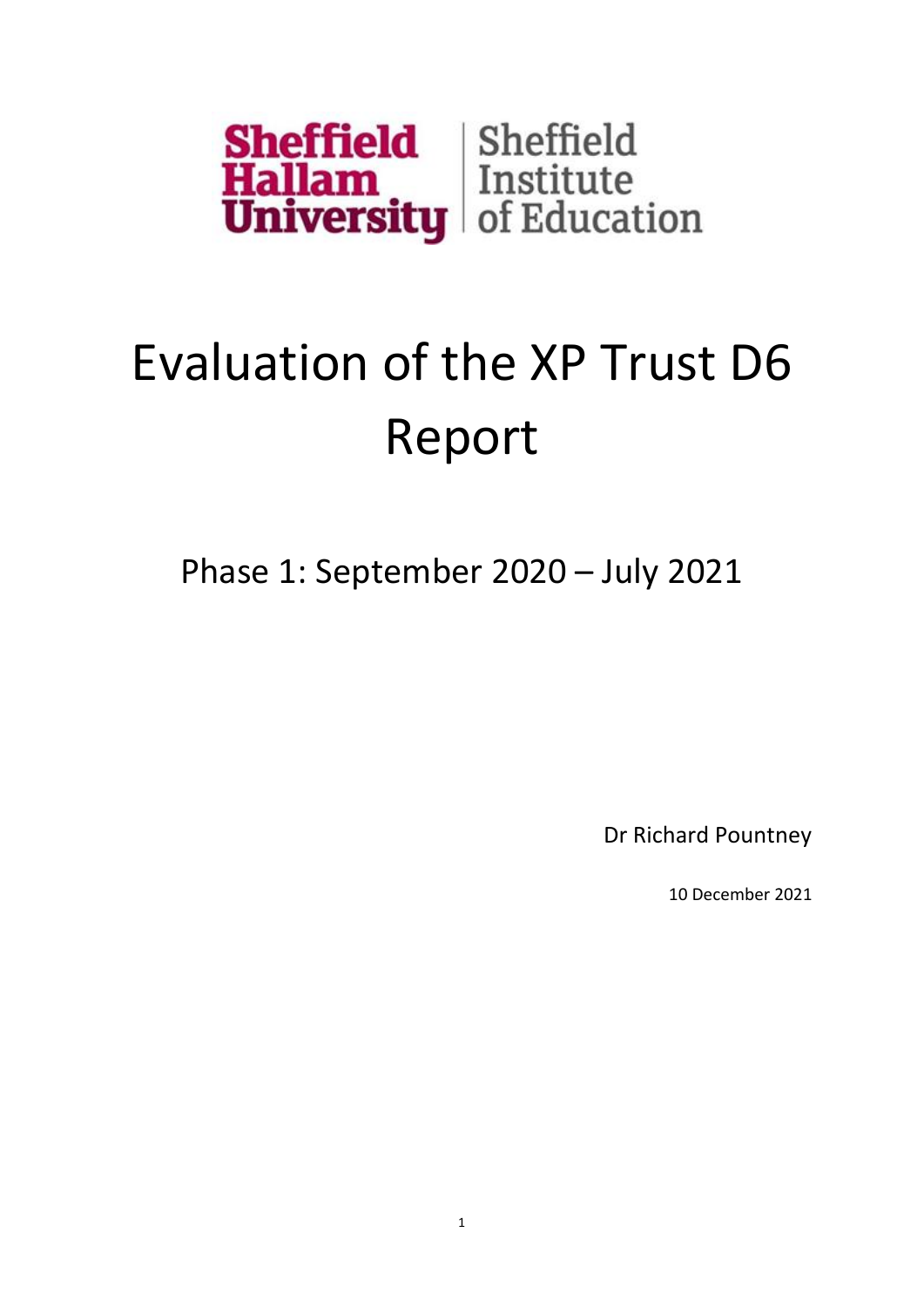## **Contents**

| 6.1 The vision for D6 and how is this articulated by staff leading and supporting D6  27 |  |
|------------------------------------------------------------------------------------------|--|
|                                                                                          |  |
|                                                                                          |  |
|                                                                                          |  |
|                                                                                          |  |
|                                                                                          |  |
|                                                                                          |  |
| 1. Information sheet and consent form D6 Student Learning Coach (Focus Group) 32         |  |
|                                                                                          |  |
|                                                                                          |  |
|                                                                                          |  |
|                                                                                          |  |
|                                                                                          |  |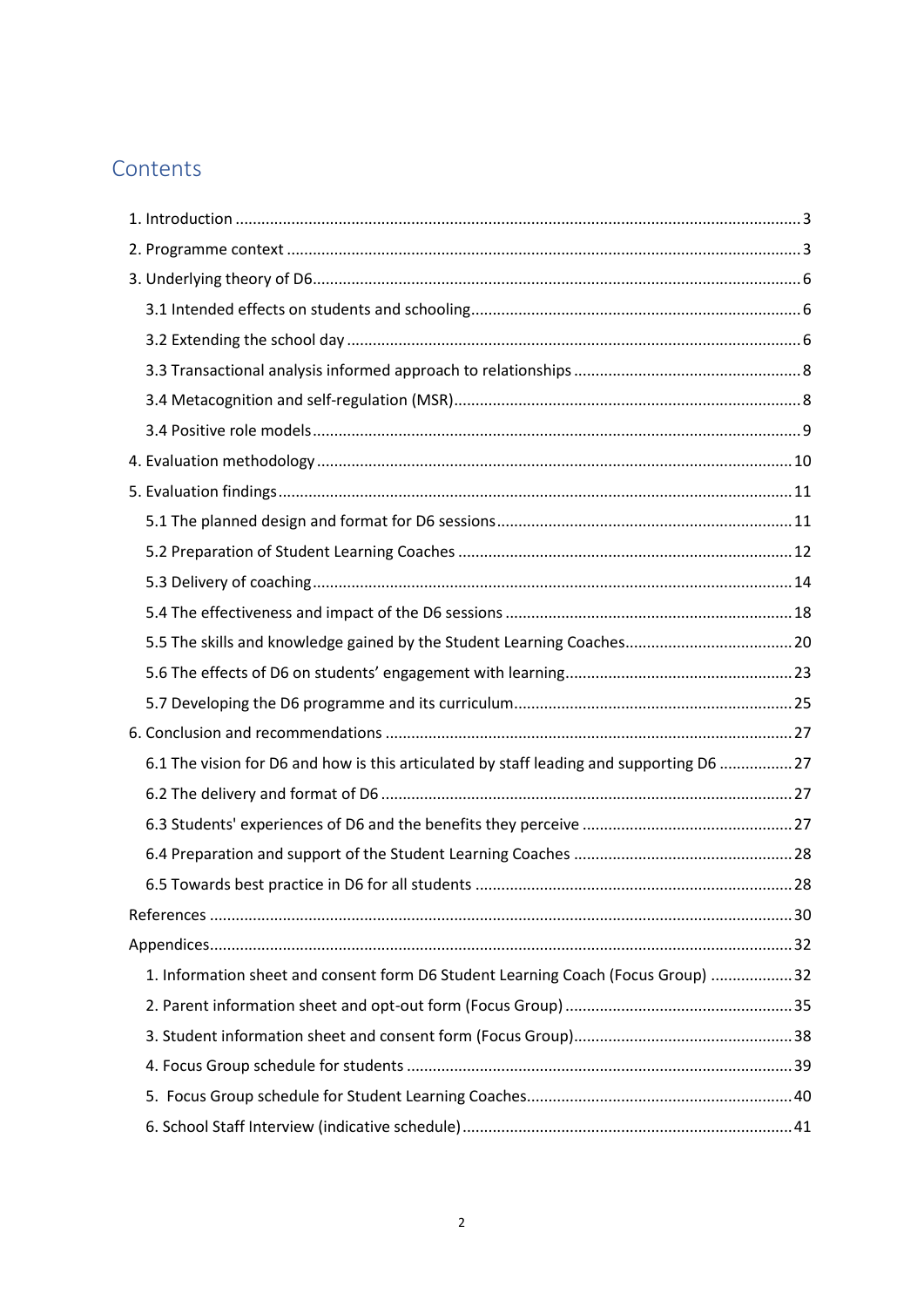## <span id="page-2-0"></span>1. Introduction

This evaluation is funded by the Edge Foundation, as part of a successful bid by XP Trust in 2019, which looked to improve careers guidance and curriculum alignment for all Post 16 students in the Trust. This bid was substantially revised for 2020/21 due to a combination of changes to XP's Post 16 curriculum offer, and Covid restrictions. The XP D6 Saturday School Project is part of this much larger bid, and Sheffield Hallam University have been commissioned by the XP Trust to deliver this aspect. This evaluation reviews and evaluates the provision of D6 Saturday School running since November 2020 [\(https://xpschool.org/d6-begins-this-saturday-for-year-11/\)](https://xpschool.org/d6-begins-this-saturday-for-year-11/).

The evaluation takes place at the end of the first run of the initiative, with Y11 students, and before the beginning of its second iteration involving both Y10 and Y11 students with a view to inviting KS3 students at a future point. This report captures the current approaches to D6 in the two secondary schools and makes recommendations on its development. The aims, therefore, are to identify the efficacy of the D6 design and delivery in order to improve its outcomes, and to disseminate the benefits of the model. It examines Student Learning Coaches' (SLC's) perceptions of the preparation for the role, including those related to their future education and employment.

The effects of the D6 programme on students are also examined, in terms of the impact on learning, including the agency of SLCs in supporting students to develop their confidence, habits of work and learning, and metacognitive strategies to meet the needs of assessment at a crucial stage in their school careers. Analysis also draws on the perceptions of school staff of the effects on students' participation in the programme and engagement with learning. This research will inform the future development of this form of intervention and the programme design and its effectiveness.

The research questions guiding this evaluation are:

- 1. What is the vision for D6 and how is this articulated by staff leading and supporting D6?
- 2. How is D6 carried out in the two secondary schools in the trust?
- 3. What have been students' experiences of D6 and what benefits do they perceive?
- 4. How are Y13 student learning coaches prepared and how have they carried out their duties?
- 5. What is best practice in D6, and how can D6 be improved and adapted for Y10 and KS3 students?

### <span id="page-2-1"></span>2. Programme context

XP School, Doncaster, UK, is an 11–19 secondary school, established in 2013 as a 'free school'. The school is part of a growing academy trust, currently three secondary schools, comprising a second secondary school in Doncaster, XP East and one in the Northeast, XP Gateshead, each following an approach to curriculum and pedagogy (Pountney and Said, 2018) developed in the EL (Expeditionary Learning) Schools in the United States. EL Education is a marriage of the philosophies of Kurt Hahn, the founder of Outward Bound, and the best of the Harvard Graduate School of Education's theoretical and practical approaches to teaching and learning.

The design of the XP curriculum is based on a principled, whole-school approach (Pountney and McPhail, 2019) predicated on key ideas: *a common mission; personalisation; connect with the world; teachers are learners;* and *language is our culture*. Referred to as an 'ethic of excellence' (Berger,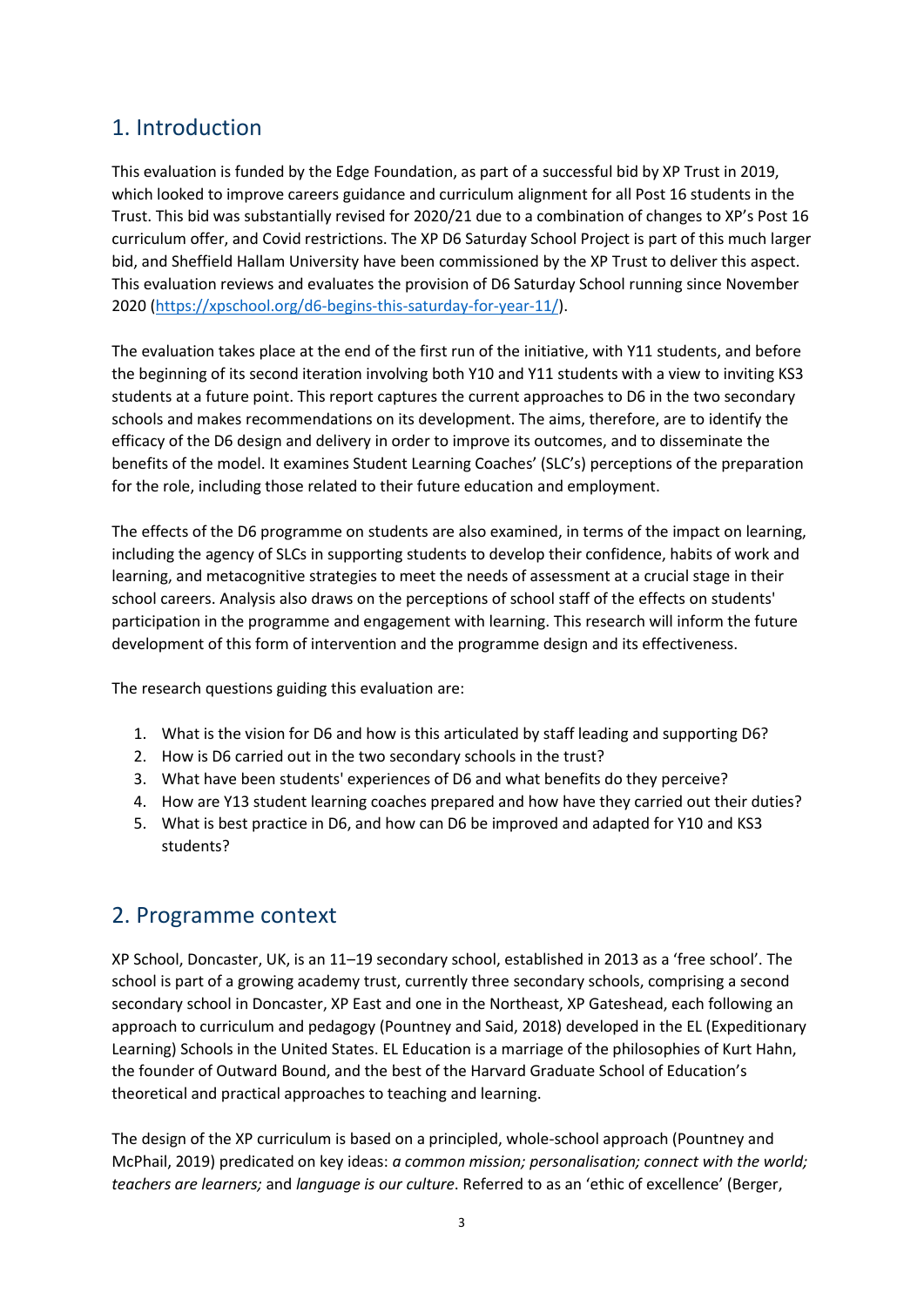2003), running through XP's approach is the notion of taking responsibility and leading one's own learning (Berger et al., 2014). Central to this is the metaphor of 'crew' – the idea that each student is supported by and contributes to a group, whose strength can be measured by that of its weakest member (Greeley, 2001). In each year group, there are 50 students organised into four crews.

The XP D6 programme began in September 2020, following liaison with Matthew Moss School (MMS), Rochdale, where a D6 Saturday School<sup>1</sup> had been started in 2019 to provide resources and space, and a quiet and safe social learning environment for study. D6 (day 6) is an entirely voluntary, student-directed 'Saturday school' (a term the school avoids). It aims to improve outcomes for students, particularly focused on disadvantaged students, while developing their wider life skills, such as resilience and independence. The attendance at MMS ranges from around 100 students during the Autumn Term to around 200 in the examination season, which is over a quarter of the school roll, The school claims that the D6 initiative is 'an extension of the pervasive culture of selfreliance'. A visit by the XP Trust's Chief Academic Officer (CAO) and Chief Executive Officer (CEO) to one of the sessions impressed, convincing them that a similar approach at XP would be beneficial. The CAO spoke of what he had seen:

*'It just really struck a chord with us because for me immediately it smacked of students leading their own learning. So providing the opportunity and the space for kids to determine what it was that they needed to do in their time outside of school hours …, it just chimed a note with us.' (CAO)*



<span id="page-3-0"></span>*Figure 1: Progress 8 scores for disadvantaged learners attending D6 at Matthew Moss School*

The case for an intervention was partly driven by the demographic and geographic factors that XP shared with Matthew Moss School, and the CAO spoke in interview of the compelling data around the impact that D6 at Matthew Moss had had on students who came from disadvantaged backgrounds, especially for those who had attended at least six sessions. MSS reports that learners

<sup>1</sup> <https://www.mmhs.co.uk/our-school/d6-saturday-school/>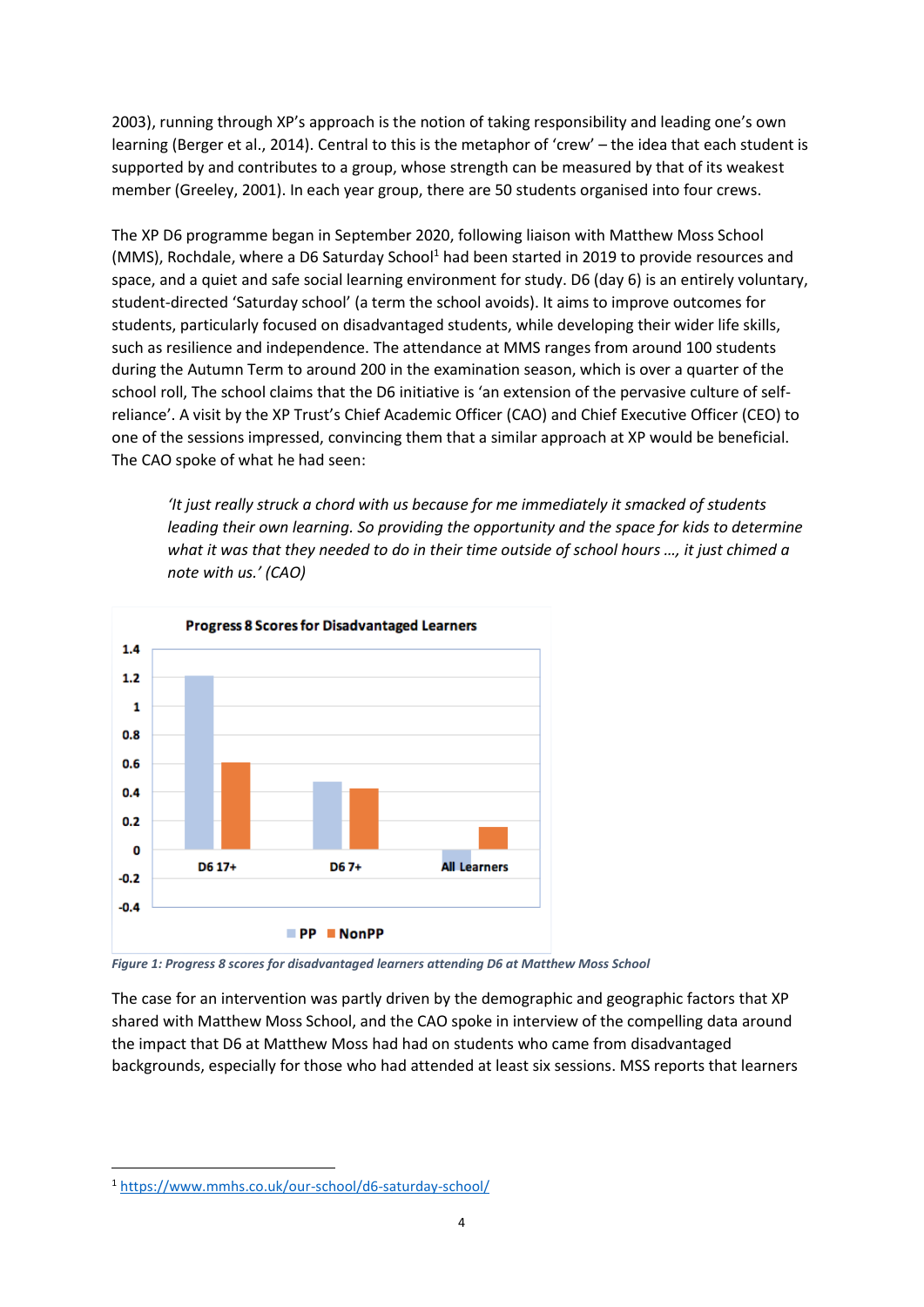that attend on average achieve an entire grade higher than those that don't. It has a particularly large impact on students in receipt of pupil premium (see Figure  $1^2$ )

Matthew Moss High School is a secondary school in Rochdale, Greater Manchester. It has a significantly higher number of students in receipt of pupil premium (44.6%), English as Additional Language (50.9%) and receiving SEN support (16.4%) compared to national averages. Similarly, the urban areas of South Yorkshire are in the top 10% of most deprived areas in England, according to the indices of multiple deprivation in terms of income, health, and education (McClennan et al., 2019) with multi-generational family unemployment, and below national average achievement in all levels of education.

As a precedent, MSS offered a model with elements that echoed the culture of XP. This included the use of student learning coaches (SLCs), as XP's CAO observed:

*'… they were self-managing, working alongside student coaches … they'd asked students from the college to apply to be mentors and coaches, so instead of being paid to flip burgers and doing something menial the kids were actually doing something worthy and honourable and giving something back.' (CAO)*

The CAO also noted the involvement of younger students, including year 7 and 8 students, who gave a variety of reasons for attending:

*'Some said it was because they liked to work collaboratively, they liked to work in groups, they found that they completed work better if they were able to share ideas and discuss problems and grapple with things together. Some students said it's just great because I can finish off coursework, art coursework that I don't have time to do during the week because I'm focussing my time on perhaps more academic subjects … Other students were saying I just need a quiet place, ...' (CAO)*

The observations made by the CAO and CEO on their visit to MSS became the vision for reproducing this at XP, with some differences in key areas:

'*Whereas I think Matthew Moss looked at students who had got particularly high grades and they came from a range of schools across Rochdale …, we obviously had our own students who'd gone on to FE and they obviously know our school, had been through our school, they understand expeditions, they understand crew and our culture so we went to them and we'd got some incredible students who had left us in 2019.' (CAO)*

The school day at XP is already extended from 15.15 to 16.30 each day to allow students who wish to, to study or to socialise. The extension to this, and the accommodation of the MSS D6 model to the XP context and culture, was affected by the Covid-19 pandemic, with some pragmatic decisions made about the start of D6 at XP:

*'So, yeah, we started … we were all ready to go and we got hit by the pandemic which stalled things until the September so we went again to go out with D6 but then we were* 

<sup>&</sup>lt;sup>2</sup> Source: [https://www.wholeeducation.org/transaction-analysis-and-an-innovative-saturday-school-stand-out](https://www.wholeeducation.org/transaction-analysis-and-an-innovative-saturday-school-stand-out-practice-at-matthew-moss-high-school/)[practice-at-matthew-moss-high-school/](https://www.wholeeducation.org/transaction-analysis-and-an-innovative-saturday-school-stand-out-practice-at-matthew-moss-high-school/)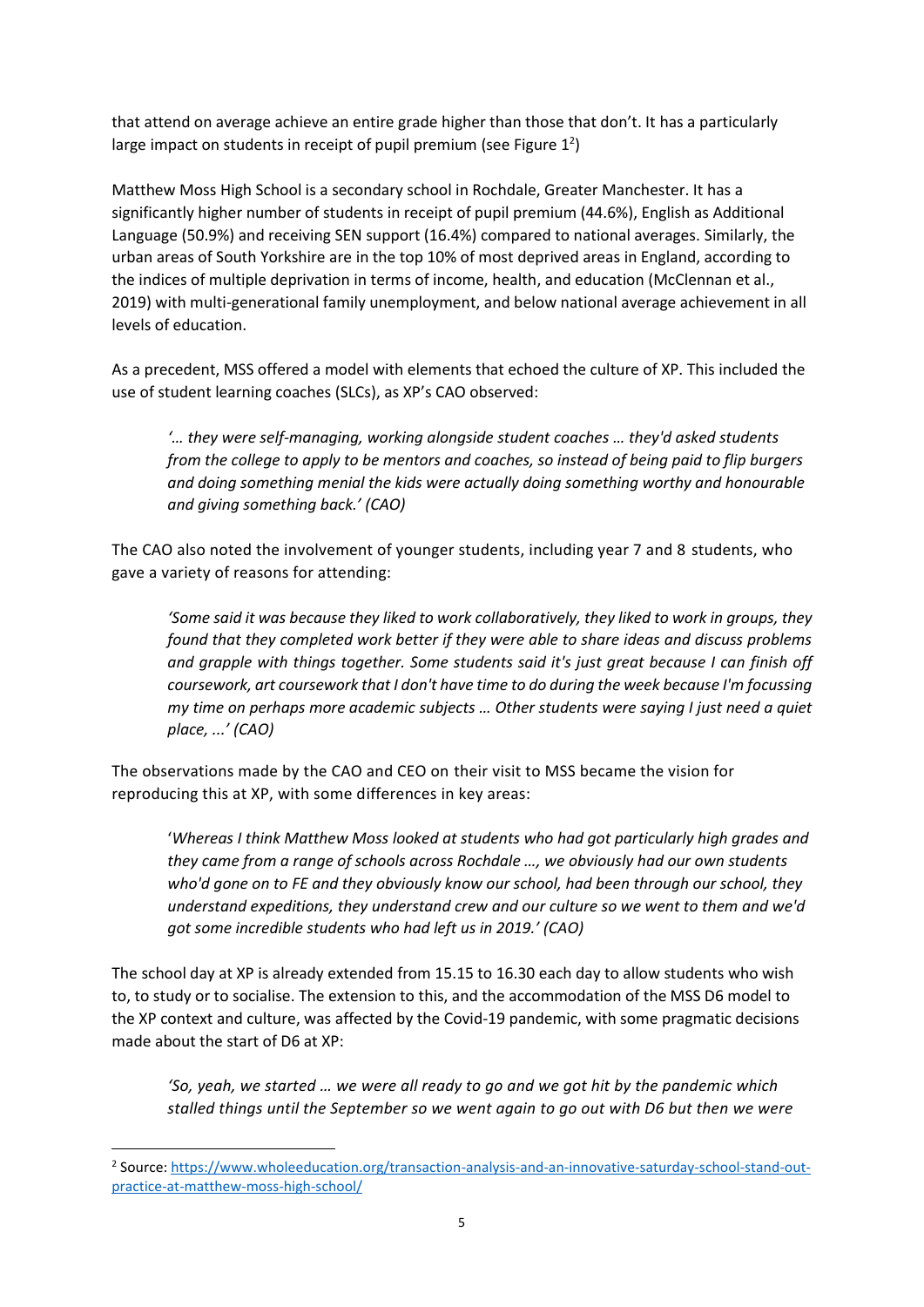*put into bubbles so it made it quite difficult … so our focus actually was initially just on Year 11 students because we felt they were the most immediate priority and I think it's worked very well for them.' (CAO)*

## <span id="page-5-0"></span>3. Underlying theory of D6

The programme's aims are social-psychological in nature and designed to improve academic success by changing how students think or feel about themselves and their schoolwork and thereby encouraging them to take advantage of learning opportunities provided by the school. The design of the programme is underpinned by research evidence that has informed its development.

#### <span id="page-5-1"></span>3.1 Intended effects on students and schooling

XP's D6 programme can be characterised as a *positive education programme* in that it maps to many of the principles of the Positive Youth Development (PYD) perspective, including the fostering of selfdetermination, self-efficacy, and belief in the future (Lerner et al., 2005). Given the aims of D6 to build academic engagement and positive attitudes and strategies for learning, an evaluation might examine the ability of individuals to overcome setbacks that have the potential to limit motivation and performance. Relevant measures, that broadly guided the development of the curriculum at the outset, include academic buoyancy (AB) and academic resilience (AR) (Martin & Marsh, 2009). AB applies to the majority of individuals in an academic setting, whereas AR applies to individuals who may experience acute adversity. Poor AB is related to low level negative outcomes such as achievement anxiety, isolated poor grades, temporary lapses in engagement and motivation, and minor negative interactions with teachers; poor AR is predictive of high-level negative outcomes such as disengagement from school, chronic underachievement, sustained disaffection and truancy, and opposition to teachers (Martin, 2013). While avoiding the pitfalls of cause and effect, a measure of resilience / buoyancy and of engagement / disaffection can provide a broad measure of impact.

#### <span id="page-5-2"></span>3.2 Extending the school day

The issues surrounding calls to extend the school day have been exacerbated by the effects of the Covid-19 pandemic. A government review (DfE, 2021), based on a snapshot survey in March 2021, found that pre-pandemic the average school days was 6.5 hours. The review concluded that extending the school day, or extended school time (EST), would involve "significant delivery considerations" including teaching capacity, new legislation, and accountability measures to ensure quality.

A review of the research in 2010 on EST (Patall, Cooper and Allen, 2010), considers the arguments made for extending time spent in school and the potential positive and negative effects. Potential positive effects for students included increased learning and better academic achievement and more time for learning / time on task. More repetition of material is seen to lead to deeper coverage of the curriculum and greater opportunities for experiential learning. The potential negative effects for students include wasted time, in that unless used appropriately, allocated time does not necessarily translate to increased instruction, and an increase in fatigue and boredom leading to decreased effort. The potential positive effects for society include how increased learning opportunities level the playing field for disadvantaged children and low-income children.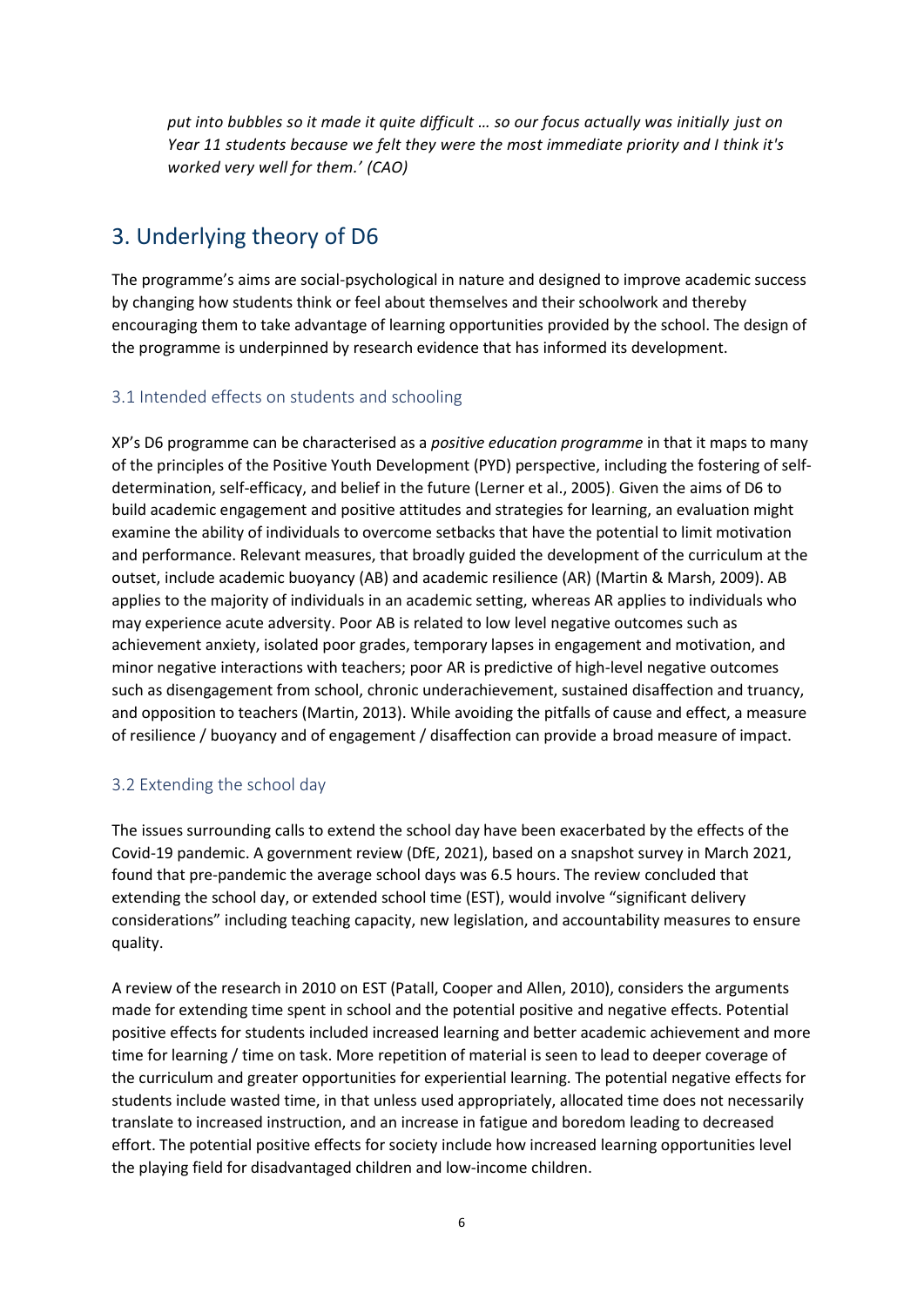Based on a study of charter schools in New York City, Fryer (2014) found that adding at least 300 more hours of instruction to the school year was one of the best ways to improve student achievement. To achieve this schools would need to add 7 hours of instruction approximately per week. Typically this is done by adding hours to the school weekdays or adding an extra day, as well as extending the school term (and reducing holidays). While the claims for the MSS model show positive impact on attainment, a three-year evaluation of a Saturday school programme for primary school students who are falling behind, *Shine on Manchester,* found little evidence of impact on attainment (Menzies et al., 2016). However, there were effects on attitudes and relationships, similar to those identified as a result of the culture of crew at XP (Loe et al., 2017).

Nonetheless, the evidence for the actual effects of EST is variable and contradictory, and studies, to date, have been unconvincing as to the benefits, partly owing to the difficulty in isolating the multiple contributory factors. Some international comparisons of the effects of EST are positive about the effects (Rivkin and Schiman, 2015), whilst others downplay the effects of extra instructional time (Murray, 2020). Overall, there is little evidence for the effects of EST on nonachievement measures, such as motivation, attitudes to school, or other student-related outcomes. Furthermore, it is unclear as to whether EST may affect student outcomes in the long term.

One factor that is seen to influence how EST is perceived by students and parents is how it is presented. The terms used to refer to EST, labels such as '*Saturday school'*, '*Study Club'*, or in the case of XP, '*D6*', may influence how students respond to the offer of EST. Also messages as to whether EST has an academic, or other social, benefit are moderated by how the time is used. Linking EST to tutoring, Nickow et al. (2020) found that effects are largest when led by teachers. Allowing for the expense of using fully qualified teachers, the cheaper option of well-trained teaching assistants can still have very large effects. Programmes offered during the school day have the largest effects, while they are still sizeable for after school programmes, and those that are provided for longer and more frequently.

To be effective, therefore, tutoring and EST needs to be delivered by staff with high levels of training and linked strongly to existing classes and teaching. In June 2021 the department for education in England announced it was setting aside £1 billion for national tutoring aiming to provide 100 million tutoring hours for children and young people across England. Prior to this XP/E had been involved in GROW, a graduate mentoring scheme organised by Sheffield Hallam University (Pountney et al. 2021), providing 12 hours of mentoring for Y10 and 11 students.

A further factor in the success or failure of EST is the content and instructional strategies used in school, and studies suggest that if additional time is not used properly and school is experienced as boring or as punishment rather than as an enriching learning environment, it could lead to undesirable student outcomes, such as student fatigue or low motivation. These variations in pedagogic strategy can mediate the effects of EST on students. Where teachers have more time to spend with students individually, the effects are seen to be higher

Taken together, the research evidence would suggest that EST can be an effective means to support student learning, where conditions are suitable, particularly for students who are most at risk of school failure, and when careful consideration is made for how that time is used.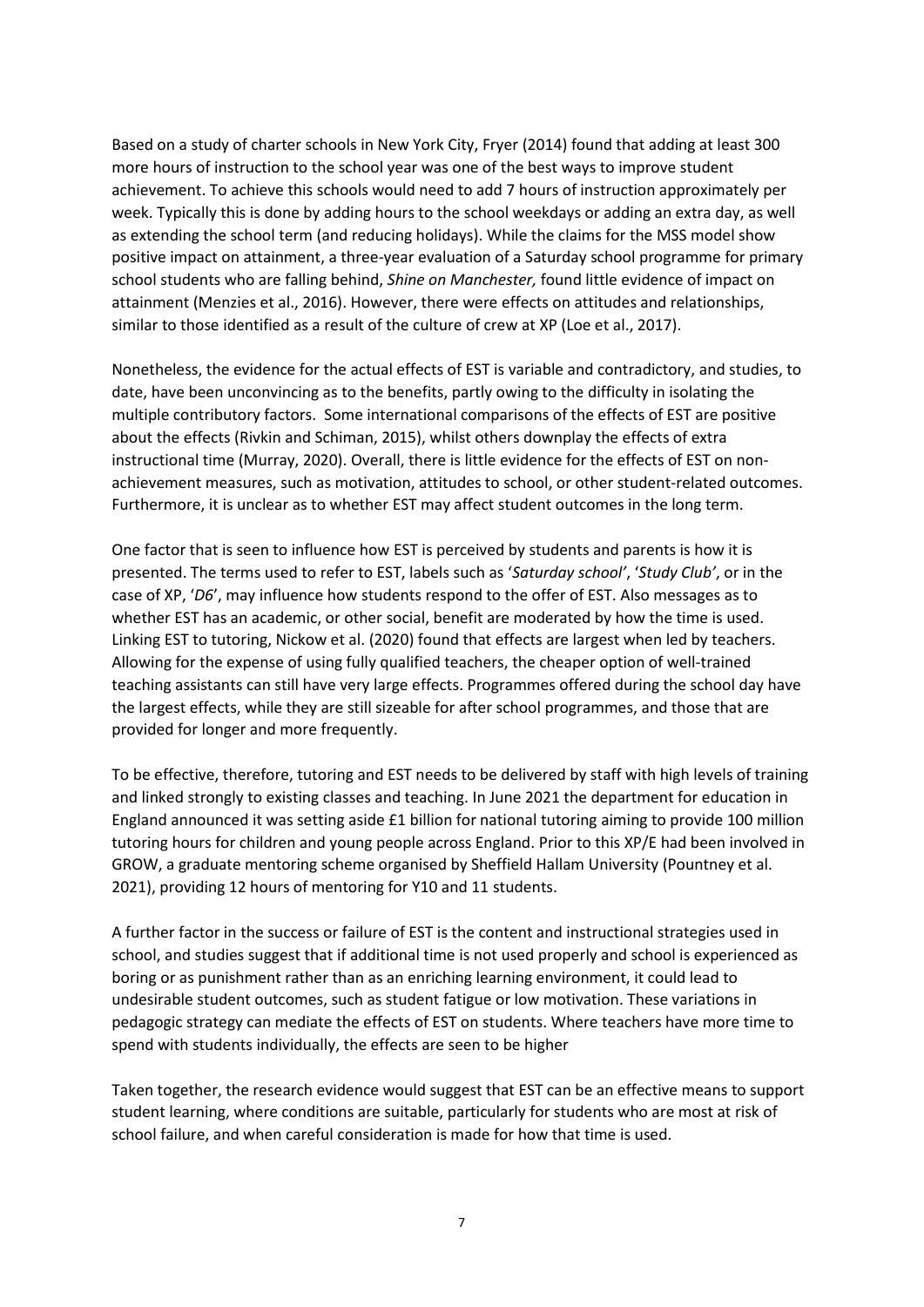#### <span id="page-7-0"></span>3.3 Transactional analysis informed approach to relationships

The success of MSS, the model for XP, is partly based on their approach to building relationships, informed by Transactional Analysis (TA) theory (Sameroff, 2009). In order to foster healthy, respectful dialogue and relationships, MSS bases its approach around supporting adult-to-adult interactions at all times, as a form of social competence, manifested as emotional self-regulation, social cognition, positive communication, and prosocial relationships with family members, peers, and teachers. Staff at MSS are trained in the theory of TA, and then explicitly use this language in their own practice. It is also integrated into policies, displays and posters across the school. XP has developed its own version of this in its common mission and its key principle of "*language is our culture"* and connection with the local community and the world. The strength of relationships at XP is verified by research (Loe et al., 2017) that shows higher than the norm levels of student–student (8% higher), student–teacher (5% higher) and teacher–student (20% higher) relationships. The report concludes that 'this is the direct result of the school's culture and its curricular practice' (p. 14).

#### <span id="page-7-1"></span>3.4 Metacognition and self-regulation (MSR)

Key ideas informing the design of an intervention such as D6 include offering students metacognitive strategies, including how to plan, monitor, and evaluate their learning, and setting an appropriate level of challenge to develop students' self-regulation and metacognition (MSR) (Quigley, Muijs, and Stringer, 2018). MSR, defined, simply, as developing students' ability to monitor, direct, and review their learning by teaching them to set goals, and to evaluate their own learning, is rated by the EEF Teaching Toolkit as "high impact", with students making on average seven months of additional progress on attainment, for very low cost (Quigley, Muijs, and Stringer, 2018). Promoting and developing metacognitive talk in the learning activity is seen as significant in the design of the D6 programme because it helps students to organise and effectively manage their learning independently, and to model thinking by focusing on the thought processes behind decisions they make, as well as teaching the strategy itself (Sperling, Howard, Staley, and Dubois, 2004). This approach can be synthesised as the *Activate; Practice; Reflect;* and *Review* cycle. [Table 1](#page-8-1) shows how it might be effective in an XP D6 context, drawing on the GROW Programme where graduate mentors worked with XP Y10 students on a one-to-one basis (Pountney, 2021). Here D6 might take account of the interrelationship between metacognition and motivation as cyclical (Karaali, 2015). Therefore, the key practices and activities of the programme can be aligned with success in attaining goals in which motivation is addressed across all activities.

While the D6 programme is not explicitly subject-focussed it does address what might be broadly termed "curriculum learning", and the programme acknowledges the important link between MSR and specialist subject knowledge. The premise is that metacognitive development can assist with the consolidation of learning through being able to justify and explain learning choices and decisions (Hattie & Donoghue, 2016). MSR alone cannot bring about deep learning, but it can develop the potential for it, especially in the context of disruption to schooling.

Here, the student is able to raise specific subject problems with the student learning coach (such as difficulty with mathematics for example) and the SLC works through activities with the student designed to unpack and develop new strategies for tackling difficulties.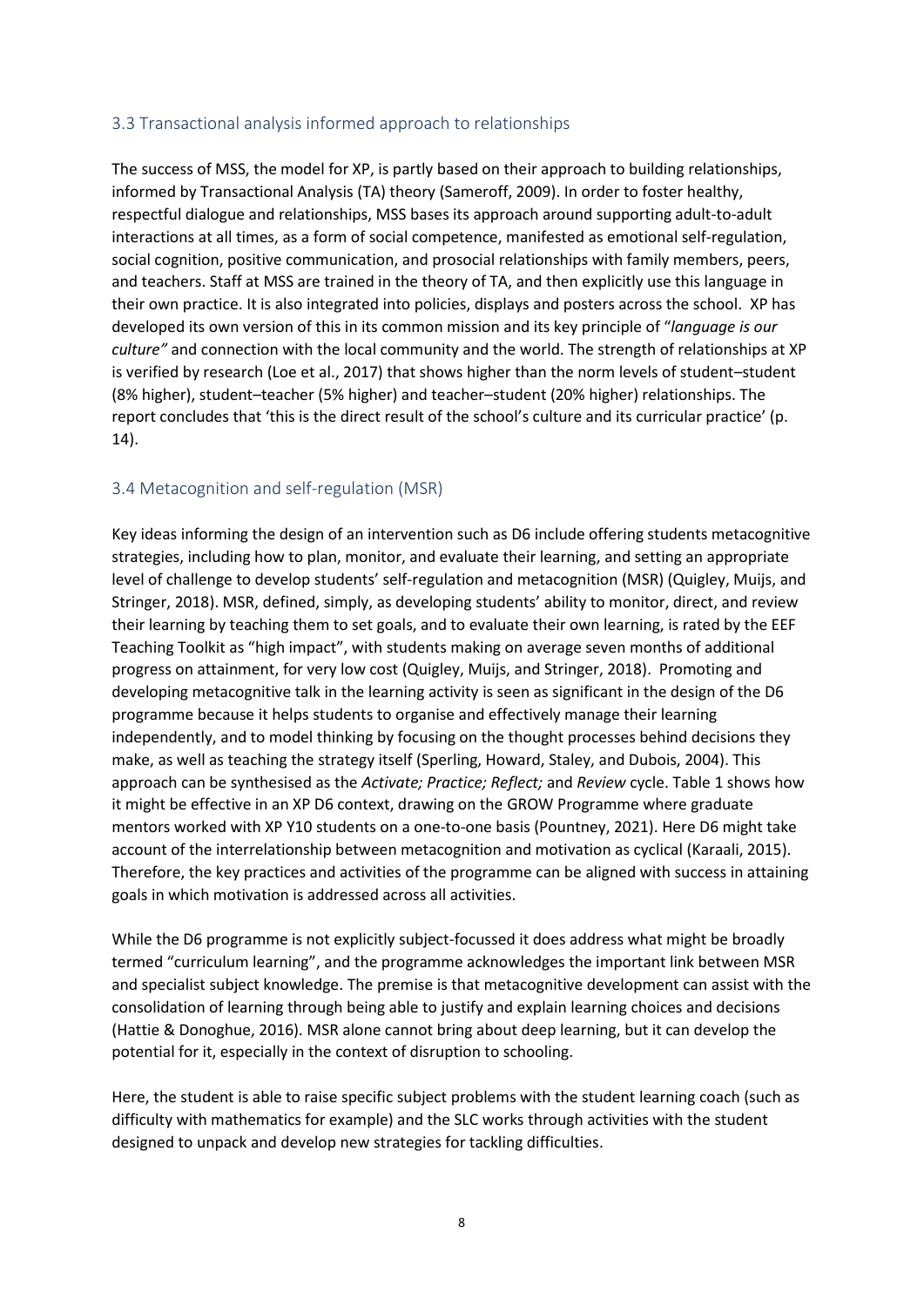| <b>Principle</b> | <b>Description</b>                                                                                                                                                                                                                                                                                                                                                                                     | <b>Example realisation in D6</b>                                                                                                                                                                                                                                                           |
|------------------|--------------------------------------------------------------------------------------------------------------------------------------------------------------------------------------------------------------------------------------------------------------------------------------------------------------------------------------------------------------------------------------------------------|--------------------------------------------------------------------------------------------------------------------------------------------------------------------------------------------------------------------------------------------------------------------------------------------|
| Activate         | What we learn depends on what we<br>know already, and it's important to get<br>students thinking about prior knowledge<br>that will help them with their next steps.                                                                                                                                                                                                                                   | Foundations, activities covering induction<br>to the programme taking stock of where<br>students are now. Encouraging students<br>to look back on their HOWLs and to take<br>responsibility for their learning. This might<br>also involve identifying important skills<br>and strategies. |
| Practice         | To be able to work independently,<br>students need sufficient scaffolding and<br>guidance. Planning a learning sequence<br>requires keeping in mind how young<br>people will progress from being fully<br>supported to being fully independent.                                                                                                                                                        | <b>Curriculum Learning</b> , activities covering<br>planning and setting milestones and<br>prioritising action, identifying gaps and<br>becoming "unstuck".                                                                                                                                |
| Reflect          | An important aspect of self-regulation is<br>reflecting on what you have done and<br>using this to inform what you'll do in<br>future. Targeted questions and prompts<br>can encourage students to do this.                                                                                                                                                                                            | <b>Curriculum Learning (continued),</b><br>activities covering strategies for learning<br>and deepening subject knowledge and<br>Skills), and getting ready for tests and<br>examinations and setting goals (WB8:<br><b>Preparing for Assessment)</b>                                      |
| Review           | Reviewing previous work, and retrieving<br>key ideas from memory, aids long-term<br>retention, particularly if this happens<br>once students have started to forget<br>what they have learned. The important<br>thing here is that this is done from<br>memory in the first instance, with<br>resources used afterwards, as it's the<br>retrieval process itself that strengthens<br>long-term memory. | Planning the Future, activities covering<br>the skill of staying positive, and choosing<br>paths, identifying resources needed, and<br>preparing to make a good impression, and<br>celebrating success in the programme and<br>in the future.                                              |
| Motivate         | [applying to all above and running<br>through the programme]                                                                                                                                                                                                                                                                                                                                           | <b>Award of Certification of Completion</b><br>Further celebration of learning events,<br>involving in-school recognition of success,<br>involving peers and parents/carers.                                                                                                               |

<span id="page-8-1"></span>*Table 1: Principles of metacognition and their potential realisation in D6*

#### <span id="page-8-0"></span>3.4 Positive role models

The use of recent alumni as learning coaches is seen to have reciprocal benefits in that it is an opportunity for work experience and enhanced employability. The role of mentors /tutors in addressing learners' confidence and motivation is covered in the literature, including how motivation is adaptive of past and present experiences, and that "success matters". This includes supporting students to feel successful and in control, with the result that they tend to have a more positive relationship with material they are working on (Karaali, 2015, p. 442). The use of alumni and student ambassador initiatives (Sanders et al., 2018) including higher education outreach, such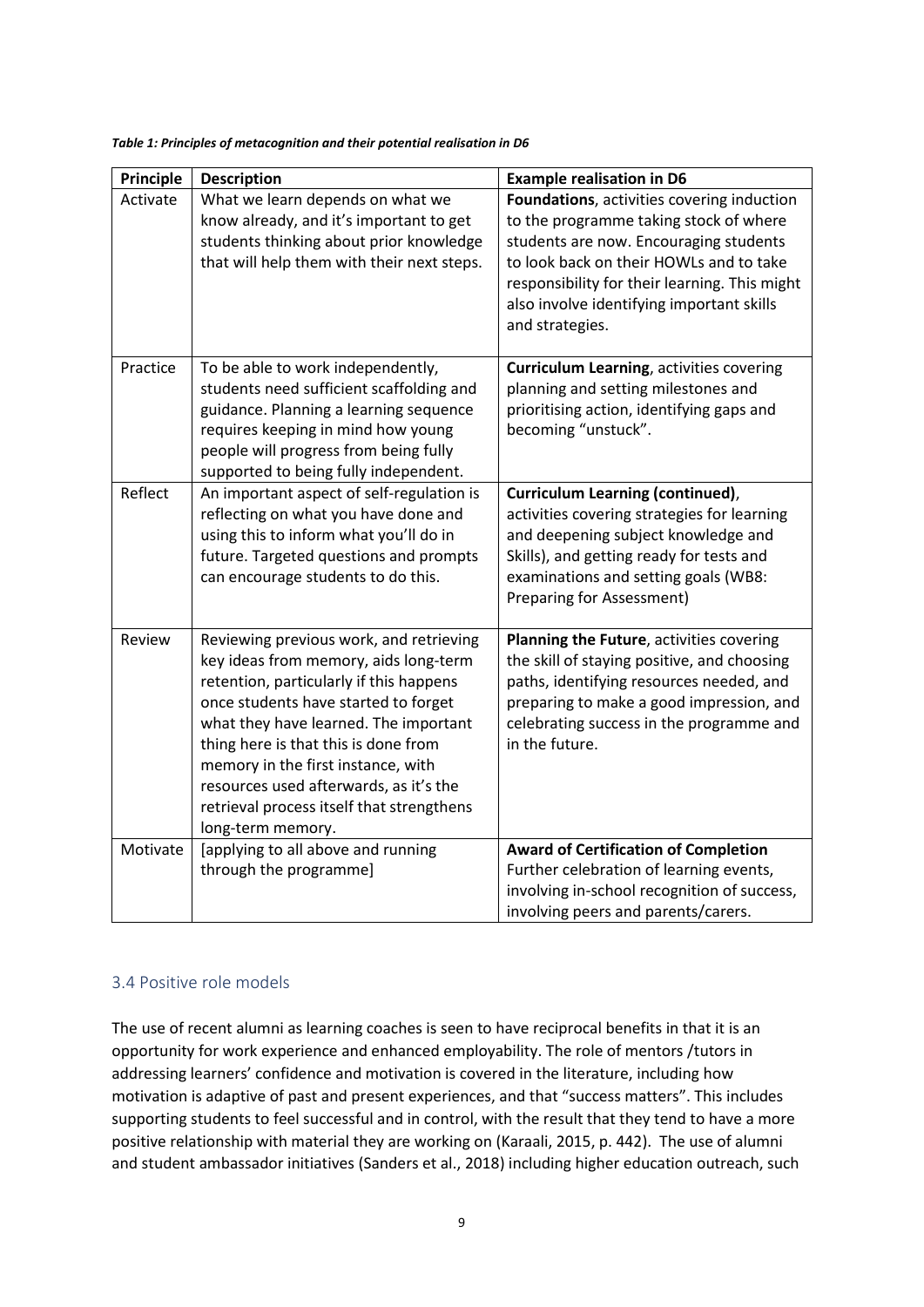as the GROW programme, highlights how informal interactions allow students to develop shared "learner identities" with student ambassadors and in doing so, helps students understand the reality of further education and how they themselves could belong in this setting (Gartland, 2015). Of particular concern was the disproportionate impact on students from lower socio-economic backgrounds (Nelson, Lynch and Sharp, 2021), who may be less likely to have the support of positive role models and so lack confidence about their future (Marshall, 2019).

## <span id="page-9-0"></span>4. Evaluation methodology

This evaluation used a qualitative approach, involving interviews and focus groups carried out by the author as part of data collection in July 2021. Due to Covid restrictions the interviews and focus groups took place online. All interviews and focus groups, with permission, were recorded and transcribed for thematic analysis. [Table 2](#page-9-1) shows the methods used and number of participants (and the codes allocated to them) who took part, with their permission (see Appendices for sample information and consent forms and interview and focus group schedules), and were subject to standard ethical approval procedures. The staff and student learning coaches were asked questions around student engagement, programme completion rates and perceptions of the programme. A focus groups was held with students who had attended D6. Parents/carers were made aware of the nature and purpose of the focus group and given the opportunity to opt out their children from the focus groups. Analysis of the focus groups informed the development of the semi-structured interview schedules for both CAO and AP leading the programme (see appendices for a sample).

#### <span id="page-9-1"></span>*Table 2: Evaluation data set*

| <b>Types of Data</b> | <b>Participants (Data source) and codes</b>            | Total |
|----------------------|--------------------------------------------------------|-------|
| Interviews           | Chief Academic Officer (CAO)                           |       |
|                      | Assistant Principal i/c (AP)                           |       |
| Focus groups         | 4 Students (F1, F2, F3, F4 and F5)                     |       |
|                      | 4 Student Learning Coaches (SLC1, SLC2, SLC3 and SLC4) |       |
|                      | 2 Staff Learning Coaches (LC1 and LC2)                 |       |

The potential benefits of taking part in the evaluation for SLCs included the chance to share their coaching experience, and how this may have contributed to their work readiness, or further / higher education as appropriate. They were also able to reflect on their experience and those of the students they had coached, and to make suggestions as to how the training and programme could be improved moving forward. For students, the benefits included the opportunity to feedback and to contribute to the programme, as well as the possibility of becoming learning coaches in the future if they choose to. While both students and SLCs might have felt they were unable to speak openly about the programme and to voice criticism of the school and staff, it was made clear that their responses would be anonymised and that the purpose of the evaluation was to improve the programme and was not an evaluation of the school or the staff.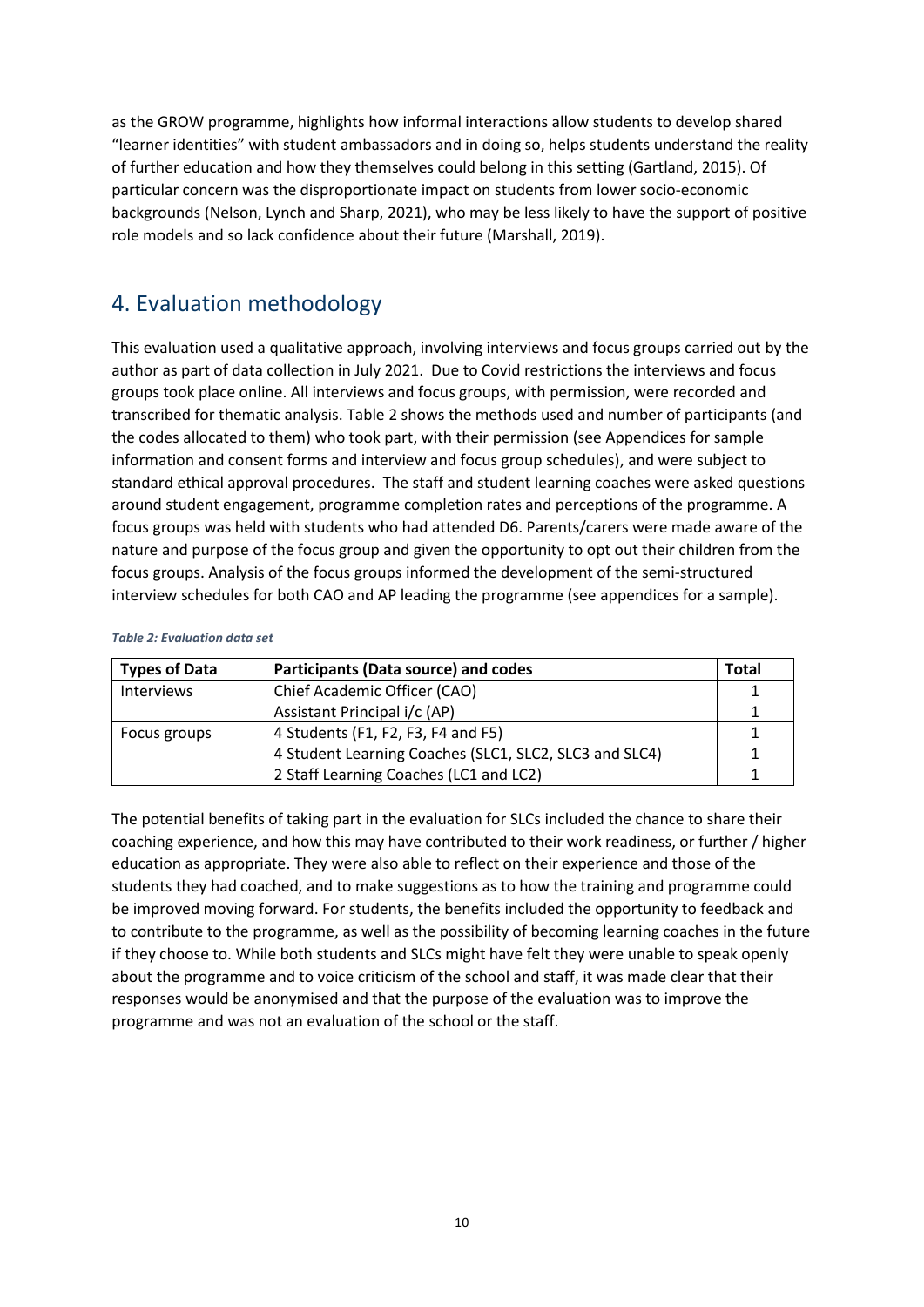## <span id="page-10-0"></span>5. Evaluation findings

The following section describes the outcomes of the evaluation and draws together the interview and focus group data from SLCs, school staff and students.

The programme aimed to create a three-way relationship between recent XP alumni, school staff and year 11 students. The costs included two Learning Coaches (LCs) (Higher Level Teaching Assistants) and five student learning coaches (SLCs) (see [Table 3\)](#page-10-2). This does not show the additional costs for heating and lighting or for opening up.

|                                 | Rate         | <b>Hourly Rate</b> | <b>Hours</b> per |              |           |
|---------------------------------|--------------|--------------------|------------------|--------------|-----------|
| <b>Staff Member</b>             | <b>Scale</b> | plus oncosts       | week             | <b>Weeks</b> | Cost      |
| Learning Coach 1                | <b>HLTA</b>  | £12.73             | 4                | 25           | £1,273.00 |
| Learning Coach 2                | <b>HLTA</b>  | £12.73             | 4                | 25           | £1,273.00 |
| <b>Student Learning Coach 1</b> | <b>Flat</b>  | £5.00              | 4                | 25           | £500.00   |
| <b>Student Learning Coach 2</b> | Flat         | £5.00              | 4                | 25           | £500.00   |
| <b>Student Learning Coach 3</b> | Flat         | £5.00              | 4                | 25           | £500.00   |
| <b>Student Learning Coach 4</b> | <b>Flat</b>  | £5.00              | 4                | 25           | £500.00   |
| <b>Student Learning Coach 5</b> | Flat         | £5.00              | 4                | 25           | £500.00   |
|                                 |              |                    |                  | Total        | £5,046.00 |

<span id="page-10-2"></span>

The plan for 2020-21 was to test proof of concept and to open the programme for all years in 2021- 22 and aim for 20 students for each year (40% of students). Estimates of the cost<sup>3</sup> per each D6 session was £220 approximately, based on an average attendance of 20, and this equated to £11 per student per session. In practice the average attendance was 10 making the cost per student double this estimate.

#### <span id="page-10-1"></span>5.1 The planned design and format for D6 sessions

Guided by the principles of XP's 'common mission' the CAO was clear that D6 should enable students to take responsibility for and direct their own learning:

*'We know that learning's complex, kids can learn in different environments working with different people and that can accelerate and decelerate their progress depending on a multitude of different factors. So we've got to provide I think, rather than more of the same which I don't see as being beneficial, that we provide alternative environments, alternative ways of students engaging in the learning process, and I see D6 as being a large part of that.' (CAO)*

His view on the government's approach to EST was mixed:

*'I think the pitfall of just having extra time is that that will just be - for some kids it will be a waste of time. In fact it would be counterproductive I think because then they'll be even more* 

<sup>&</sup>lt;sup>3</sup> Staff costs for the Assistant Principal and the Chief Academic Officer are not included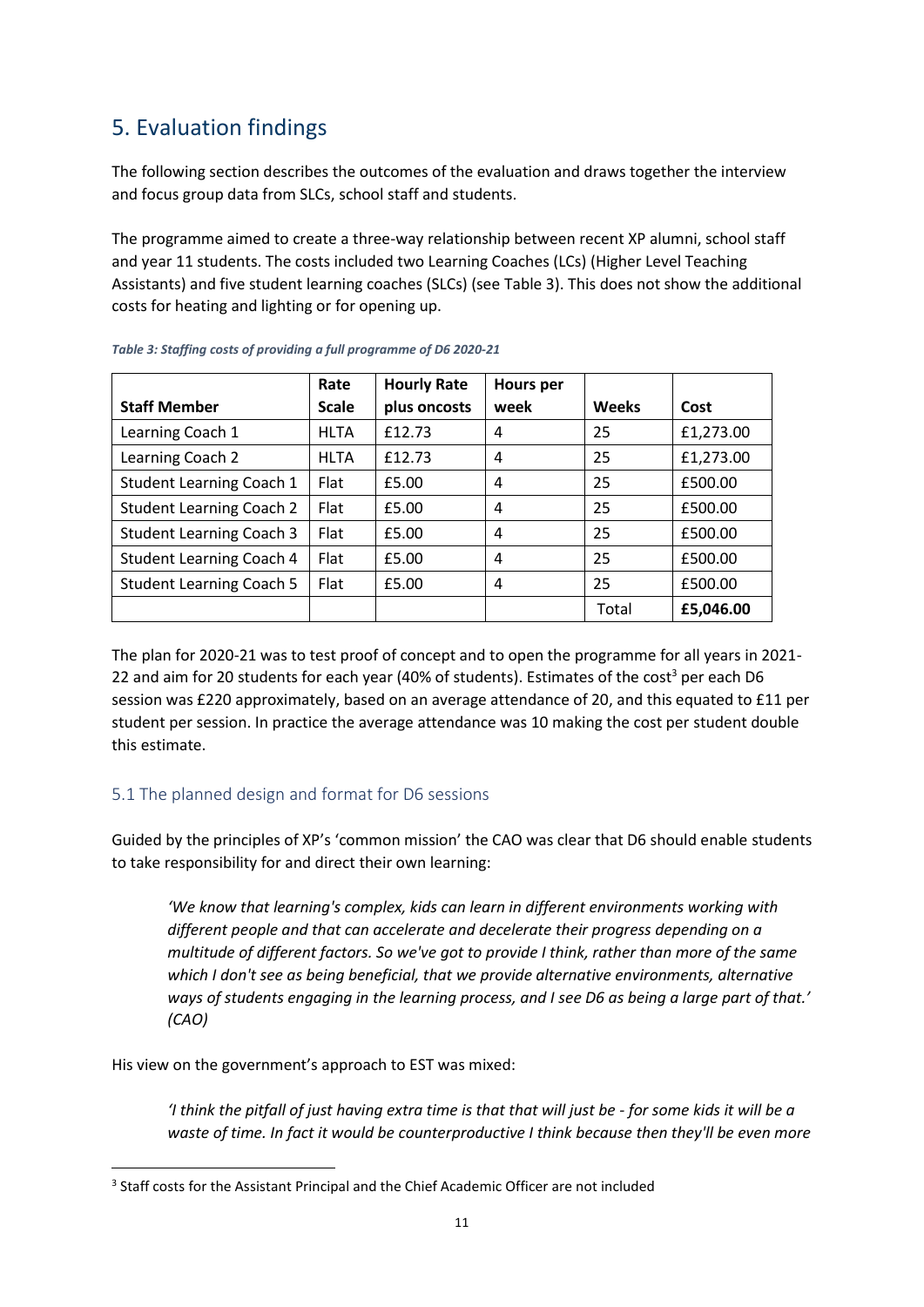*tired and less likely to even do anything when they get home whereas if our kids want to leave at 3.15, they can. … [its] not just their academic progress but how they are as human beings …. I don't think we should be forcing kids to stay after school, I think it's heinous that, and it's typical of a control driven system and a conformist system.' (CAO)*

The Assistant Principal (AP) delegated to lead the D6 programme at XP was also the head of key stage 4 (years 10 and 11) at the school. He appointed the SLCs in the Summer 2020 from those alumni who had expressed an interest in the role. All five coaches were appointed, all of whom were Y13 students at local colleges studying for A levels in various subjects. Their work as coaches was paid (see [Table 3\)](#page-10-2). The AP was also responsible for the initial format of the D6 events, which for reasons to do with the Covid pandemic and the need for clearly defined 'bubbles' was restricted to Y11:

*'We couldn't logistically have all kids from all year groups in, even though that is the original intention of D6 to have everybody in, all years' groups but also with Year 11 missing a crucial amount of stuff in their GCSE course we thought we'd just front load it with those guys and kind of prioritise them in the first instance.' (AP)*

The two staff learning coaches (LCs) were both higher level teaching assistants (HLTA) with existing crew leader responsibilities in school, who were very experienced at leading classes and groups. They saw D6 as meeting the needs of students and their role as supporting and guiding the SLCs.

#### <span id="page-11-0"></span>5.2 Preparation of Student Learning Coaches

The five SLCs were all female, aged 17 or 18, and were studying a range of A Levels at two local post-16 colleges. The subjects taken by the four SLCs who took part in the focus group are:

- SLC1: studying second year of psychology, sociology, and English at A-Level
- SLC2: studying first year of media, drama, and applied science

SLC3: completed A-Levels in biology, chemistry, and history

SLC4: completed English language and literature A-Level and double public services

The SLCs heard of the D6 student learning coach role at the presentation evening for XP alumni and were attracted to the opportunity to 'give something back'.:

*'Having done GCSEs and found it quite tough I wanted to be able to help those guys through it' (SLC1)*

*'So, it was nice to feel like we could give some kind of support back and make them feel like it's not as scary as it would have been' (SLC2)*

Informal preparation was given in the form of a meeting with the AP and the staff Learning Coaches (LCs) to explain the procedure and what was required:

*'I did a couple of sessions with the student coaches before D6 started and talked about roles and responsibilities and what they might do and how they might maybe run a few crew sessions at the start of each week just to build a bit of a relationship with the students that come in and just to feel comfortable themselves.' (AP)*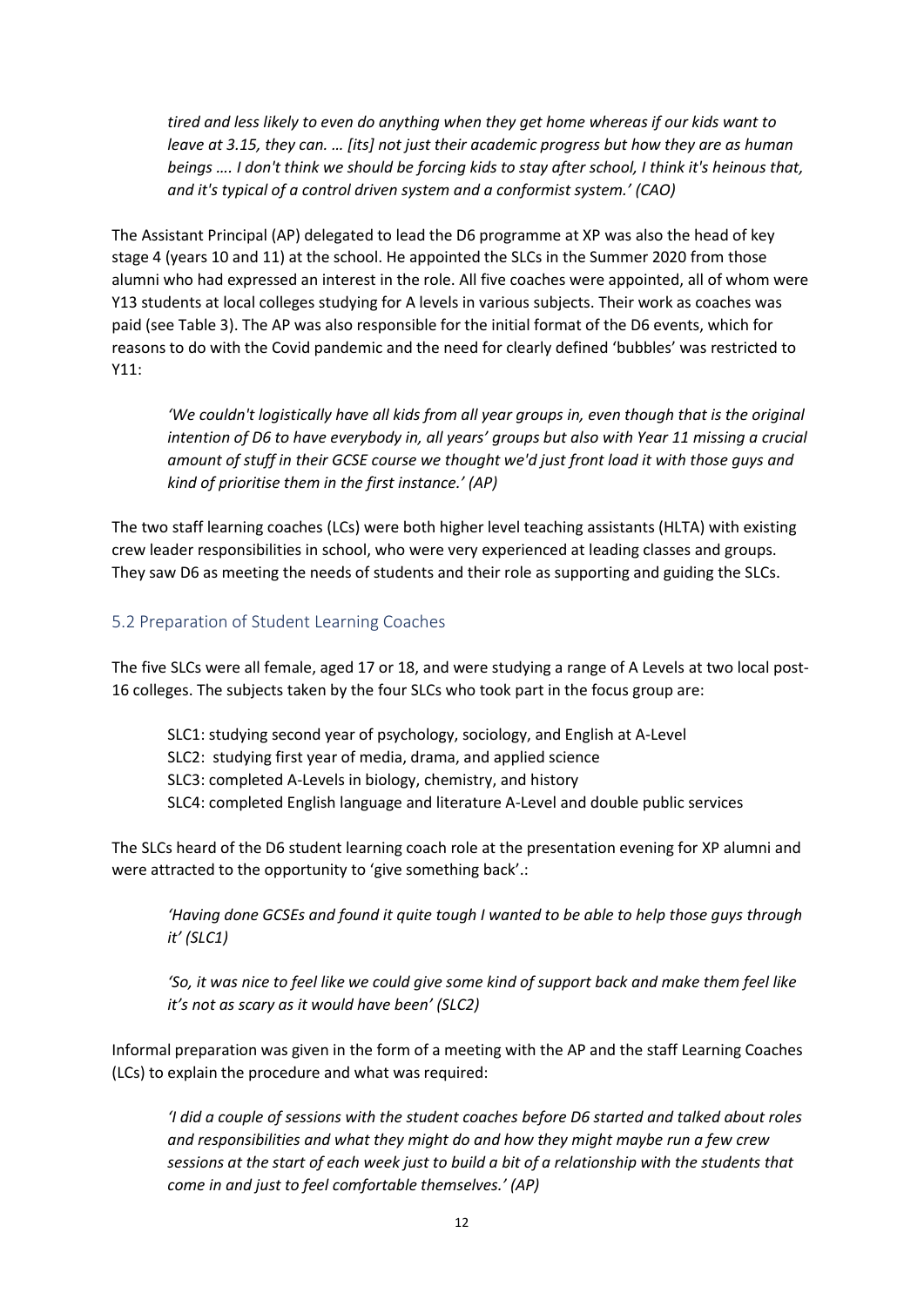The AP was clear that SLCs needed to feel supported and confident in leading the D6 sessions, while being mindful that students were did not favour what one student articulated as '*another lesson by somebody who's only just done the course themselves and isn't as experienced or qualified as a normal teacher, I don't need that*'. The AP felt that the choice of XP alumni meant that they had seen the XP model and culture themselves over time, but this did not immediately unfold:

*'I left it kind of open to the student coaches to run and what they did was I suppose do what they've seen model for them over their time in education which is a teacher stands at the front of the room and teaches so we kind of ran with that for a little bit and then the feedback that we started to get from some of the kids that were attending and or own observations was that that wasn't quite the right thing to do [rather that it] be really totally student led and it should be about the kids prioritising what they want and just being able to crack on with it and access support if they can' (AP)*

This is echoed by the LCs

*'I think they took on the role of teacher more and they automatically started teaching from the front rather than helping students with what they'd got because when it first started none of the students were bringing work in … so they were teaching them new things but doing it a lot from the front as in a lesson.' (LC2)*

*'I heard them talking about, 'right, I'll teach the maths because I'm stronger at this, I'll take the science because I do A-Level science' and then they took a group of three or four each and say like [SLC] went in and she did chemistry and she did teach from the front' (LC1)*

The AP became aware of the need to '*develop the coaches' autonomy'*, and in November 2020 he invited the author of this report<sup>4</sup> to work with the SLCs, and to bring his expertise developed in preparing mentors for the GROW mentoring programme. He met with the SLCs online on four onehour online sessions, covering:

- Discussion of their experiences to date and evaluating what had worked and what not so well
- Ethical issues involved in coaching and acting on behalf of the school
- Preparation for the upcoming sessions and planning activities

The opportunity to discuss their work and reflect on how things were going was appreciated by the SLCs, although this aspect was specifically evaluated in this review, but does inform the recommendations. The AP attended the SLC workshops and was aware of the SLCs' needs:

'*Obviously then the student coaches are very young themselves and we were putting them in quite a position of responsibility … we wanted to make sure they transition from students to members of staff so they understand the responsibility of I'm now a member of staff working* 

<sup>4</sup> The author of this report was commissioned by XP. He is also a director and trustee. This potential conflict of interest was flagged to the funder, Edge Foundation and was made clear in the application for ethical approval by SHU.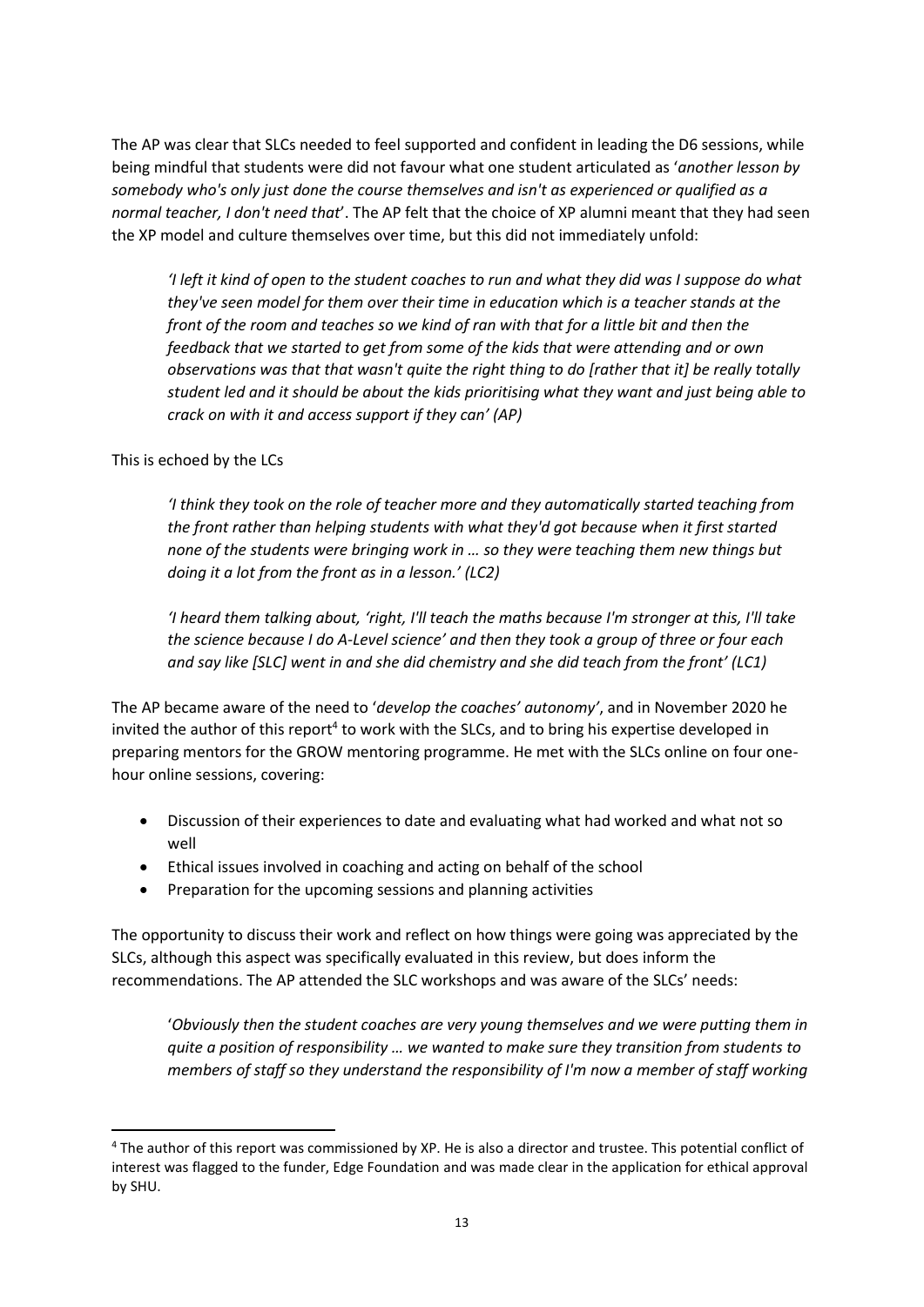*at XP as opposed to I'm just another student, I'm just like you, you know, to make sure we get the relationships right and that kind of social dynamic I suppose.' (AP)*

The LCs also saw their role as facilitating the work of SLCs

*'For me I'd like to stay in the background as it is and just have check-ins and make sure everything's running smoothly …. and I think they'd gain more strength, confidence, independence in their learning, revision skills, they've got to get independent with that.' (LC1)*

*'I think it were really nice for the students, for it to be student coach based. I think us just supervising helped them really feel comfortable going through that and I think if we took on a more prominent role, I think the dynamics of that would change.' (LC2)*

#### <span id="page-13-0"></span>5.3 Delivery of coaching

The SLCs delivered 11 sessions of D6. Each session was three hours long, from 9.30 to 12.30. The activities for sessions were unstructured and not prescribed by the school. The intention was to build on XP principles of students leading themselves. Notice of the D6 sessions was given to Y11 students in crew meetings, along with the potential benefits and the fact that it was completely optional.

| D6 Attendance at<br>11 sessions 2020-<br>$21*$ | 0<br>$\sim$<br>$\mathord{\text{--}}$<br>$\mathord{\text{--}}$<br>6 | 0<br>$\sim$<br>H<br>$\overline{\phantom{0}}$<br>4<br>Ĥ | 0<br>$\sim$<br>H<br>$\mathord{\text{--}}$<br>ᅱ<br>$\sim$ | 0<br>$\sim$<br>H<br>$\overline{\phantom{0}}$<br>$\infty$<br>$\sim$ | 0<br>$\sim$<br>$\sim$<br>H<br>LN.<br>0 | ⊣<br>$\sim$<br>Ŕ<br>J<br>$\mathbf{\mathbf{\mathbf{\mathbf{\mathsf{H}}}}}$ | ⊣<br>$\sim$<br>Ŕ<br>∼<br>H | ⊣<br>$\sim$<br>È<br>4<br>$\mathbf{\tilde{c}}$ | ⊣<br>$\sim$<br>LN,<br>0<br>ដ | ⊣<br>$\sim$<br>ഗ<br>⊂<br>$\infty$<br>Õ | ⊣<br>$\sim$<br>Ş<br>$\ddot{1}$ |
|------------------------------------------------|--------------------------------------------------------------------|--------------------------------------------------------|----------------------------------------------------------|--------------------------------------------------------------------|----------------------------------------|---------------------------------------------------------------------------|----------------------------|-----------------------------------------------|------------------------------|----------------------------------------|--------------------------------|
| Students                                       | 14                                                                 | 11                                                     |                                                          | 9                                                                  | 10                                     | 5                                                                         | 11                         | 11                                            | 11                           | 8                                      | 13                             |
| <b>SLCs</b>                                    |                                                                    |                                                        | 3                                                        |                                                                    |                                        | 4                                                                         | 3                          | 3                                             | 3                            | 4                                      |                                |
| SCs                                            |                                                                    |                                                        |                                                          |                                                                    |                                        |                                                                           |                            |                                               |                              |                                        |                                |

#### *Table 4: Attendance at D6 sessions*

\* SLC=Student Learning Coach (student); SC= Learning Coach (staff)

[Table 1](#page-8-1) shows the number of D6 sessions, and student attendance. The AP and the CAO were present at parts of most sessions. In the period covered in this evaluation there were 11 sessions. 27 students attended at least one session and the average number of sessions attended was 4. The average attendance for all sessions was 10. This average (20% of Y11) is broadly similar to attendance at MMS (25% of year groups) although MMS has opened D6 up to all year groups. 7 students attended at least 8 sessions, and 9 students attended only once.

Notable in the record of attendance is the disruption in the timetable owing to Covid. Originally planned as 25 sessions, only 11 were held, and both the later start to the programme ( $7<sup>th</sup>$  November) and the interruption (between 5<sup>th</sup> December and 10<sup>th</sup> April) were due to the lockdowns imposed and the problems of accommodating student bubbles. In May 2021, the school was doing teacher GCSE assessments with students, and this also contributed to some falloff in attendance, explained by the AP as students thinking the pressure was off because they didn't need to do exams. It also affected the SLCs who had their own A Level assessments and course work, with one SLC withdrawing.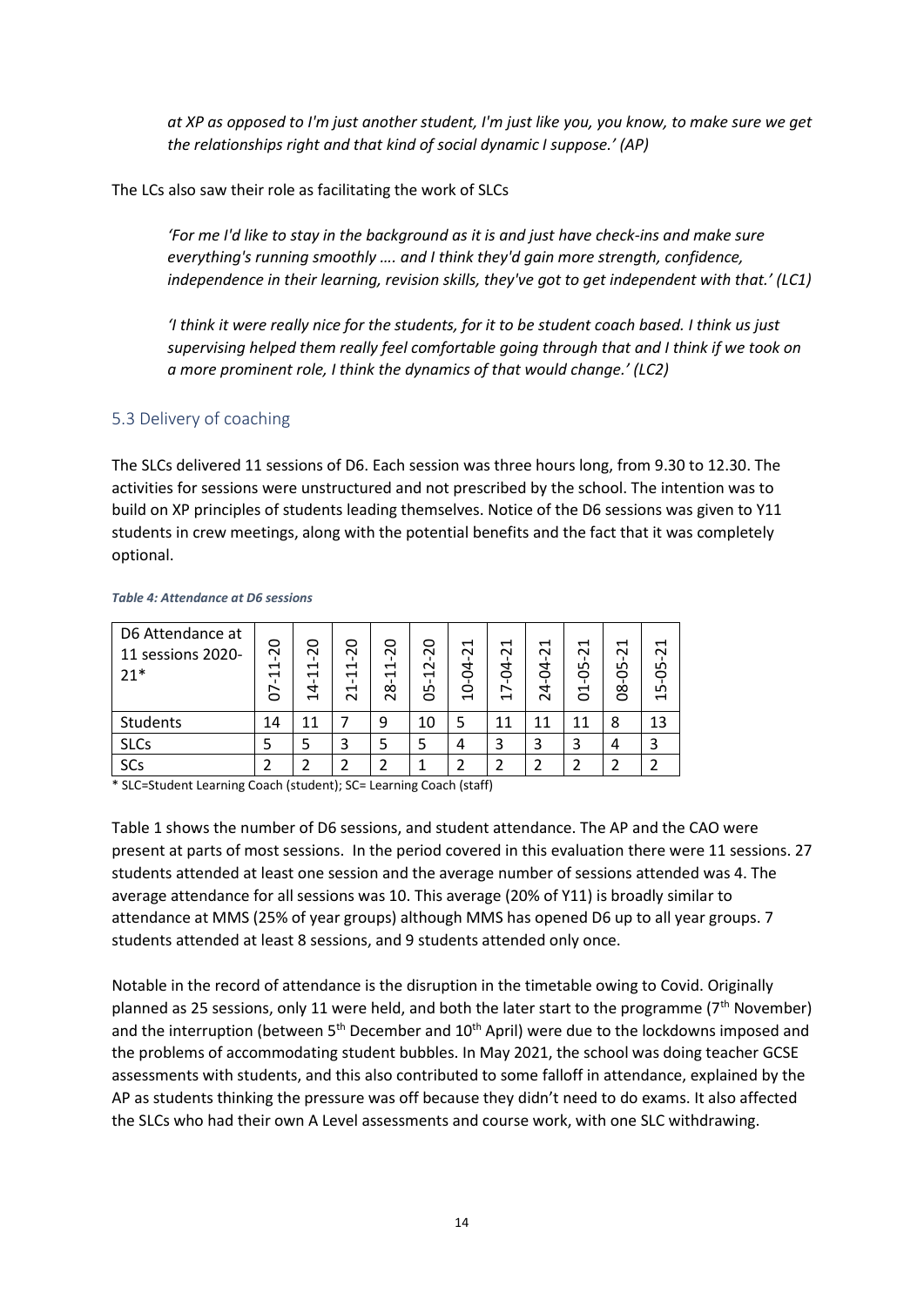The SLCs led and organised the D6 sessions, with some supervision by school staff, mainly the SCs with the AP attending initial sessions.

*'[SLCs] were just brilliant at setting everything up … I mean they'd start each D6 session with a crew, split up into crews and do a debrief and do a check-in. They were phenomenal.' (CAO)*

The AP responsible for leading the SLCs was also their crew leader in 2019 when they left XP and therefore knew them well. However, he had not been involved in the initial visit to MMS and therefore was less familiar with the philosophy. After, initial sessions, observed by the CAO, there were some adjustments to the role of the SLCs:

*'I think it was in the second week or the third week that we'd been running it I was in school and I just had a bit of a walk through just to see what was happening and what I gleaned from that walkthrough was that the coaches were instructing the kids so they'd got groups of kids and they were saying, well, we'll instruct you in an area of history, so you're doing the Vikings, we did the Vikings so we'll teach you about the Vikings and that was absolutely not what we wanted the learning coaches to do. It was to facilitate learning, not to instruct.' (CAO)*

This was also partly in response from the students:

*'It needed to feel different from school and we got a bit of push back from the kids as well actually who said … 'I thought this was going to be different from school and I thought I could determine my own timetable' … so I think we'd kind of over structured …' (CAO)*

The fact that this was 'out of sync' with the original vision of how D6 was meant to run was a worry if students were to lead their own learning:

*'We didn't want our [SLCs], even though they were brilliant actually, standing up in the front of a class and didactically instructing kids, I was like, you know, we could get teachers who are trained to do that on a Saturday morning, that isn't the concept.' (CAO)*

The LCs noted this also:

*'I think they took on the role of teacher more and they automatically started teaching from the front rather than helping students with what they'd got because when it first started none of the students were bringing work in to work with, so they were teaching them new things but doing it a lot from the front as in a lesson' (LC2)*

The conversation about this took place at the first support session for SLCs where the CAO and the AP talked over with the SLCs how things were going.

*'We shared with the coaches this is what we'd seen, and this wasn't quite right. [AP] absolutely accepted that as well and we just kind of redefined what we wanted to get out of D6. That really, I think was a really important intervention because it then did have a real impact on how the coaches then worked with the kids. They stopped doing the instruction' CAO)*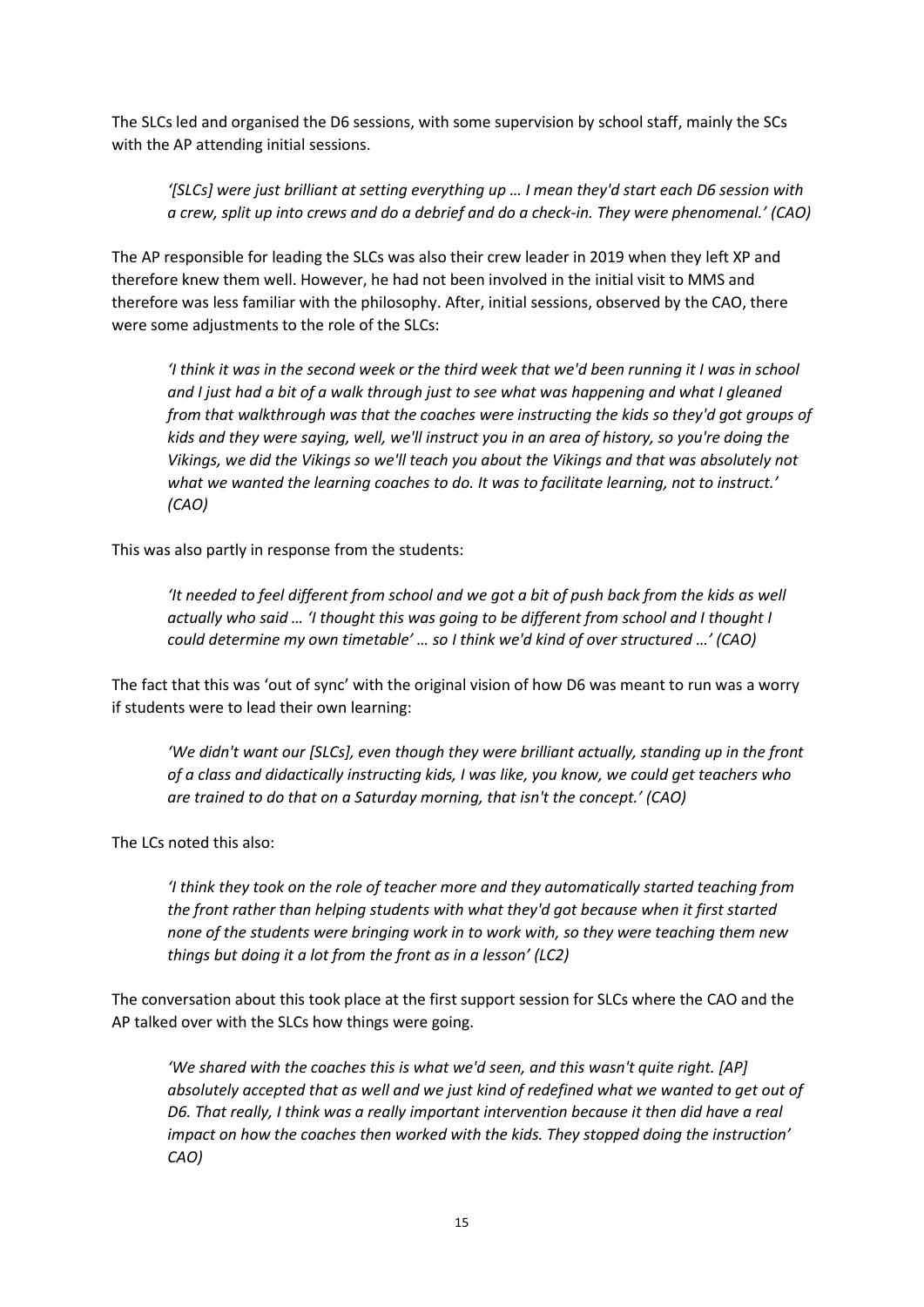The AP was aware of this and how D6 was evolving organically, albeit affected by Covid:

*'The numbers started to creep up actually each week [until] we were in the second lockdown where schools were still open … when the next lockdown hit, we obviously had to shut and so when we came back in March time, … that was when the announcement had been made that GCSEs are cancelled and that there would be no exams and that's where we started to see a tail off in attendance.' (AP)*

Allowing for the fact that the AP had not attended the original presentation and visit to MMS to see D6, he felt that D6 had evolved as a kind of '*expectation versus reality'*. His response to experiencing D6 was that in 2021-22 six SLCs were needed and that at least two of these should be ones that were involved in the first run. He was also more aware of which students might benefit the most:

*'The reality of it is we know that there's some kids who you go, 'you'd really benefit from coming to D6, why don't you come along?' I suppose that needs to be the message rather than you need to come to D6 - we don't want to see it as another intervention, and we don't want to be on to the parents saying your child needs to come on a Saturday because they're not doing very well, or they need extra help.' (AP)*

Much clearer for the AP was the philosophy behind D6 in the context of XP and how to realise it.

*'It's about that student-led learning and students - we don't want it to become a stick. It needs to be of their own volition I think - it felt like we were building a bit of momentum with it and then word spread …. You know, on the same note we don't want it just to become like a youth club on a Saturday where people come and socialise.' (AP)*

This tension between the student-led ideal and the reality was perhaps illustrated in how some students were directed to D6:

*'Name] was a good example in Year 11 who [Crew Leader] kind of sat with him and then phoned mum and said it would be really good if he could come to D6 because I think he'd get a lot out of it, and he did actually.' (AP)*

This pragmatism of the ethic of D6 was also a response to the problems of Covid, and the AP spoke of this and its effects on students as being 'uneven' and often where the students who most needed the help were most affected:

*I think [it was] less about the learning loss per se because it wasn't necessarily about catching up or anything like … some kids coped really well because they were from a particular background … and the other end of spectrum was where kids were in such a poor routine they went to bed at three, four in the morning, waking up at midday, not doing the activities, not engaging with crew leaders very much …. It was more like here's a place I can come and figure things out that I lost because of COVID.' (AP)*

The AP spoke of tweaking of the model, to find its '*sweet spot'*:

*'You get a feel for when it's working right. When it looks busy and students look busy and look like they're working hard but they're not sitting in a classroom with people talking to*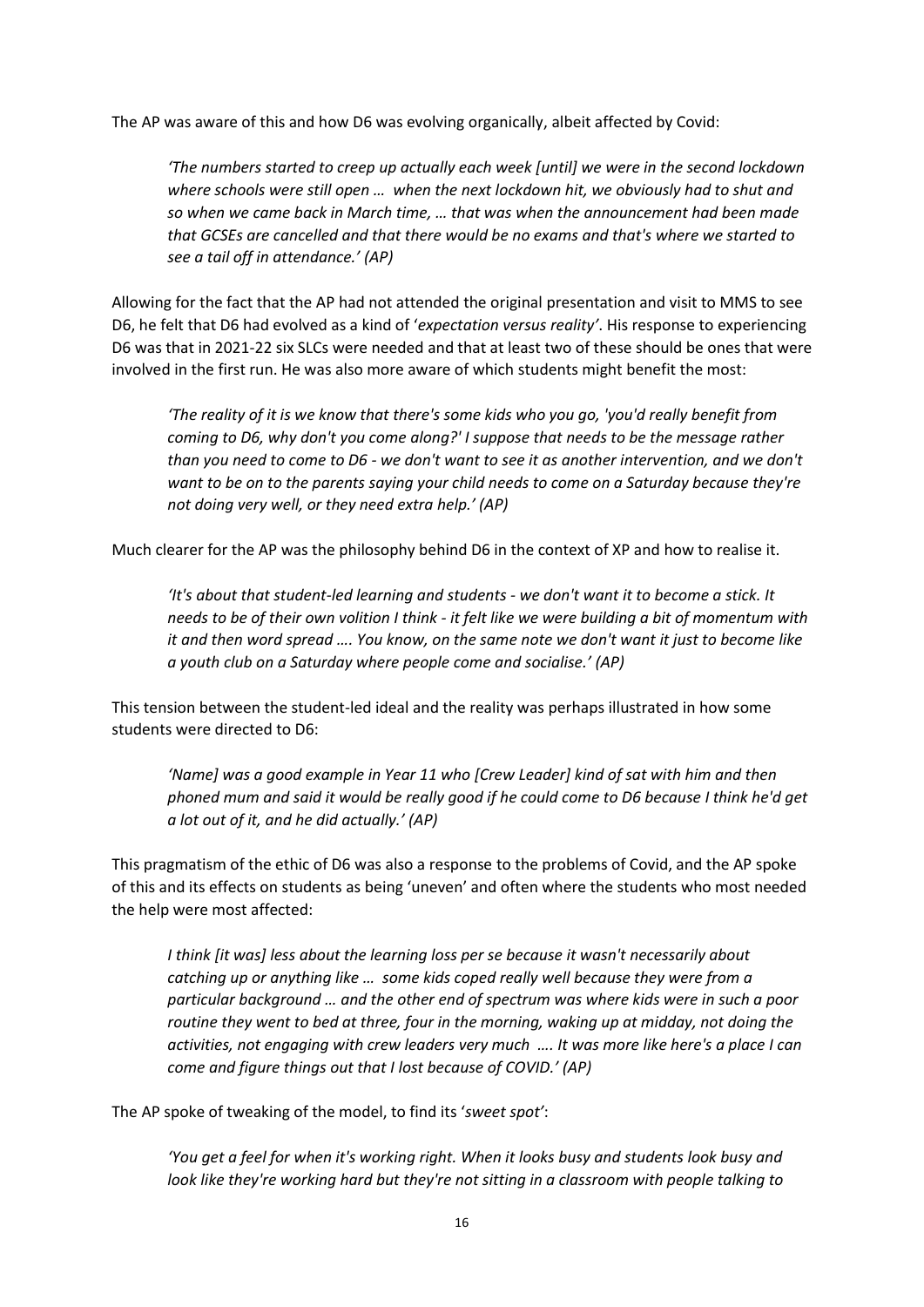*them, it's that kind of feeling but I would say, yeah, the first piece of that puzzle really is going to be really clearly defining the purpose of D6, the rationale for it and I suppose the vision for it and then working towards that but making sure that's communicated with everybody …' (AP)*

The AP's vision for implementing D6, beyond the logistical and organisational aspects involved students helping each other:

*'[next year] if you've got some Year 10s coming in they might want to sit and just help somebody in Year 7 a little bit. I think that's the first step, is just widening the net and then seeing what it looks and feels like with more kids in there. I think it's the kind of thing that's difficult to predict. When there's only a few kids in it's quiet, it's busy, it's purposeful'. (AP)*

But he was realistic about scaling this up to larger numbers:

*'Extend that to 100, you know, that environment doesn't necessarily scale with it, it might become a bit noisier, little kids into the mix might become a bit sillier at times, there might be behaviour management things to look after so therefore student coaches might need a few tweaks on here's what to do if students are not getting it right.' (AP)*

The need to develop clear 'protocols' for student expectations and behaviour was seen by the AP as the next challenge, perhaps with a phased introduction.

*'The cynical side of me says I wonder if parents would send their kids on a Saturday morning because it gets them out of the house for a morning, you can get some stuff done and so we might find there's kids who necessarily wouldn't normally come but are coming which might present even more challenges.' (AP)*

This proviso was also about being clear of the benefits of EST:

*'I think there's a reason that school days are the length that they are. There's a reason that we have a lot of holidays and a lot of breaks … by summertime kids are absolutely shattered and sometimes when kids are tired and they're doing too much it becomes more trouble than it's worth. … kids get really tired and when they get tired, they get daft, and I think we'd see an increase in that. So I don't think more equals better. I don't think more equals quality.' (AP)*

The AP articulated the issue of EST as being 'more' school for its own sake as the distinction between equality and equity:

<span id="page-16-0"></span>*'I suppose it's that kind of conversation around equality versus equity. Equality is you're all going to have a longer day. There might be some kids who don't need it but there might be some that do need it, but equity is putting resource where kids need it rather than putting it towards everybody. It's about levelling the playing field isn't it whereas I think just extending holidays, extending school day, having more I don't think does that.' (AP)*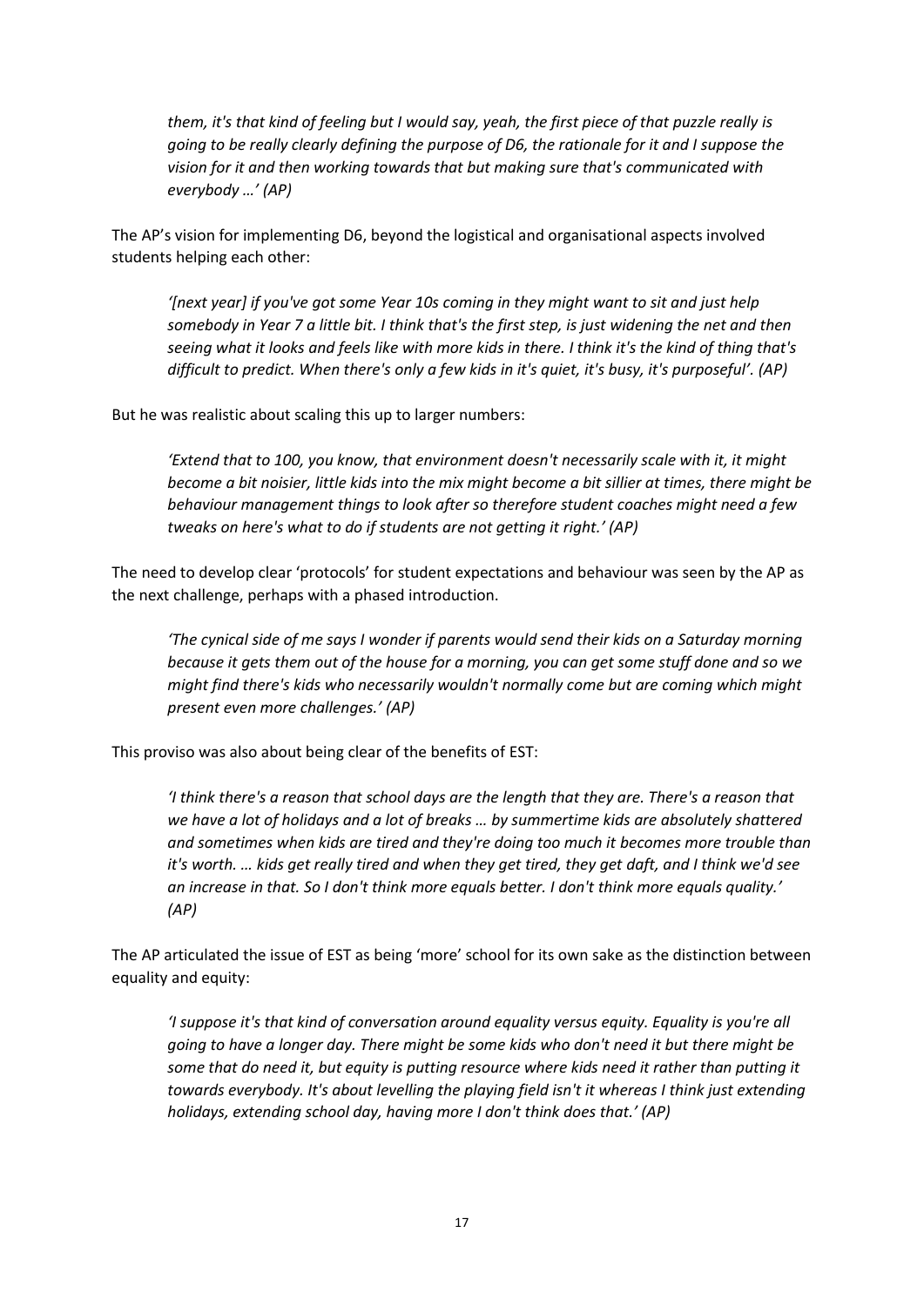#### 5.4 The effectiveness and impact of the D6 sessions

While the D6 programme was initially aimed at both Y10 and Y11 students it transpired that students attending were mostly Y11. The CAO commented:

*'We got Year 10 students attending but their attendance wasn't great, partly I think because of the pandemic and partly because we'd not been able to really launch it properly,'*

It was possible to correlate the attendance at D6 with academic performance, allowing for students having the choice of whether to attend or not.

*'[the information] we got from Year 11 is really significant stuff. It worked really, really well for the students who attended regularly, and it had a significant impact I think, not just on their academic attainment but also how they grew as characters and how they saw themselves as learners and I'm absolutely sure that it has given them even more confidence to carry forward into their next steps.'*

In terms of the process, each D6 started with a check-in, where students were asked to use a post-it to say what they wanted to achieve in the session. SLCs responded by working flexibly with the students, with some group work and some students working individually.

'We had some kids who came in who just worked on their own and revised and they didn't need to engage with any of the coaches and that was absolutely fine. Some of the coaches said …. [in] the check-ins were saying what are people worried about? Saying, ah, I'm struggling with this essay on McBeth and so it was like, oh, well let's have a little study group then, does anybody else want to join that?

The two staff LCs, who were also crew leaders, were key in being the intermediaries between the SLCs and the staff in school. A D6 Google Classroom was set up so that teachers could drop work in, as requested by the students. The SLCs had access to this and used it in their preparation. This was a shift from the original conception as it was assumed that students would just bring their own work in, but it became useful for teachers to suggest topics if they knew students were attending D6.

*'So the kids were coming in saying I know what I'm doing today, Miss [Name]'s left me some more resources on the history essay I'm writing about Hitler and his rise to power, and so then the learning coach could say oh great, well let me support you on that or do you want to show me your draft or can I critique it?' (CAO)*

Taking the eight students who attended at least 8 of the 11 sessions (73%), an examination of the impact on attainment and progress per student is shown i[n Table 5.](#page-18-0) *Attainment 8* (A8) is the average measure of an individual student's progress across their 8 best performing subjects at GCSE. For each subject, students are given a mark from 1 to 9 (for English and maths) or from 1 to 8.5 (for other subjects). A score of 1 is roughly equivalent to a GCSE '1' grade, and a 9 is roughly equivalent to a GCSE '9' grade. The total score for each student is added up, and then divided by 10 to get an average attainment score. (It's divided by 10 rather than by eight because of the double weighting for English and Maths.)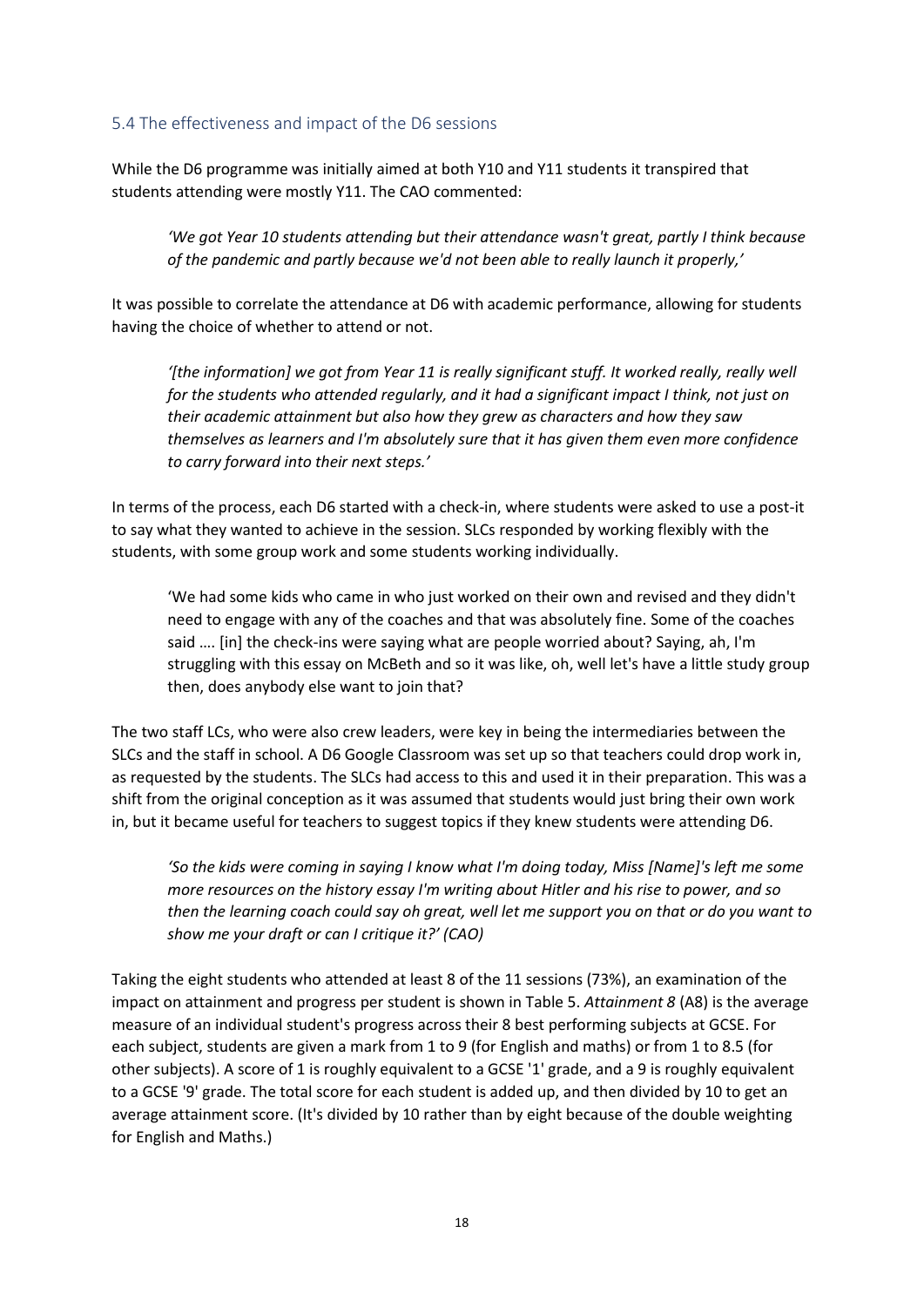The *Progress 8* (P8) score shows how these students have improved during secondary school, compared to other students who were at the same level when they finished primary school. This is the difference between the average Attainment 8 score for students who started secondary at a similar level (based on results at KS2 tests taken at the end of primary school) and the student's actual Attainment 8 score.

The sample is a range of predicted attainment scores (from 30 to 68) and predicted progress scores (from -1.65 to 1.53). The improvements between the predictions and the actual scores are shown for each student. The average improvement for the group who attended more than 70% of D6 in the year 2020-21 is 5.5 for A8, and 0.55 for P8 – equivalent to an average improvement of half a grade at GCSE. While this sample is small, and the contributing factors are difficult to isolate, when taken together with the positive accounts of students (see below) there is a strong indication of positive impact on learning.

| <b>Student</b>     | Gender | <b>Attainment 8</b> |        |                         |           | <b>Progress 8</b> |             |
|--------------------|--------|---------------------|--------|-------------------------|-----------|-------------------|-------------|
|                    |        | <b>Predicted</b>    | Actual | Improvement             | Predicted | Actual            | Improvement |
| Student 1          | Female | 53                  | 58     | 5                       | 1.53      | 2.03              | 0.5         |
| Student 2          | Female | 59                  | 60     | $\mathbf{1}$            | 0.09      | 0.19              | 0.1         |
| Student 3          | Female | 46                  | 58     | 12                      | 0.83      | 2.03              | 1.2         |
| Student 4          | Male   | 68                  | 72     | 4                       | $-0.17$   | 0.23              | 0.4         |
| Student 5          | Male   | 41                  | 42     | 1                       | 0.97      | 1.07              | 0.1         |
| Student 6          | Male   | 30                  | 37     | $\overline{\mathbf{z}}$ | $-1.65$   | $-0.95$           | 0.7         |
| Student 7          | Male   | 51                  | 57     | 6                       | 0.45      | 1.05              | 0.6         |
| Student 8          | Male   | 39                  | 47     | 8                       | 0.13      | 0.93              | 0.8         |
| Average            |        |                     |        | 5.5                     |           |                   | 0.55        |
| <i>improvement</i> |        |                     |        |                         |           |                   |             |

<span id="page-18-0"></span>*Table 5: Attainment and Progress scores for students attending more than 70% of D6*

A second measure of students' achievement is HOWLs – Habits of Work and Learning – where teachers and crew leaders grade students for their habits of work and learning per term for each curriculum expedition. The HOWLs are specified as *Work Hard; Get Smart;* and *Be Kind* using the same 4-point system as for academic grades, set out in XP's Assessment Handbook:

- 4 Excellence: the student always demonstrates this HOWL
- 3 Secure: the student almost always demonstrates this HOWL
- 2 Developing: The student sometimes does not demonstrate this HOWL
- 1 Beginning: The student regularly does not demonstrate this HOWL

The trust takes the view that habits of work and learning are a set of skills and attitudes which support a safe learning environment, develop self-discipline, and provide the foundation for a culture of achievement. They are considered as important as the academic content or skills students will master during their school career. The premise, therefore, is that there is a direct correlation between HOWLs and academic achievement, and crew leaders place great emphasis on developing HOWLs and assessing students with regard to their achievement and progress in this area. The HOWLs are made explicit to students and parents: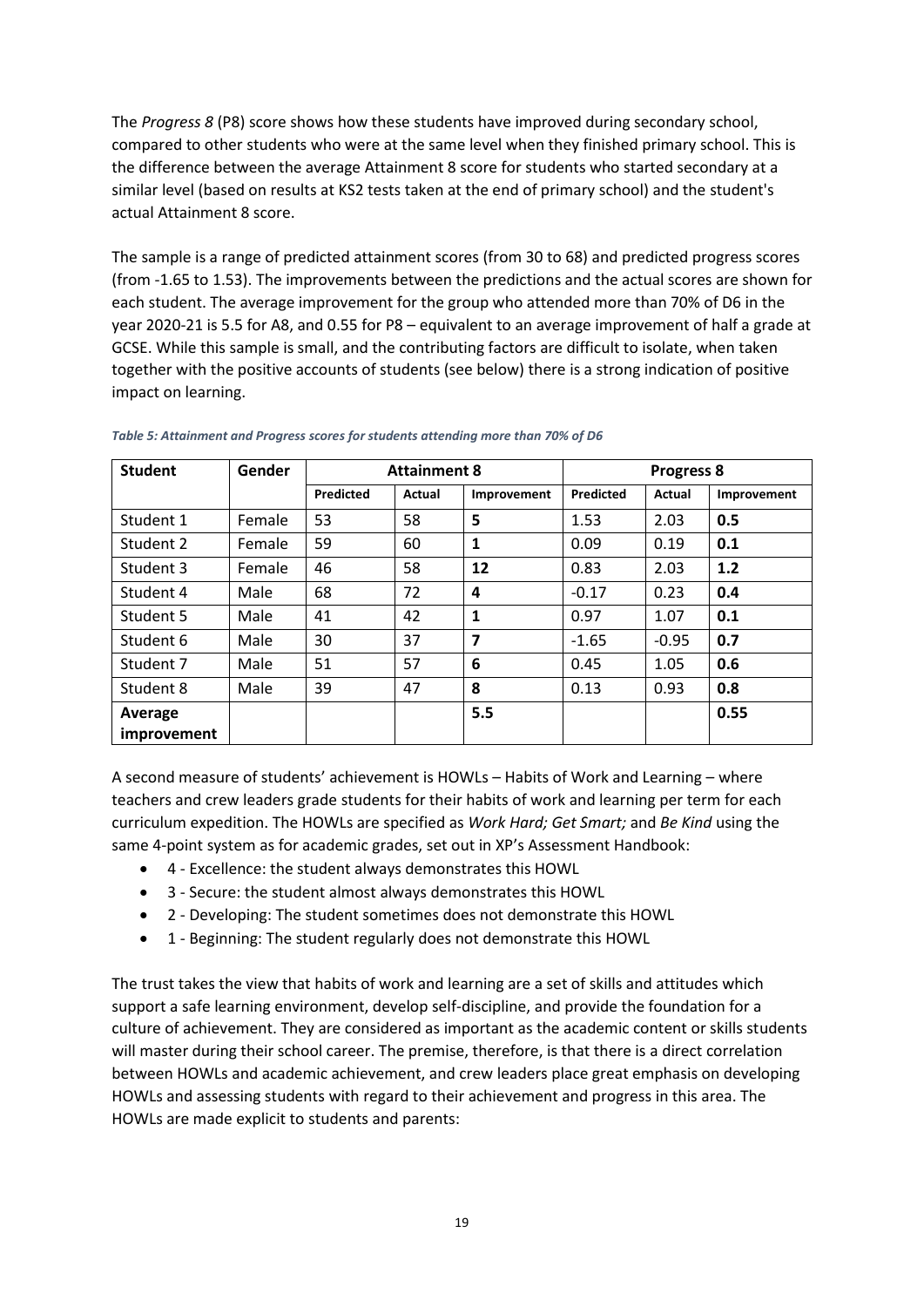Work hard

- I arrive for each class on time and prepared.
- I participate fully and mindfully in class.
- I complete all work in a timely manner to the best of my ability.

#### Get smart

- I take responsibility for my learning by asking questions and seeking help when needed.
- I assess my work, based on established criteria and rubrics.
- I welcome feedback and revise my work.

Be kind

- I communicate politely and kindly.
- I work cooperatively with others.
- I take care of resources and materials and act as a steward of our community.

| <b>Student</b> | <b>Average HOWLS</b> |                  |                |  |  |  |
|----------------|----------------------|------------------|----------------|--|--|--|
|                | <b>Work Hard</b>     | <b>Get Smart</b> | <b>Be Kind</b> |  |  |  |
| Student 1      | 4                    | 4.5              | 4              |  |  |  |
| Student 2      | 3.5                  | 4                | 3.5            |  |  |  |
| Student 3      | 4                    | 4                | 4              |  |  |  |
| Student 4      | 4                    | 4                | 4              |  |  |  |
| Student 5      | 3.5                  | 4                | 3              |  |  |  |
| Student 6      | 3                    | 4                | 3              |  |  |  |
| Student 7      | 4                    | 4                | 4              |  |  |  |
| Student 8      | 3.5                  | 4                | 3.5            |  |  |  |
| Average        | 3.7                  | 4.1              | 3.6            |  |  |  |

<span id="page-19-1"></span>*Table 6: HOWLs final grades for students attending more than 70% of D6*

Students are expected to maintain a 3.0 or better in all of their HOWLs if they are to develop as successful learners and are expected to take remedial action if they are not demonstrating our HOWLs to an acceptable standard. [Table 6](#page-19-1) shows the average HOWLs for the eight students who attended over 70% of the D6 sessions. Direct correlation between the HOWLs and the Attainment 8 and Progress 8 improvements for each student is difficult to establish and it is impossible to claim causation related to D6. However, these data provide a fuller picture of the cases that each student represents. Abi (Student 3), an average student, maintained a 4 (excellent) in her HOWLs, and made a 12-point improvement in her A8 score and 2.03 improvement in P8. Ethan (Student 6), predicted 30 points in A8, improved his strategies for learning (Get Smart) to excellent (4) and made a 7-point improvement, almost 1 grade per subject. While, again, the case for a causal link between D6 and academic attainment and HOWLs is difficult to make, this partly substantiates the underlying principles that D6 is founded on, and that there is an interdependent relationship between them.

#### <span id="page-19-0"></span>5.5 The skills and knowledge gained by the Student Learning Coaches

All of the SLCs spoke of enjoying the experience of D6 and finding it 'rewarding'. They viewed the opportunity as positive for their own development: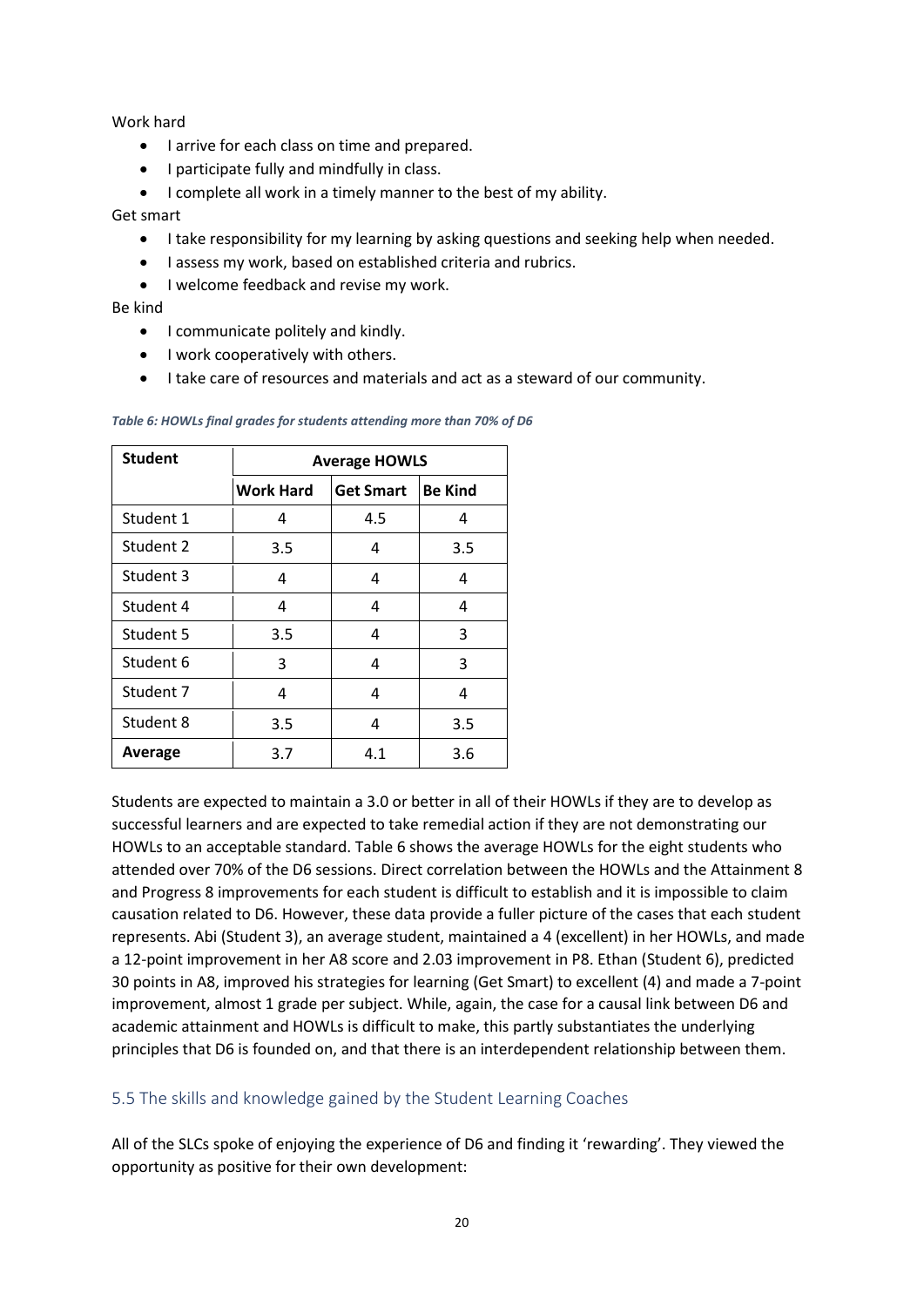*'[it was] a good opportunity to develop skills that employers and universities will look for as well. So, it was just a great opportunity and a great fit for what I was looking for at the time' (SLC1)*

*'it's a skill set for going to university and having those extra skills added to your CV, but also added to you as a person' (SLC2)*

'... it goes on your CV, but it's something so similar to [university]. So, it gives us that *leverage, but also for me personally, I'd have never thought I'd be working with young people. That would never have crossed my mind, but I feel like it opens up a new way of thinking.' (SLC4)*

The relationships developed between SLCs and students often went beyond the sessions:

*'Some would email me afterwards about stuff like medicine that I could help with or asking for resources. So, they really took on board what we were saying and really engaged with what we were doing.' (SLC3)*

The closeness in age to the students, and having experienced the same school and culture was seen as helpful by the SLCs:

*'Being that close in age makes it more comfortable. They're not just thinking we're here to, not shout at them, … but we're also here to comfort them and say, 'This is what we went through. This is how we can help'. (SLC4)*

*'Whereas with us, with it just being a couple of years, we could all say, 'We did this just last year or just the year before. We know how you feel.' We could talk about our own experience, and it was still an experience that was very fresh and recent to us. So, I feel like we were someone they could trust our advice.' (SLC1)*

The SLCs felt that the students trusted them and would ask questions they wouldn't put to teachers. Being adaptive and being sensitive to the needs of students was important:

*'The first few weeks we kind of did formal lessons and I sometimes found that a bit difficult because I'd never taught anything before, I'd never stood in front of a class and tried to give them help as a group, but then as it went on and it became a little bit less formal, we started doing more one on ones' (SLC1)*

This developed over time:

*'As we got to know what they struggled in, so for example when I was teaching English or history, there would be a few students who can't just learn by writing questions down and answering them, they could learn visually. So, we'd put videos on, annotate the videos, go back through, whatever worked.' (SLC4)*

They saw their (relative) expertise in school subjects, studying for A Level, valuable and the process reciprocal in helping them deepen their own understanding of the subjects.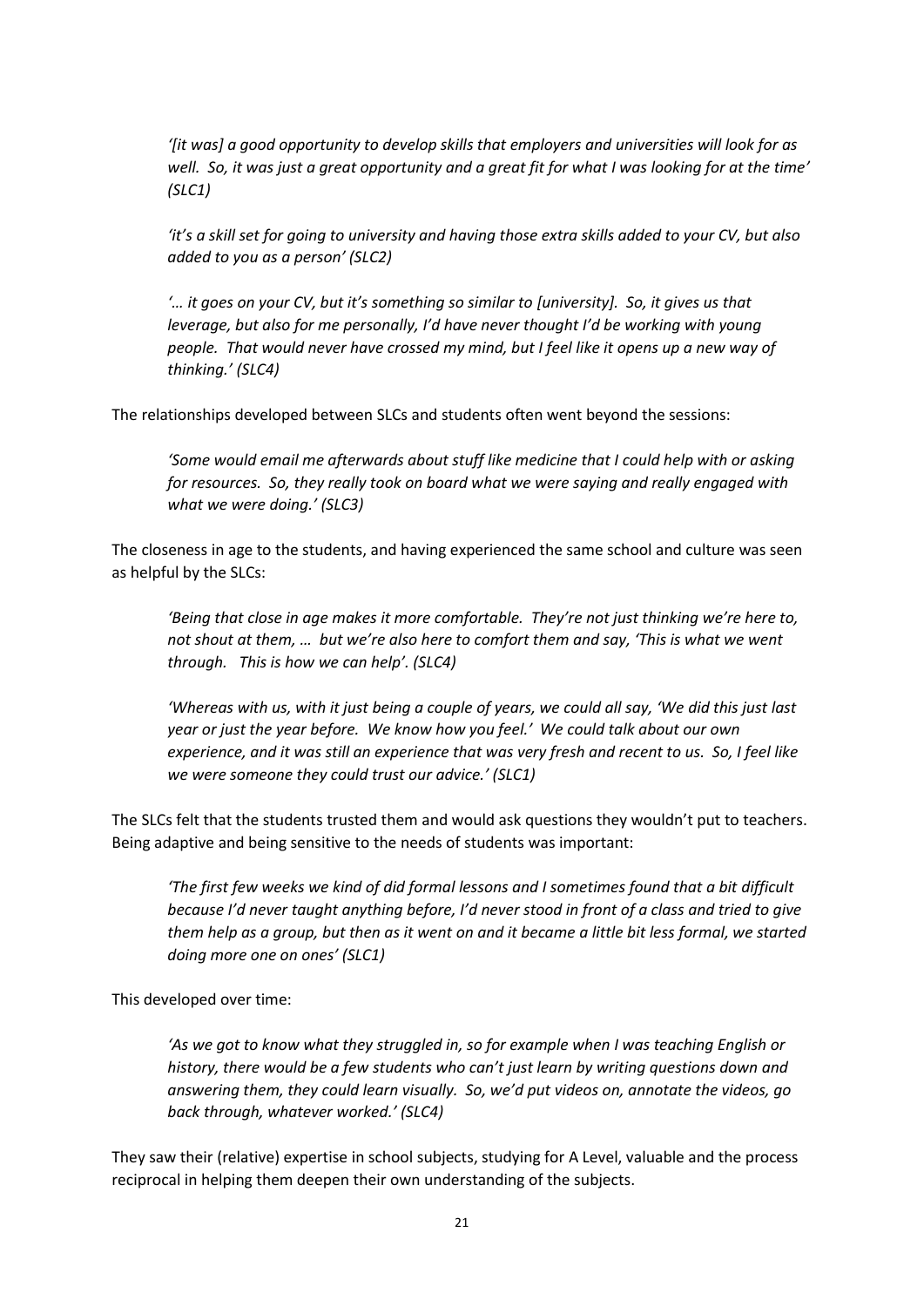*'We are taking at A-Level, so that's our speciality, we know the core elements of what we're trying to teach them, and I think that gave us the advantage in helping them' (SLC4)*

*'I also spent quite a lot of time with students going through past paper questions. I'd take a group of maybe two or three of them into a room, we'd look at a question, we'd annotate the question and answer it' (SLC1)*

Division of labour in the SLC group was managed around their expertise, whether humanities or Maths or Science:

*'I usually focus on science because that's what I was doing at A-Level … I'd gather some exam questions and put them on a presentation. We'd go through those together and then check what we'd got and then sometimes I'd do things like, 'Draw this type of cell,' or, 'Explain to me how this process works,' as a collaborative thing and then I'd do a few more fun things like the mini experiments you get, like the ruler drop experiment in biology' (SLC3)*

Often the interaction between students and SLCs was metacognitive, providing strategies for learning:

*'A lot of the kids who came had the knowledge but didn't have the skill set to revise. So, they had the capacity to revise, but they just didn't know how to or how to effectively use what little time they might have. So, I think one of the big impacts was in giving them that skill set and imparting our own knowledge to them.' (SLC2)*

Some of this was about confidence:

*'I realised that for quite a few of them it wasn't that they were coming to D6 to get extra knowledge or extra teaching, it was that they were struggling doing their own study at home. They felt that they needed support in maybe how to study and also just motivating themselves to do it.' (SLC1)*

*'I feel like as the weeks have gone on, they've gained more confidence in themselves to think,' That is actually the right answer. I know how to work. I know how to learn and to put my knowledge down.' (SLC4)*

This involved talking about the future, and college and university, offering a perspective from someone who had recently gone through it.

*'We also did a lot of personal development stuff. So, I would chat with the kids if we had a spare minute on what were they planning on doing at college just to try and find ways that I could target it to them, to the kids who were struggling because I think from experience' (SLC2)*

The careers aspect was supported by one of the staff LCs: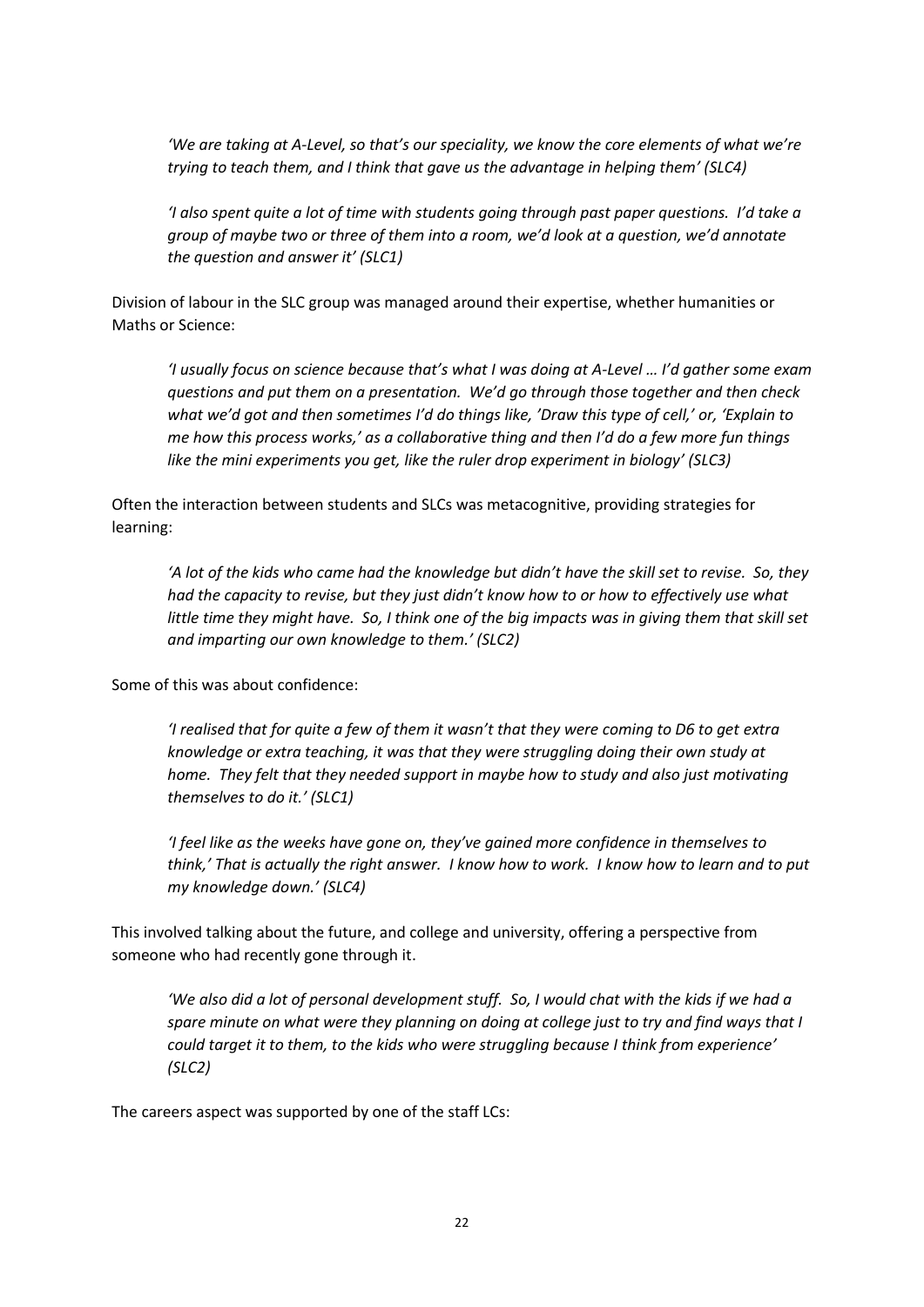*'I had a little bit of a careers drop-in centre as well, so they dropped in for some careers advice some of them while they were there. Some of them just bobbed in to do that which were really nice that you could spend a bit of time doing CVs and stuff with them.' (LC2)*

Having covered the importance of safeguarding in the preparation sessions, and of keeping themselves and the students safe, there were instances where students confided in SLCs:

*'She was very anxious, got very worked up and in her mocks had had to come out of a couple of exams because she'd broken down or had a panic attack and so I spoke with her. … I spoke with her and talked through it … I was able to help her on that personal level and give her some advice that helped me when I was going through the exams, and I know she emailed me afterwards to thank me'. (SLC2)*

SLCs were given XP email addresses and access to a D6 Google Classroom, so that they could see what students were doing in class. After several weeks of D6 the SLCs asked for resources to support their growing understanding of the role, such as access to an online resource, *Exam Pro,* so they could access past papers.

In terms of how they would like to improve their preparation they explained how future SLCs might be given an experienced SLC to work alongside<sup>5</sup>, and for more time to be given to preparing them, with examples of strategies and activities. More notice of the topics being covered in class and guidance from teachers on current topics would also help.

SLCs spoke of the reciprocal benefits of being a student learning coach and what they had gained:

*'I think it's really forced me to scrutinise my own revision plan and what I'm doing now and look at how that's transferable and take some advice off the kids really as well. I think a lot of the kids are very laid back, whereas I perhaps was a little bit more stressed and anxious when I was in their position.' (SLC2)*

In response to the question 'what would you say to a Y11 thinking of becoming a D6 coach' they all felt they would recommend the benefits and the experience:

*'You get to see these students you're helping flourish and develop and achieve and it feels really good to watch this happen and also it gives you a new experience to have such a sense of responsibility that maybe people haven't had before.' (SLC3)*

*'[I would say] it's incredibly rewarding because you get to be the person who I think all of us wish we had when we were their age to talk to you not only about the academics and be that shoulder to lean on in terms of that, but also to give you advice about the wider world and steps after GCSEs.' (SLC2)*

#### <span id="page-22-0"></span>5.6 The effects of D6 on students' engagement with learning

Although the numbers attending were relatively small, LCs were able to point to the effects on students, including those who were initially resistant:

<sup>&</sup>lt;sup>5</sup> SLC3 has been appointed as a staff Learning Coach for her gap year, 2021-22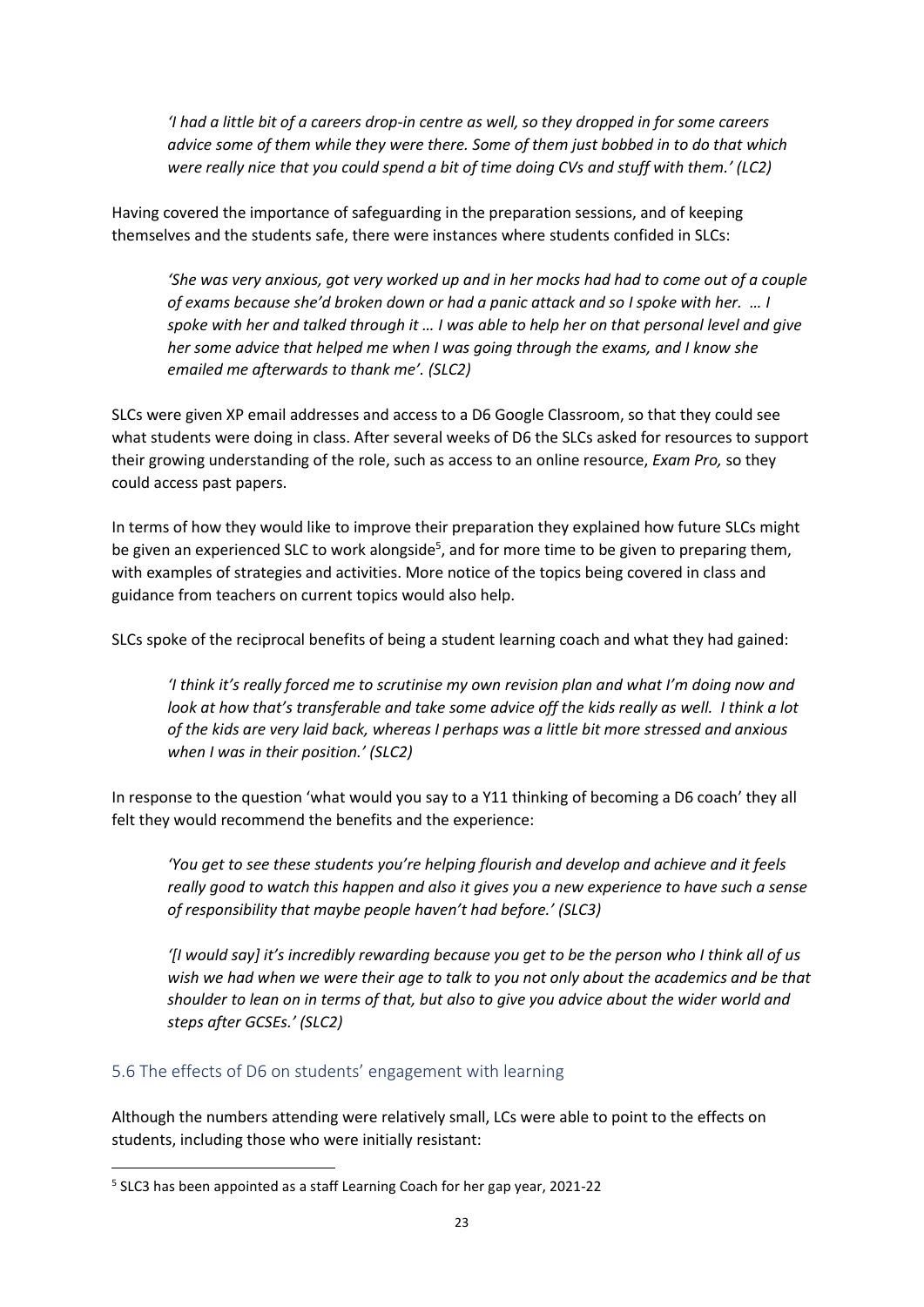*'I see this glum face … and I said, ah, did your mum force you in? He went, yeah, I had to get out of bed for this. Anyway, he came on his own, he went upstairs and after two hours he was really happy because he'd completed his history assignment, he'd got feedback from the mentor for it and he says I'm coming back for three hours next miss, I'm going to be here nine till 12. He wasn't a high achieving student at all, but he got a lot from it.' (LC1)*

Others developed confidence over time:

*'The difference in her from the several months that she came to D6 and she came regularly every week, just her confidence levels in her own ability, you know, she were working with students that were already doing the courses that she wants to do at college, she were engaging with them and just to see the difference … she's wanting to apply to D6 to do the mentoring now.' (LC2)*

The four students in the focus group also mentioned this. One of the group (P3) had attended 10 of the 11 sessions, and for her it was a chance to improve her grades over time and to improve her confidence:

*'So, I thought it was good to have a lesson and then go to D6 to solidify that information and it was a great place to go with people who also had the same passions and wanted to learn the same as you and it just helped in assessments' (P3)*

The others (P1, P2 and P4) had only attended 8 sessions between them, but talked of the effects on them:

*'For me personally it was the fact that I could go to some experienced college students who have previously studied the courses and have a lot of experience and they could help me better my methods and how to learn properly in science and maths because I was really struggling, and I've realised that by going to even a few sessions it's really impacted me and my grades' (P2)*

There was some adjustment to be made to the format by students attending, who found the SLCs to be nervous at teaching for the first time:

*'The D6 coaches on the first one were really trying to figure out what they were doing, scouting around seeing what people wanted to do and the likes. The first couple of D6 days, sessions were really structured. The D6 coaches were acting more like teachers, putting people in classrooms, and asked them what they subject they wanted to do, put them in classrooms then tried to teach them' (P4)*

Others were surprised at the unstructured nature of the D6 sessions:

*'When I first went in there was a lot more freedom than I expected. I expected it to be more of a controlled, put in a classroom kind of thing, but it wasn't. It was your decision to be there, so it was you who would lead your learning. It was just that the support was there when you needed it' (P3)*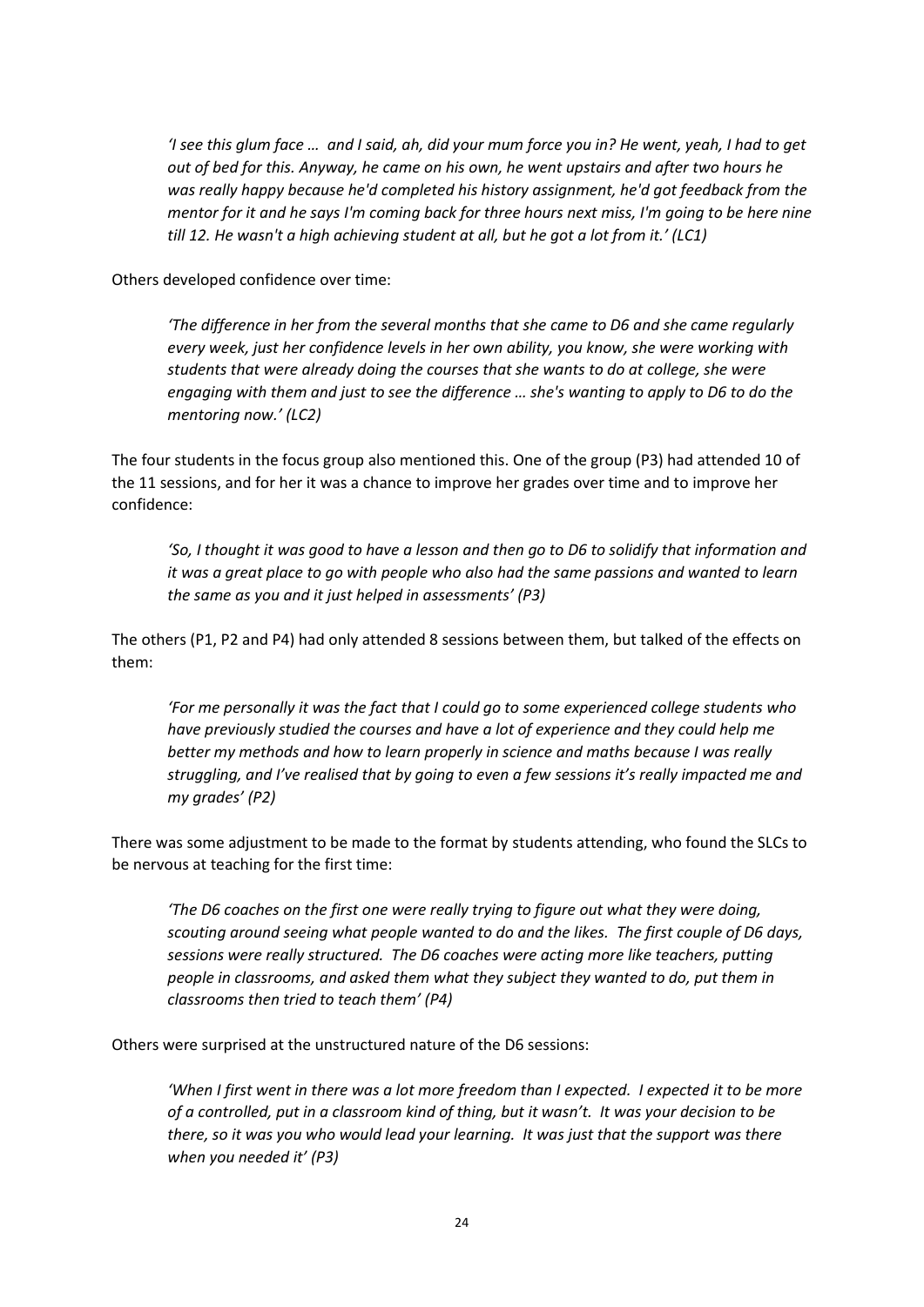The shift to individually focused and tailored sessions was welcomed by the students, giving them the opportunity to choose exam papers and call upon SLCs for help. P4 wanted the environment, somewhere quiet to study without distractions:

*'So, the best thing that I got from the D6 coaches was being given the environment where everyone's learning and them being on hand to help me if I needed them.' (P4)*

There were things the SLC couldn't help with:

*'I remember going up to a D6 coach and it was with some maths work, and they didn't specialise in maths. They were, not just as confused as I was, but they didn't really understand it. So, what happened then was we worked together to research and further understand it as a pair.' (P3)*

*'There were I think one or two questions none of us could work out at all because we didn't understand the paper enough, … I think it might have been a part of science that the D6 coach wasn't 100% keen on, so we did struggle a little bit trying to sort out that paper.' (P1)*

#### <span id="page-24-0"></span>5.7 Developing the D6 programme and its curriculum

There was a consensus by staff, the SLCs and students, that the D6 programme had value and could be run again.

*'I think with Year 9s getting involved would be amazing because they can obviously then see by the Year 10s and 11s how they work and the way to work, how they question mentors, what their thinking is, how they write so they will pick things up and be mentored and help that way.' (LC1)*

Students liked the format and the mixture of formal and informal:

*'With me I feel sometimes actually do better if I'm talking to someone. Sometimes when I'm at home, for example if I'm going through a piece of work or homework or something along those lines sometimes, I'll be on a call with one of my friends and I feel like just talking to them about whatever … for me it does help me concentrate a little.' (P1)*

For others a quiet space was important:

*'When I was there, I just had a table in the library to myself with my headphones on. So, I feel like working independently with no-one around you without distractions is easily accommodated.' (P4)*

Students in the focus group agreed that it was worth scaling up:

*'I would have liked it to have been open since Year 7 to be honest.' (P4)*

*'If I was in any year group, I'd want that help from the older year groups, just because they've got more experience. Like we benefited from the Year 12s and 13s, I think it was, the younger years could benefit. Maybe Year 7s benefiting from Year 11s.' (P2)*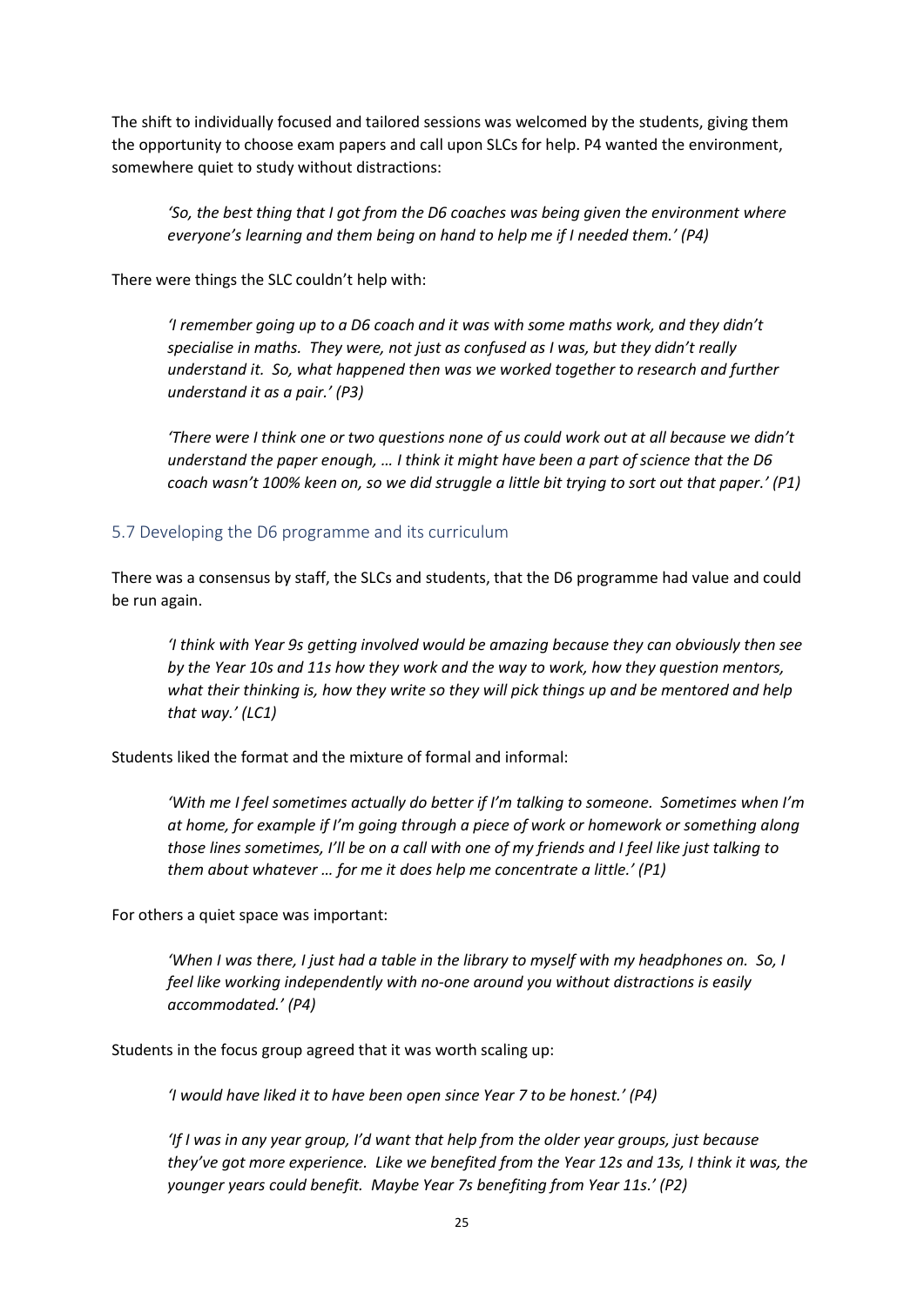In terms of scaling this up the LCs had some reservations about numbers, suggesting that an optimum number was one coach to eight students:

*'It's going to be more of a challenge the more students we get in there. The younger we go down the years the more there might be issues with behaviour and maybe bits of silliness. I think we could counteract that by putting on some physical activities as well.' (LC2)*

*'We can handle the lower numbers, it's not a problem but I think that would benefit from somebody senior in there so that students realise that - and there'd have to be consequences if there was any behaviour, any issues with things.' (LC1)*

When asked whether they would consider becoming a SLC the students all thought this was worth considering for the benefits to themselves and for the remuneration:

*'I think I would want to because for me it really benefited me and I'd really love to pass that onto someone else and the knowledge I have, I would love for anyone to benefit from that, any year group.' (P2)*

*'I'd very likely become a D6 coach because I think not only would it help students who would struggle in certain areas, especially maths because that's one of my strong points I think, and I know that's something a lot of kids struggle with.' (P1)*

Students had advice for other students who were considering attending D6:

*'I'd say definitely go and as soon as possible because, like we said, we wish we'd had it earlier and I don't think you realise how much you benefit from it until it does come to tests in school and stuff where you realise that you've absorbed all this knowledge that you didn't even realise you'd absorbed from going on a Saturday.' (P3)*

*'I have a brother in Year 10 and he's currently doing his mocks and practice and he's asking me, 'What do you recommend? Do you recommend anything?' I told him, 'Go to D6. It really helps you. There are going to be people there who specifically specialise in that subject you need help for.' (P2)*

One difficulty raised by the student focus group was the problem for those living some distance away getting to school on a Saturday (given that XP students come from across Doncaster). Typical was:

*'I know with some people as well it can take them quite a bit of time to get to school because they live further away or it is just they don't' have a car or something like that, it's just awkward to get there in general.' (P1)*

Finally, unprompted, the students were keen to express their praise for the work of the SLCs and the efforts of the LCs, AP, and CAO on making D6 possible.

*'Just to praise the coaches. They've done such a good job and I know that I'd be so nervous going up and teaching people who are only a couple of years below you and not knowing*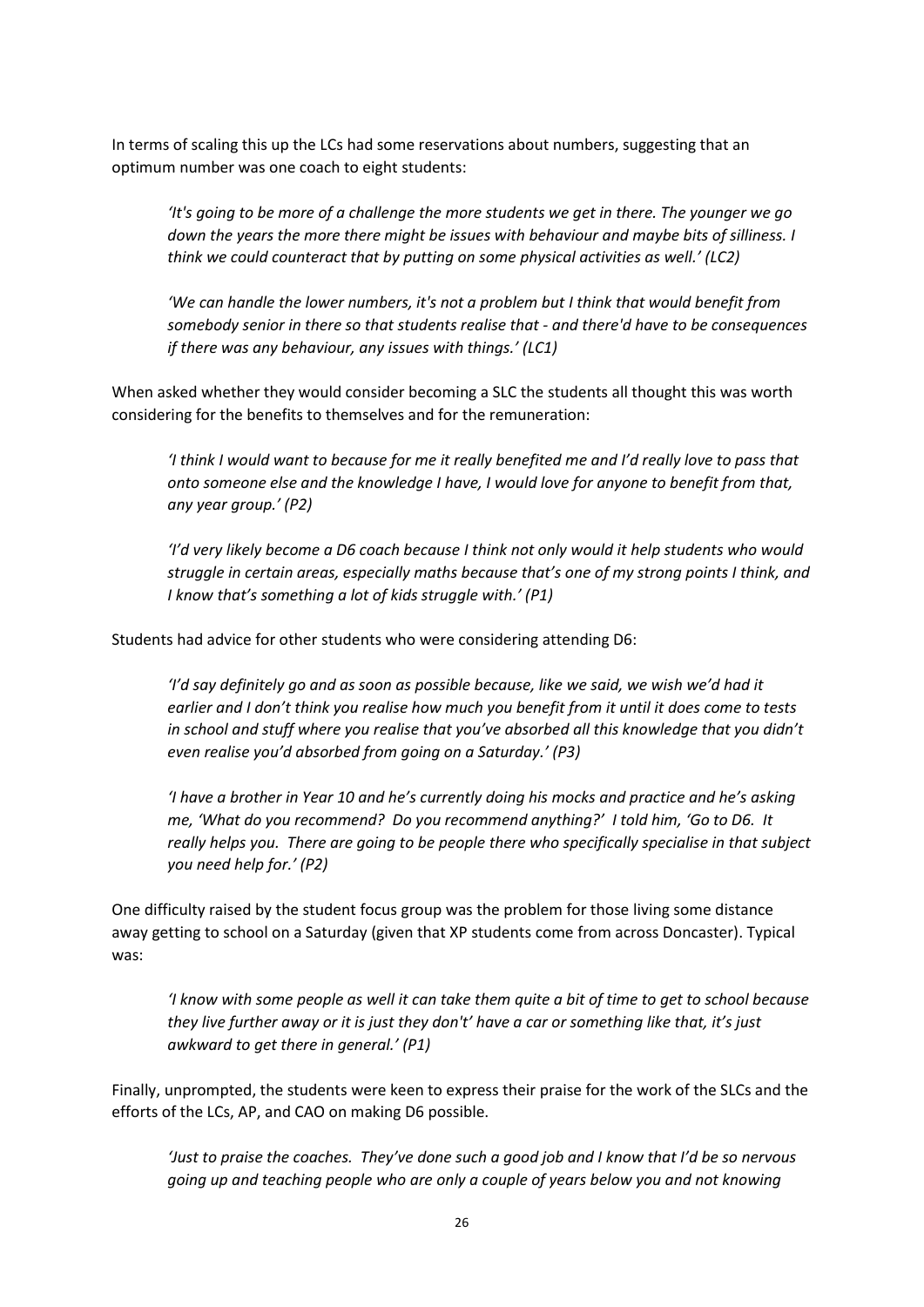what you're walking into. So, I really think they did an amazing job and they've really helped *us with our grades, and it doesn't go unnoticed.' (P3)*

*'I'd like to build onto [P3] and appreciate the school and everyone who's set it up because even though we experienced it for a little while, I think it will really benefit anyone and everyone who attends, and I just want to thank you for that extra support that we had.' (P2)*

## <span id="page-26-0"></span>6. Conclusion and recommendations

Taking the research questions in turn, the findings are summarised, and key recommendations are made.

#### <span id="page-26-1"></span>6.1 The vision for D6 and how is this articulated by staff leading and supporting D6

There is strong indication that the vision for D6 and its implementation in the XP context has been led effectively by the CAO, and supported by the AP. The cascade of this vision down to the LCs and the SLCs has been reasonably well managed, with strong fidelity to the original principles. The adoption of the vision by the SLCs is effective, albeit developing. It is clear that the anticipated benefits, including the strengthening of relationships and reinforcing HOWLS, are materialising, and it is expected that dissemination of the headlines of this evaluation will assist in disseminating the value of the programme.

**Recommendation 1**: Develop a strategy for disseminating the benefits of D6 to students and parents, and to other staff.

#### <span id="page-26-2"></span>6.2 The delivery and format of D6

The report examines the process and resources for running D6 in 2020-21. The accounts of students, SLCs and staff indicate that the duration and timing of sessions are about right. It is clear that D6 is evolving and there are lessons learned for how the delivery and the format of the programme can be improved. Key to this is the staff that oversee the D6 sessions and provide the link with crew leaders. The current emphasis on student-led learning complements the pedagogy and curriculum of the two secondary schools. While there are strong links between the work that students choose to do at D6, and what they might be advised to focus on by teachers this is not systematic, even allowing for cases where students do not wish to engage with academic work in D6.

**Recommendation 2**: Review the links between the focus of students' work in D6 and that of current expeditions and facilitate how this can be maximised, including the involvement of crew leaders.

#### <span id="page-26-3"></span>6.3 Students' experiences of D6 and the benefits they perceive

Students valued the contribution of coaches who had recently been through the same experience. The impact of D6 sessions on students' attainment, progress and habits of work and learning is indicated by the data for the eight students who attended regularly. LCs and SLCs also spoke of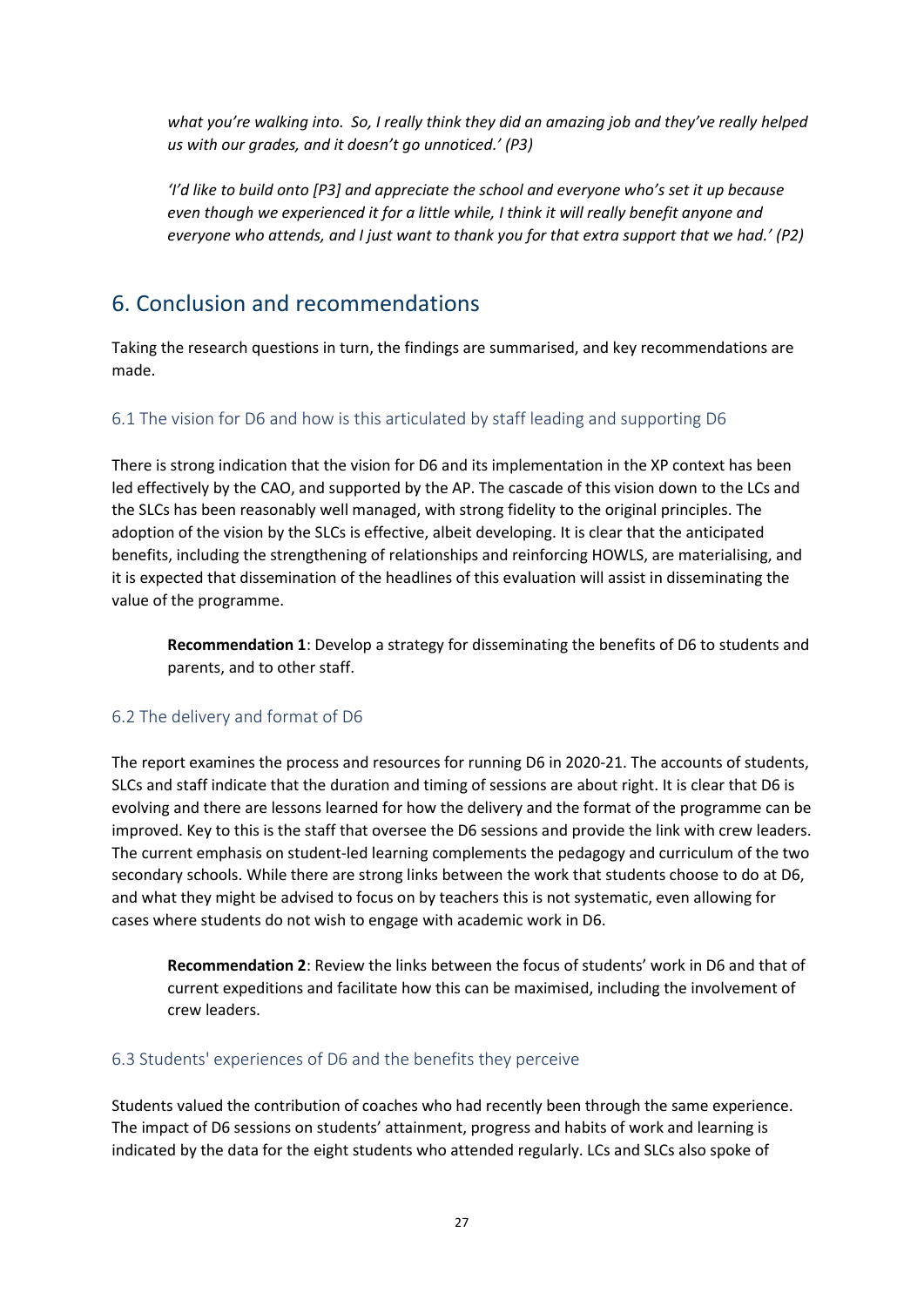effects on students who attended infrequently, and this should not be overlooked. There was concern for those who lived further away.

**Recommendation 3**: Develop a clear statement of the possible ways that students can engage with D6, shared with students, parents, and crew leaders.

#### <span id="page-27-0"></span>6.4 Preparation and support of the Student Learning Coaches

The selection of alumni for the role of SLC has been a success and has been beneficial to the students and the SLCs themselves. It is clear that students' perception is that SLCs are very helpful for learning and building confidence and that SLCs bring a dimension that complements what the school and teachers have to offer. However, while the SLC's own subject knowledge is important, the school needs to monitor the coverage of subjects and to fill gaps where necessary. SLC's understanding of their role is key and this might have been clearer at the outset. The provision of 'support sessions' prior to the D6 events each week was beneficial and an important opportunity for the coaches to discuss their work and the strategies they would employ. The focus of sessions on safeguarding, metacognition and self-regulation, and transaction, were all seen as helpful. Techniques such as keeping a coaching diary might also be helpful, along with access to Google Classroom and resources to help with coaching. The involvement of experienced SLCs in future cohorts is beneficial.

**Recommendation 4**: Provide (paid) preparation sessions at the outset and regular support sessions for SLCs on their role and key ideas and techniques for coaching and provide monitoring of practice to aid learning.

#### <span id="page-27-1"></span>6.5 Towards best practice in D6 for all students

The degree of formality, and of free choice to attend or being directed by school staff to participate, is an important balance that needs to be made. The flexibility of the approach, and the important principle of meeting individual needs is key but requires a level of adaptability and awareness that SLCs need help with. Further modification of the programme to include other year groups will affect this balance, and the logistics need careful planning. This should include strategies for making the benefits of D6 clear to disengaged students

The intention is to run further D6 cohorts in 2021-22 that take forward these recommendations and build on the success of the programme. A further evaluation of the D6 programme and its impacts will build on this report and examine further its impact. The value of this review will be increased with a larger sample size and attention to pre/post attainment measures such as Attainment 8 and Progress 8, as well as measures of engagement and attitudinal scores such as HOWLs.

#### **Recommendation 5**: Clarify leadership and responsibilities for taking D6 forward

While the vision and direction of D6 was ably led by the CAO and the CEO, delegation of leadership of D6 in order that this is managed and guided effectively, is required. This includes oversight of the implementation and impact to ensure that the benefits are sustainable and transferable.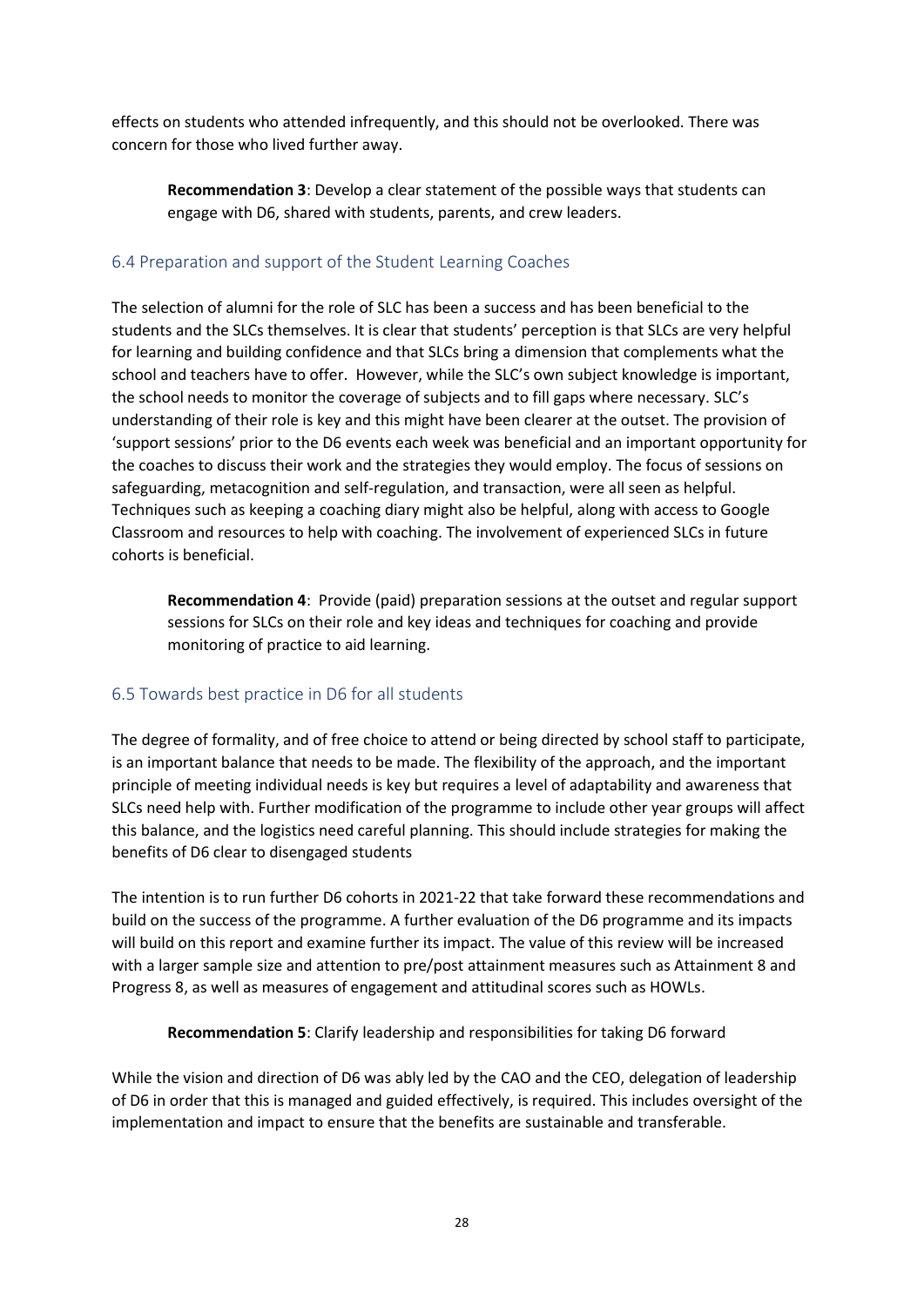**Recommendation 6**: Identify the basis of further monitoring and evaluation of D6 as it is scaled up, including staff responsibility for this.

The disruption of Covid, including the lockdowns and student bubbles, has had some effect, with less than half (11) of the envisaged 25 sessions taking place. This has disrupted continuity and the students' familiarity with the programme, which in turn has affected attendance and has made it more difficult to identify the impact of the programme and to limit the confidence in the effects observed. However, there are strong indications of positive perceptions of the value of the programme held by those who have been involved. Key here is the validity of the proposition that D6 is consonant with, and mutually reinforcing of, the Trust's principles and common mission. This, by itself, is a good reason for continuing the D6 project, and along with the potential benefits explored in this report a strong case can be made for developing D6 further.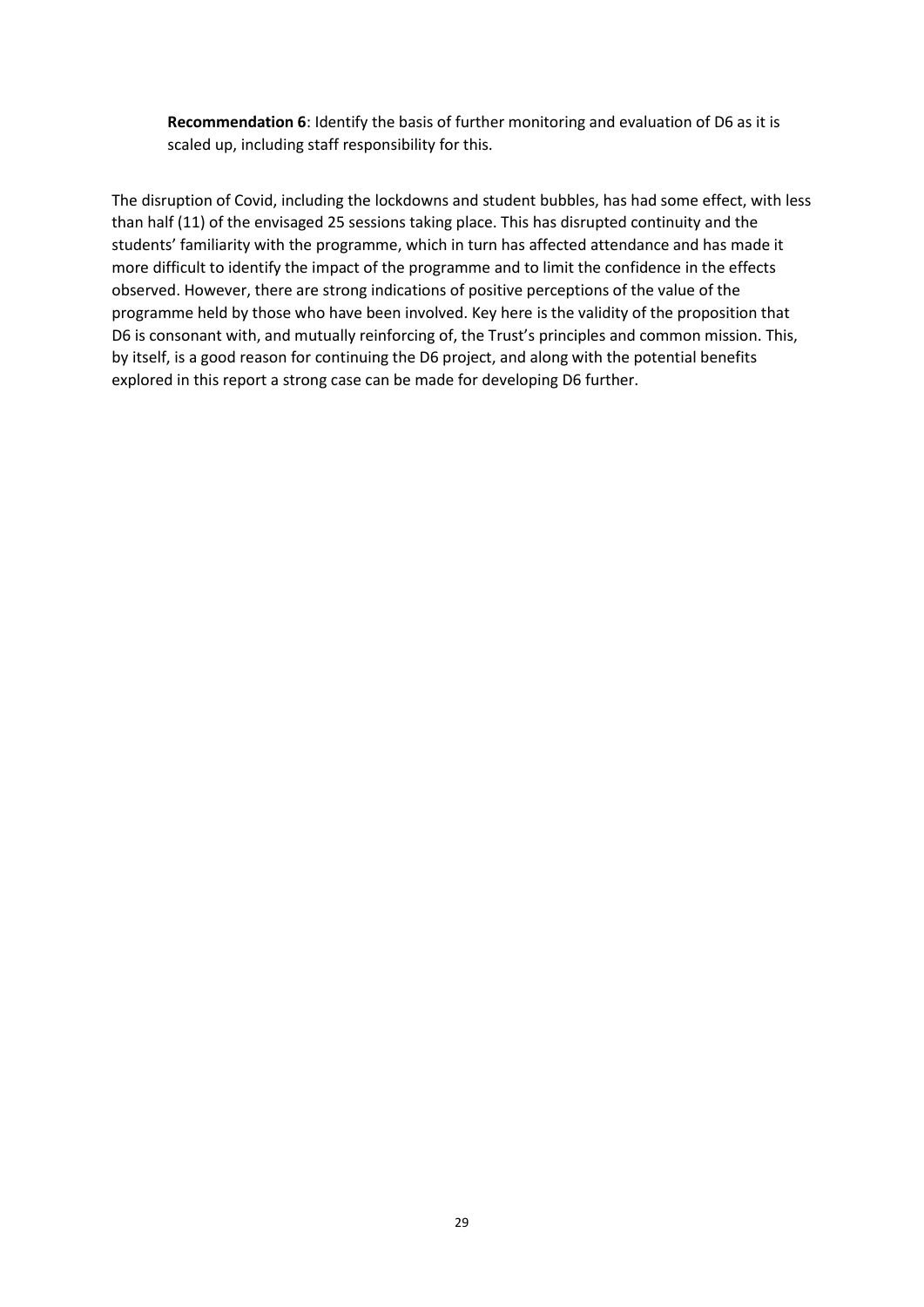## <span id="page-29-0"></span>References

- Berger R (2003) An Ethic of Excellence: Building a Culture of Craftsmanship with Students. Portsmouth: Heinemann.
- Berger R, Rugan L and Woodfin L (2014) *Leaders of Their Own Learning*. San Francisco: Jossey-Bass. Fryer Jr, R. G. (2014). Injecting charter school best practices into traditional public schools: Evidence from field experiments. *The Quarterly Journal of Economics*, *129*(3), 1355-1407.
- Fryer Jr, R. G. (2014). Injecting charter school best practices into traditional public schools: Evidence from field experiments. *The Quarterly Journal of Economics*, *129*(3), 1355-1407.
- Gartland, C. (2015). Student ambassadors: 'role-models', learning practices and identities. *British Journal of Sociology of Education*, *36*(8), 1192-1211.
- Greeley K (2001) Why Fly That Way? Linking Community and Academic Achievement. New York: Teachers College Press.
- Hattie, J., & Donoghue, G. (2016). Learning strategies: A synthesis and conceptual model. npj Science of Learning. https:// www.nature.com/articles/npjscilearn201613
- Karaali, G. (2015). Metacognition in the classroom: Motivation and self-awareness of mathematics learners. *PRIMUS*, *25*(5), 439-452.
- Lerner, R.M.; Almerigi, J.B.; Theokas, C.; Lerner, J.V. (2005). "Positive Youth Development". *Journal of Early Adolescence*. 25 (1): 10–16. [doi:](https://en.wikipedia.org/wiki/Doi_(identifier))[10.1177/0272431604273211](https://doi.org/10.1177%2F0272431604273211)
- Loe R, Verbi S and Gibbs B (2017) *Building Relationships through Expeditionary Experiences*. Relational Schools Foundation.
- Marshall, N. (2019). Young people, their futures and access to relatable role models. Future First, London.<http://hdl.voced.edu.au/10707/526809>
- Martin, A. J. (2013). Academic buoyancy and academic resilience: Exploring 'everyday' and 'classic' resilience in the face of academic adversity. *School Psychology International*, *34*(5), 488-500.
- Martin, A. J., & Marsh, H. W. (2009). Academic resilience and academic buoyancy: Multidimensional and hierarchical conceptual framing of causes, correlates and cognate constructs. *Oxford Review of Education*, *35*(3), 353-370.
- Menzies, V., Kasim, A., Kokotsaki, D., Hewitt, C., Akhter, N., Collyer, C., Younger, K., Wiggins, A., & Torgerson, C. (2016). Hallé SHINE on Manchester Evaluation Report and Executive Summary. London: Education Endowment Foundation. Retrieved from [https://educationendowmentfoundation.org.uk/public/files/Projects/Evaluation\\_Reports/EEF](https://educationendowmentfoundation.org.uk/public/files/Projects/Evaluation_Reports/EEF_Pr%20oject_Report_SHINE.pdf) Pr oject\_Report\_SHINE.pdf
- Murray, T.S. World class: How to build a 21st-century school system. *International Review of Education* **66,** 119–121 (2020). [https://doi-org.hallam.idm.oclc.org/10.1007/s11159-019-](https://doi-org.hallam.idm.oclc.org/10.1007/s11159-019-09817-x) [09817-x](https://doi-org.hallam.idm.oclc.org/10.1007/s11159-019-09817-x)
- Nelson, J., Lynch, S. and Sharp, C. (2021). Recovery During a Pandemic: the ongoing Impacts of Covid-19 on Schools Serving Deprived Communities. NFER. Slough
- Nickow, A., Oreopoulos, P., and Quan, V., (2020) *The Impressive Effects of Tutoring on PreK-12 Learning: A Systematic Review and Meta-Analysis of the Experimental Evidence*. National Bureau of Economic Research Working Paper no. 27476.
- Patall, E. A., Cooper, H., & Allen, A. B. (2010). Extending the school day or school year: A systematic review of research (1985–2009). *Review of educational research*, *80*(3), 401-436.
- Pountney, R., Booth, J. and Campbell, R. (2021) *Evaluation of the GROW*
- *Programme Report Phase 1: June 2020 – September 2021*. Unpublished Project Report, Sheffield Hallam University
- Pountney, R., & McPhail, G. (2019). Crossing boundaries: Exploring the theory, practice and possibility of a 'Future 3'curriculum. *British educational research journal*, *45*(3), 483-501.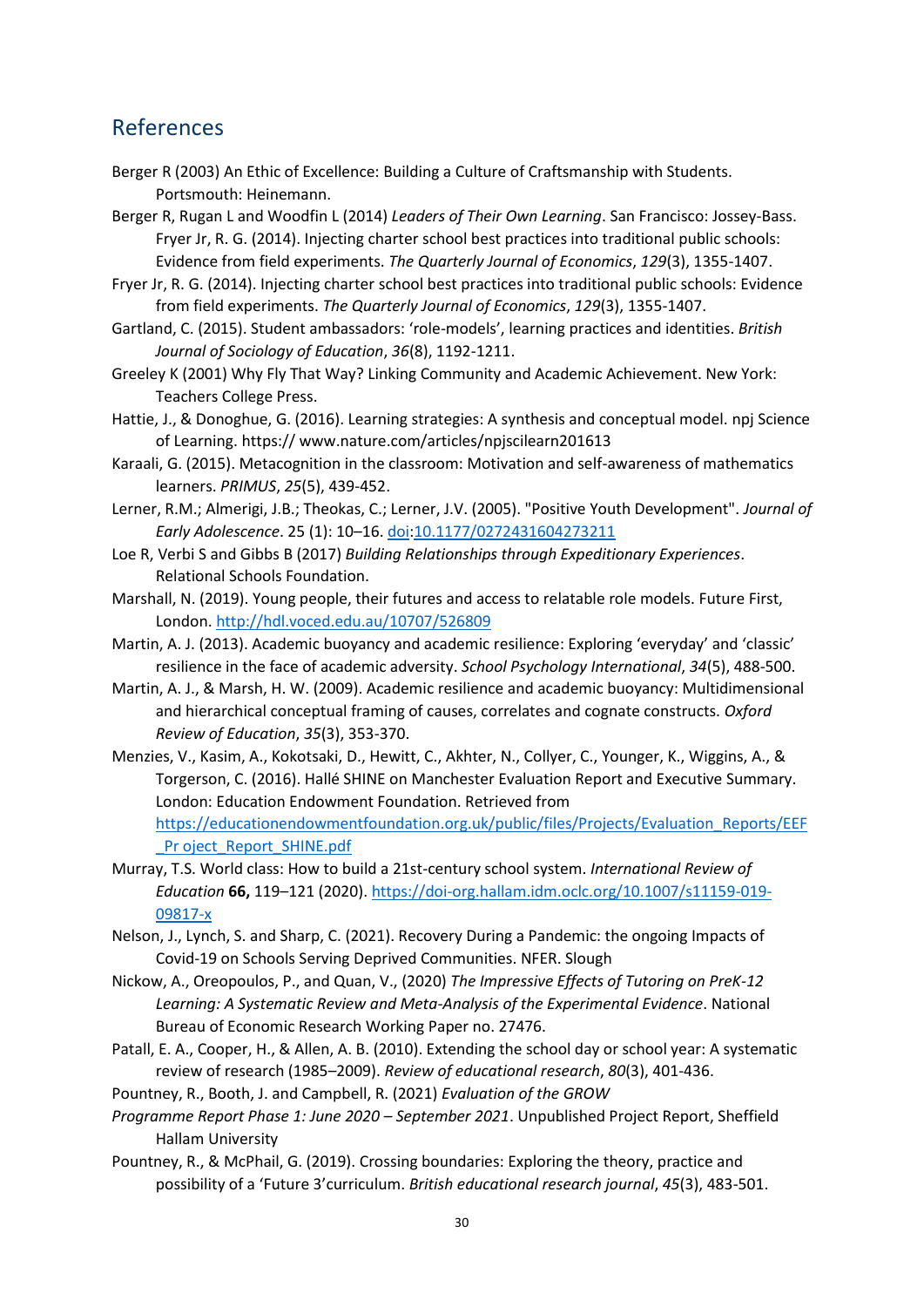- Pountney, R. and Said, M. (2018) Developing effective learners through a school/university partnership in curriculum making. *Impact* 3. [online: [https://bit.ly/2LmXn8q\]](https://bit.ly/2LmXn8q)
- Quigley, A., Muijs, D., & Stringer, E. (2018). Metacognition and self-regulated learning: guidance report. The Sutton Trust-Education Endowment Foundation Teaching and Learning Toolkit, London (2018). Retrieved from [https://educationendowmentfoundation.org.uk/tools/guidance-reports/metacognition-and](https://educationendowmentfoundation.org.uk/tools/guidance-reports/metacognition-and-self-regulated-learning/)[self-regulated-learning/](https://educationendowmentfoundation.org.uk/tools/guidance-reports/metacognition-and-self-regulated-learning/)
- Rivkin, S. G., & Schiman, J. C. (2015). Instruction time, classroom quality, and academic achievement. *The Economic Journal*, *125*(588), F425-F448.
- Sameroff, A. J. (Ed.). (2009). The transactional model of development: How children and contexts shape each other. Washington, DC: American Psychological Association.
- Sanders, M., Burgess, S., Chande, R., Dilnot, C., Kozman, E., & Macmillan, L. (2018). Role models, mentoring and university applications-evidence from a crossover randomised controlled trial in the United Kingdom. *Widening Participation and Lifelong Learning*, *20*(4), 57-80.
- Sperling, R. A., Howard, B. C., Staley, R., & DuBois, N. (2004). Metacognition and self-regulated learning constructs. *Educational research and evaluation*, *10*(2), 117-139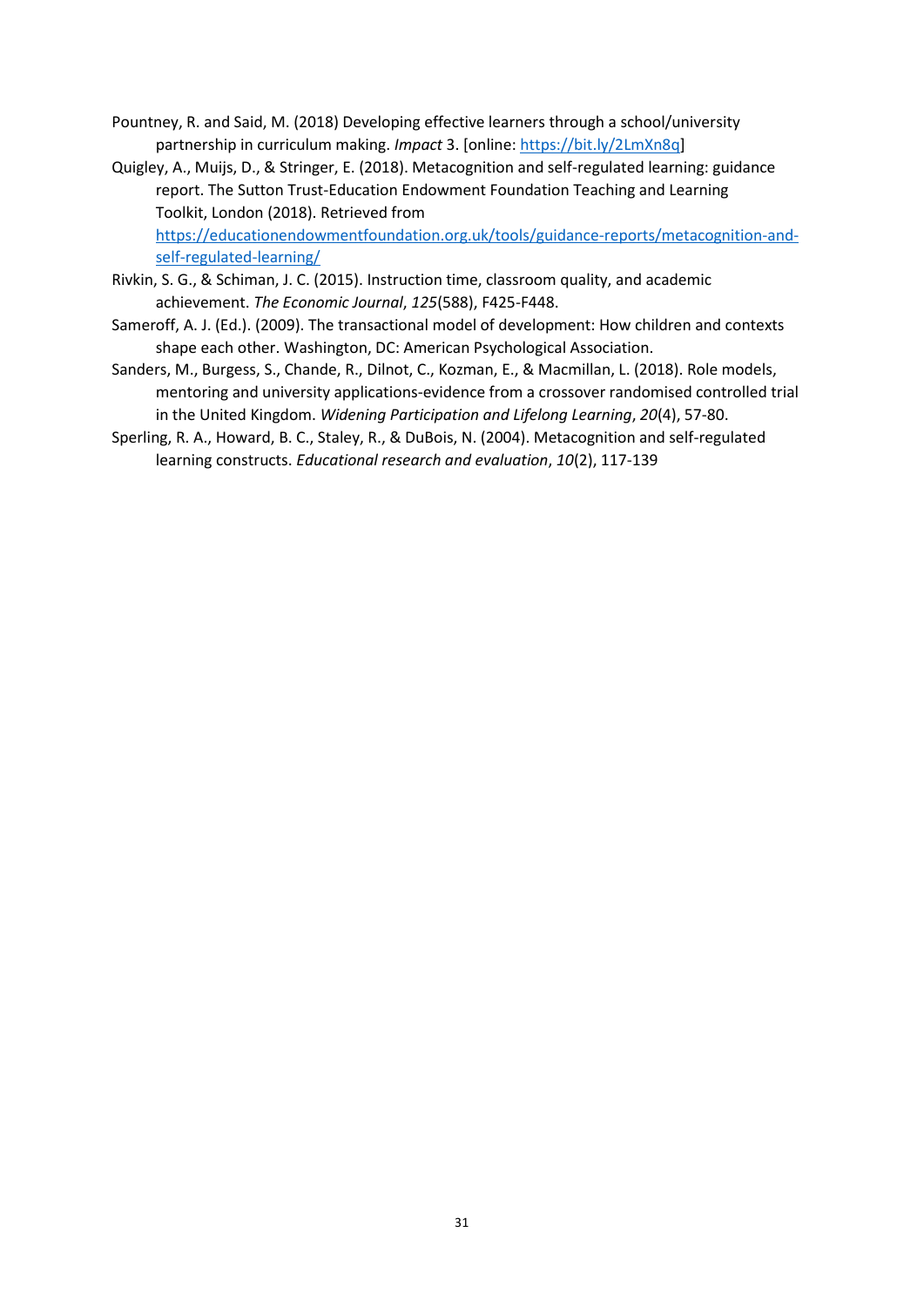## <span id="page-31-0"></span>Appendices

#### <span id="page-31-1"></span>1. Information sheet and consent form D6 Student Learning Coach (Focus Group)

#### **Information about the XP D6 Programme Evaluation**

You are taking part in the XP School D6 Programme as a **Student Learning Coach**.

As part of the programme, we are carrying out an evaluation. The aim is to help us to understand how and why elements of the programme have worked well, or not so well, and to help us improve the programme going forward. Therefore, we want to gather information about your experience of being a learning coach, including the preparation and support for the role, your D6 sessions with the XP students, where you think you have been able to support them and any challenges you have faced.

#### *What will the evaluation involve?*

For the evaluation, we may ask you to do one or more of the following:

• participate in a focus group with a researcher, these will last around 45 minutes, and will take place at a time convenient to you. With your permission, interviews and focus groups will be recorded using an audio recorder and may be transcribed;

The focus group will be carried out by an experienced researcher from Sheffield Institute of Education, Sheffield Hallam University. With your permission, the focus groups will be recorded using an audio recorder and may be transcribed. The interview or its transcription will be shared with the researchers involved in the evaluation. All data will be stored in secure password-protected computers in Sheffield Hallam University.

#### **If you decide not to participate in the research it will not affect your place on the programme**.

The information gathered for the evaluation will be shared with project stakeholders and used for the purposes of understanding the impact of the D6 programme. If you wish to withdraw any data you have already provided you can contact the evaluation lead within two weeks of taking part in the focus group. After this time, your data will have been anonymised and collated with data from other participants for analysis.

#### *Will I be identifiable?*

All reports, and academic research publications, will anonymise individuals in order that no individual participant or school will be identified or identifiable.

For the purposes of research and knowledge exchange including presentations at professional or academic conferences, or publications in professional or academic journals, the retention period for the anonymised data will be 10 years after the last publication arising from the research. The anonymised data may be used for other research purposes, for example for reanalysis of data to further illuminate the mentor/mentee relationship.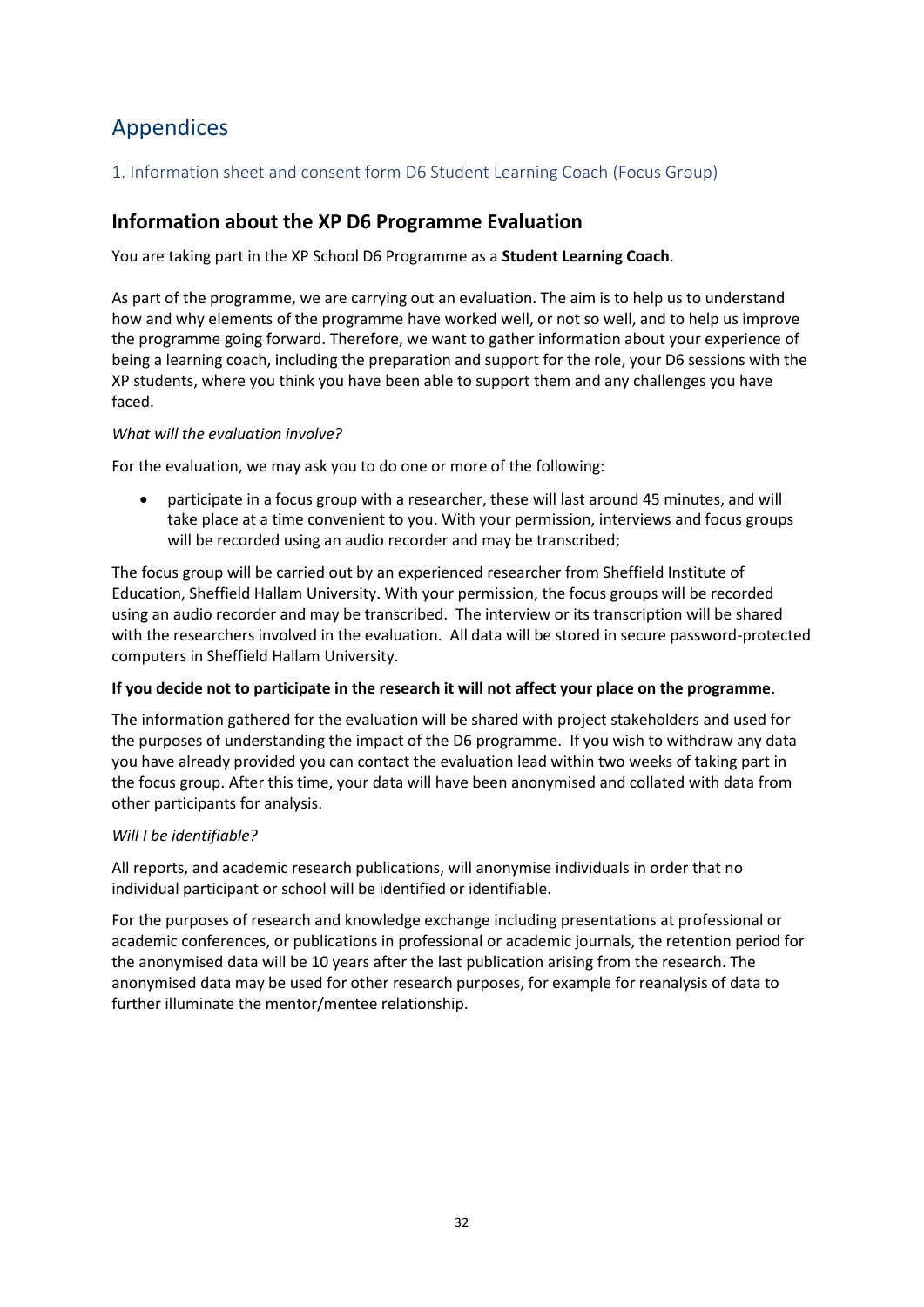#### *How will my information be used?*

The University undertakes research as part of its function for the community under its legal status. Data protection allows us to use personal data for research with appropriate safeguards in place under the legal basis of **public tasks that are in the public interest.** A full statement of your rights can be found at [https://www.shu.ac.uk/about-this-website/privacy-policy/privacy-notices/privacy](https://www.shu.ac.uk/about-this-website/privacy-policy/privacy-notices/privacy-notice-for-research)[notice-for-research.](https://www.shu.ac.uk/about-this-website/privacy-policy/privacy-notices/privacy-notice-for-research) All University research is reviewed to ensure that participants are treated appropriately, and their rights respected. This study was approved by the University. Further information can be found here [https://www.shu.ac.uk/research/ethics-integrity-and-practice.](https://www.shu.ac.uk/research/ethics-integrity-and-practice)

Interviews will be recorded so that the researcher can listen back and ensure they haven't missed anything you have said. Anything you say to the interviewer or on the questionnaires will be treated in confidence and all data will be anonymised: neither you nor your organisation will be named in any publicly available reports, except with your and your school's permission.

**This will comply with the UK General Data Protection Regulation (GDPR) and in accordance with the university Data Protection Policy Statement:** [https://www.shu.ac.uk/about-this](https://www.shu.ac.uk/about-this-website/privacy-policy/privacy-notices/privacy-notice-for-research)[website/privacy-policy/privacy-notices/privacy-notice-for-research](https://www.shu.ac.uk/about-this-website/privacy-policy/privacy-notices/privacy-notice-for-research)

| You should contact the Data Protection Officer<br>if:<br>you have a query about how your data is<br>used by the University<br>you would like to report a data security<br>٠<br>breach (e.g., if you think your personal data<br>has been lost or disclosed inappropriately) | You should contact the Head of Research<br><b>Ethics (Professor Ann Macaskill -</b><br>a.macaskill@shu.ac.uk) if:<br>you have concerns with how the research<br>was undertaken or how you were treated |  |  |  |
|-----------------------------------------------------------------------------------------------------------------------------------------------------------------------------------------------------------------------------------------------------------------------------|--------------------------------------------------------------------------------------------------------------------------------------------------------------------------------------------------------|--|--|--|
| you would like to complain about how the<br>University has used your personal<br>data DPO@shu.ac.uk                                                                                                                                                                         |                                                                                                                                                                                                        |  |  |  |
| Postal address: Sheffield Hallam University, Howard Street, Sheffield S1 1WBT Telephone: 0114<br>225 5555                                                                                                                                                                   |                                                                                                                                                                                                        |  |  |  |

Our evaluation of the programme will be completed by the end of October 2021.

#### **If you have any further questions about the evaluation, please ask:**

Dr Richard Pountney - evaluation lead – r.p.pountney@shu.ac.uk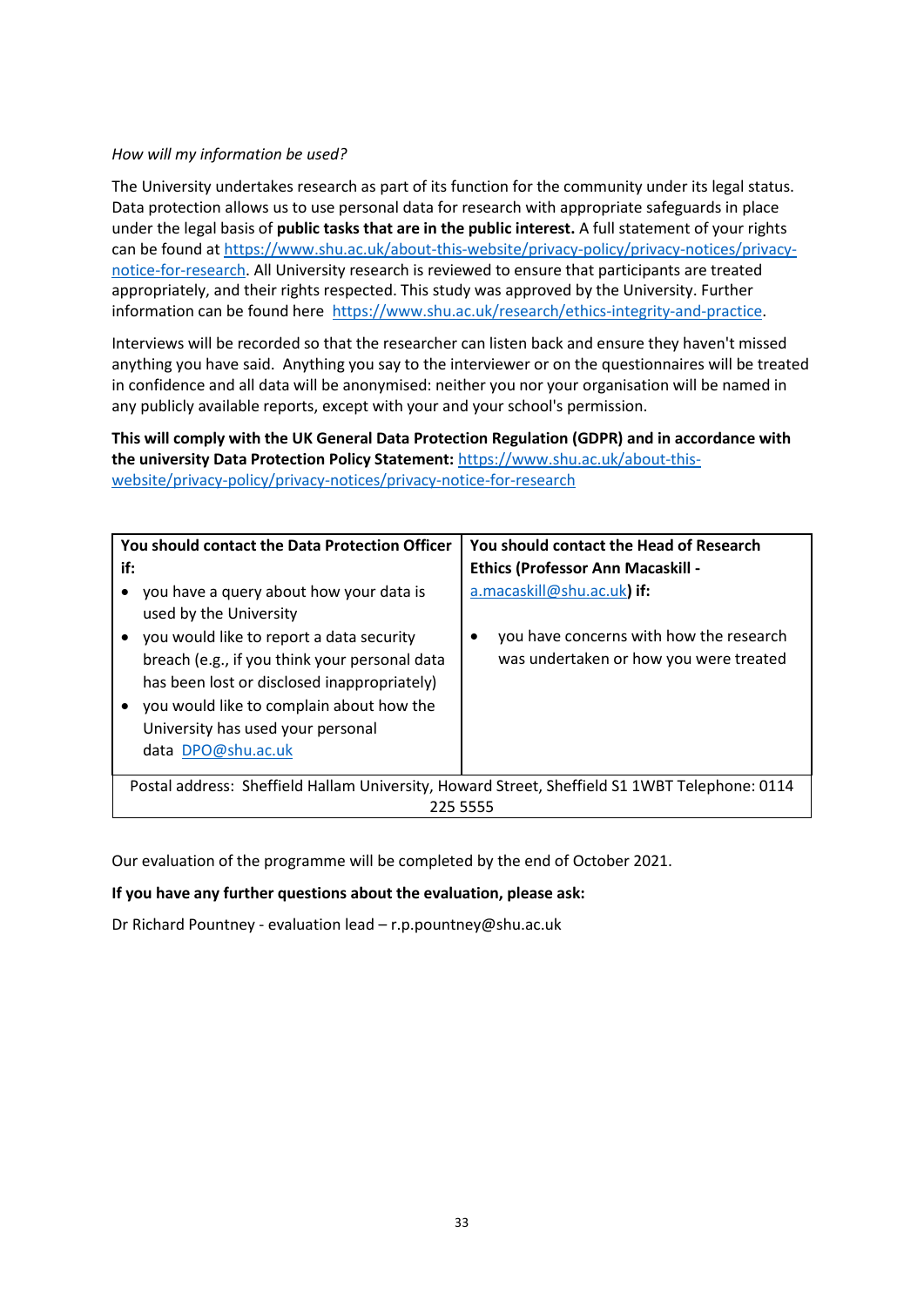#### **Participant consent form**

If you are happy to take part in the various activities involved in the evaluation of the GROW programme, please complete the following consent form and return it to your facilitator.

If you prefer: you may complete the form online using this link:

[https://shusls.eu.qualtrics.com/jfe/form/SV\\_9HrYH3KjLXFHIhw](https://shusls.eu.qualtrics.com/jfe/form/SV_9HrYH3KjLXFHIhw)

Please answer the following questions by circling, or highlighting, your responses:

| I have read and understood the information sheet about this evaluation                                                                                                                               | <b>YES</b> | <b>NO</b>      |
|------------------------------------------------------------------------------------------------------------------------------------------------------------------------------------------------------|------------|----------------|
| I have received enough information about the evaluation to allow me to<br>decide whether or not to take part                                                                                         | <b>YES</b> | NO.            |
| Lunderstand that Lam able to ask for further clarification from the<br>interviewer before the start of any data collection and can decide not to<br>continue at that point                           | <b>YES</b> | NO.            |
| I understand that I am free to withdraw from this study within two weeks of<br>taking part in an interview, focus group or survey and that this does not<br>affect my participation in the programme | <b>YES</b> | NO.            |
| I understand that project staff may access session materials, mentoring logs<br>and critical reflections on sessions and that I may withdraw this consent at<br>any time.                            | <b>YES</b> | NO.            |
| I understand that, in the write-up of the evaluation or other research that<br>draws the data collected for this evaluation, my contributions will be<br>anonymised                                  | <b>YES</b> | NO.            |
| I agree to provide information to the researcher under the conditions of<br>confidentiality set out in the Information Sheet.                                                                        | <b>YES</b> | <b>NO</b>      |
| I consent to the information collected for the purposes of this research study<br>to be used for any other research purposes.                                                                        | <b>YES</b> | <b>NO</b>      |
| I consent to the audio recording of interview/s and/or focus groups                                                                                                                                  | <b>YES</b> | <b>NO</b>      |
| I understand that choosing 'yes' to the above questions and signing this<br>consent form will be taken as my written consent to taking part in<br>interviews/focus groups once anonymised.           | <b>YES</b> | N <sub>O</sub> |

By signing below, you indicate that you have voluntarily decided to take part in this study having read and understood the information in the sheet for participants. It will also indicate that you have had adequate opportunity to discuss the study and that all questions have been answered to your satisfaction.

Thank you for agreeing to take part!

Signature of participant: Date:

Name (block letters):

Contact email address: Contact telephone number: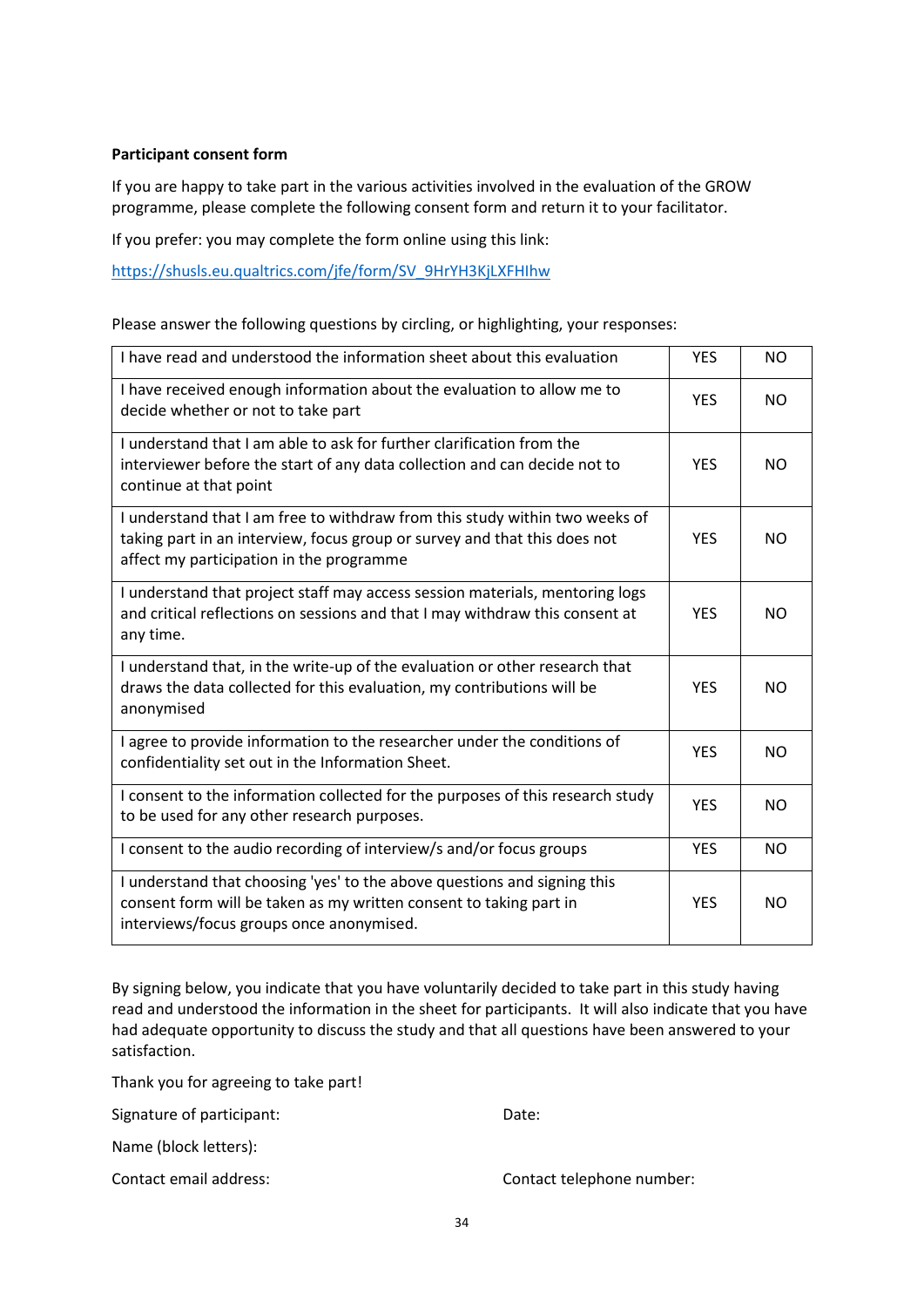#### <span id="page-34-0"></span>2. Parent information sheet and opt-out form (Focus Group)

#### **XP D6 Saturday School Programme Evaluation**

**XP and XP East Schools** in 2020-21 have provided an optional D6 programme on Saturday mornings to support students preparing for GCSE assessments. Your child has taken part in one or more of these sessions working with a Y13 **Student Learning Coach** prepared and supported by the school. Now that your child has completed the programme, we are carrying out an evaluation. The aim is to help us to understand how well the elements of the programme have worked, so that we can improve the programme. Therefore, we want to gather information about children's experience of the programme and being coached. The evaluation aims to identify what effect the coaching has had on children's confidence and habits of work and learning. The evaluation is not about testing individual students, or staff, or schools, but is about understanding how effective the programme is overall. *See* <https://xpschool.org/d6-begins-this-saturday-for-year-11/> *for more information about the programme.*

#### *What will the evaluation involve?*

The school has requested this evaluation and has agreed to pass this information sheet to you. We are therefore contacting you as a parent / carer of a student who took part in the D6 Programme, to ask permission for your child to take part, in school, in an online [Zoom or similar] **focus group** (with a small number of other students, lasting between 30-45 minutes to share their thoughts on the experience. We would like to ask you what your child thought of the coaching, and if they think it's helped them at all.

This evaluation has been checked and approved by the University Research Ethics Committee (UREC). In summary:

- Despite you agreeing to allow your child to take part at the beginning of the programme - the decision for them to take part in a focus group is still their choice. Participation is voluntary and they can decide to not be involved and/or withdraw from the focus group/interview without giving a reason. There will be no consequences as a result of this.
- We will provide an age-appropriate information sheet explaining what the research is about and what the process for data collection is. Before we audio-record the focus group/interview we will ask your child for verbal consent.
- Their name will not be used in any reports or in any related academic publications.
- If they decide that, following the interview/focus group they wish to withdraw their data, they can contact the named researcher detailed at the bottom of this information sheet within 14 days of the interview/focus group).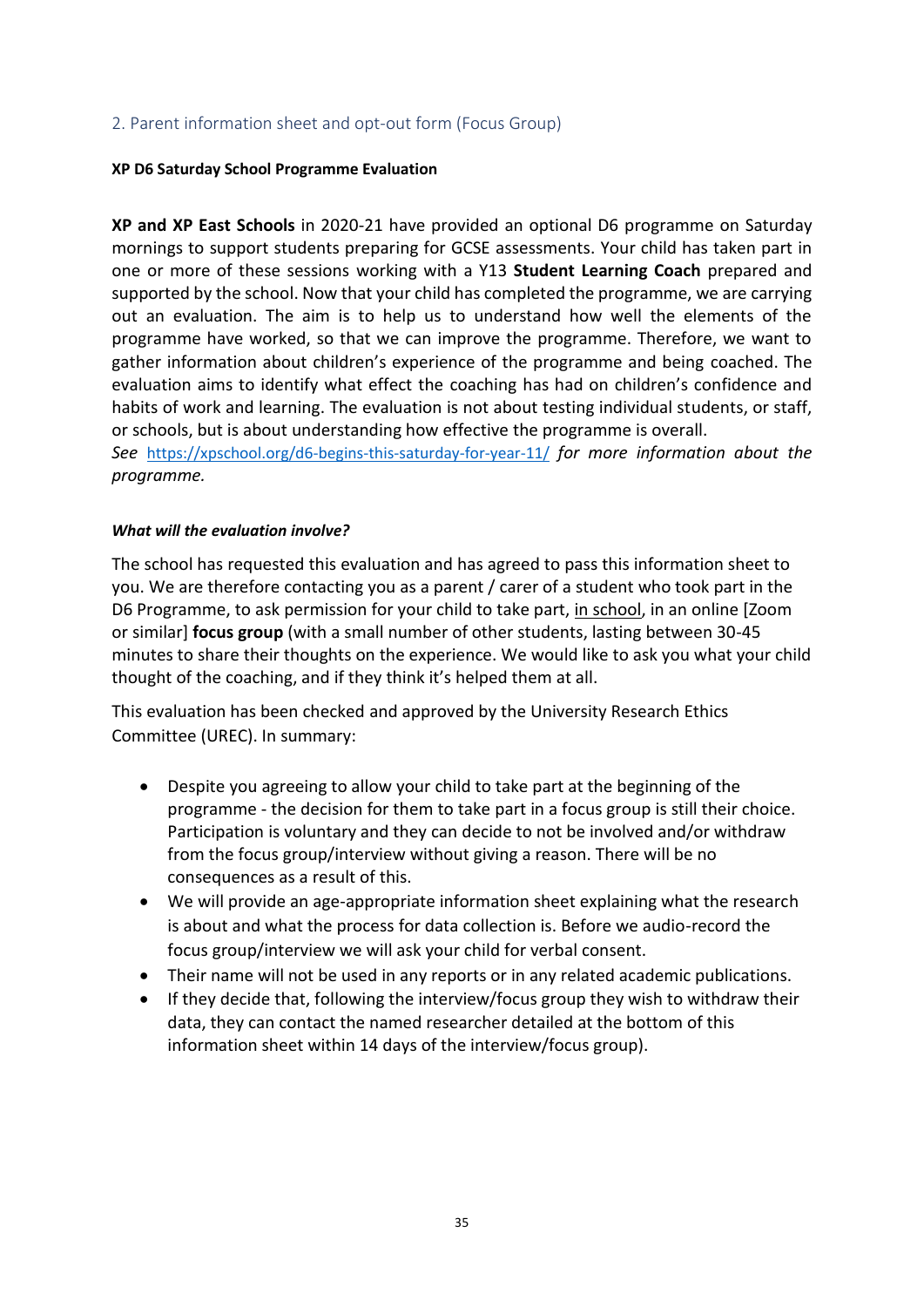#### *What happens next?*

We will arrange with the school to agree a time, during the school day, when we can hold the focus group or interview. This will take place in a quiet room, in school, possibly with a teacher present. The meeting will be recorded, and the session will be transcribed and collated with those of other students, into a summary, that we will use to write an evaluation report. It is important that you know that we are evaluating the programme, not your child or their teachers or the school. The findings from the report may be disseminated at educational research conferences and in academic or professional journals. No individual students, staff or schools will be named in these reports.

#### *How will the data be protected and what is your right to withdraw?*

Personal data will be kept securely on a password protected University folder accessible only to members of the evaluation team. The SHU evaluation team will comply with General Data Protection Regulation (GDPR) and in accordance with the university Data Protection Policy Statement. Please refer to the link for more information: [https://www.shu.ac.uk/about-this-website/privacy-policy/privacy-notices/privacy-notice](https://www.shu.ac.uk/about-this-website/privacy-policy/privacy-notices/privacy-notice-for-research)[for-research](https://www.shu.ac.uk/about-this-website/privacy-policy/privacy-notices/privacy-notice-for-research)

You should contact the Data Protection Officer [DPO@shu.ac.uk](mailto:DPO@shu.ac.uk) if:

- you have a query about how your child's data is used by the University
- you would like to report a data security breach (e.g., if you think your child's personal data has been lost or disclosed inappropriately)
- you would like to complain about how the University has used your child's personal data

You should contact the Head of Research Ethics (Professor Ann Macaskill [a.macaskill@shu.ac.uk](mailto:a.macaskill@shu.ac.uk) ) if you have concerns with how the research was undertaken or how your child was treated

Postal address: Sheffield Hallam University, Howard Street, Sheffield S1 1WBT / 0114 225 5555

 **If you require further information about this evaluation,** please contact:

Dr. Richard Pountney [\(r.p.pountney@shu.ac.uk](mailto:r.p.pountney@shu.ac.uk) / 0114 225 6288)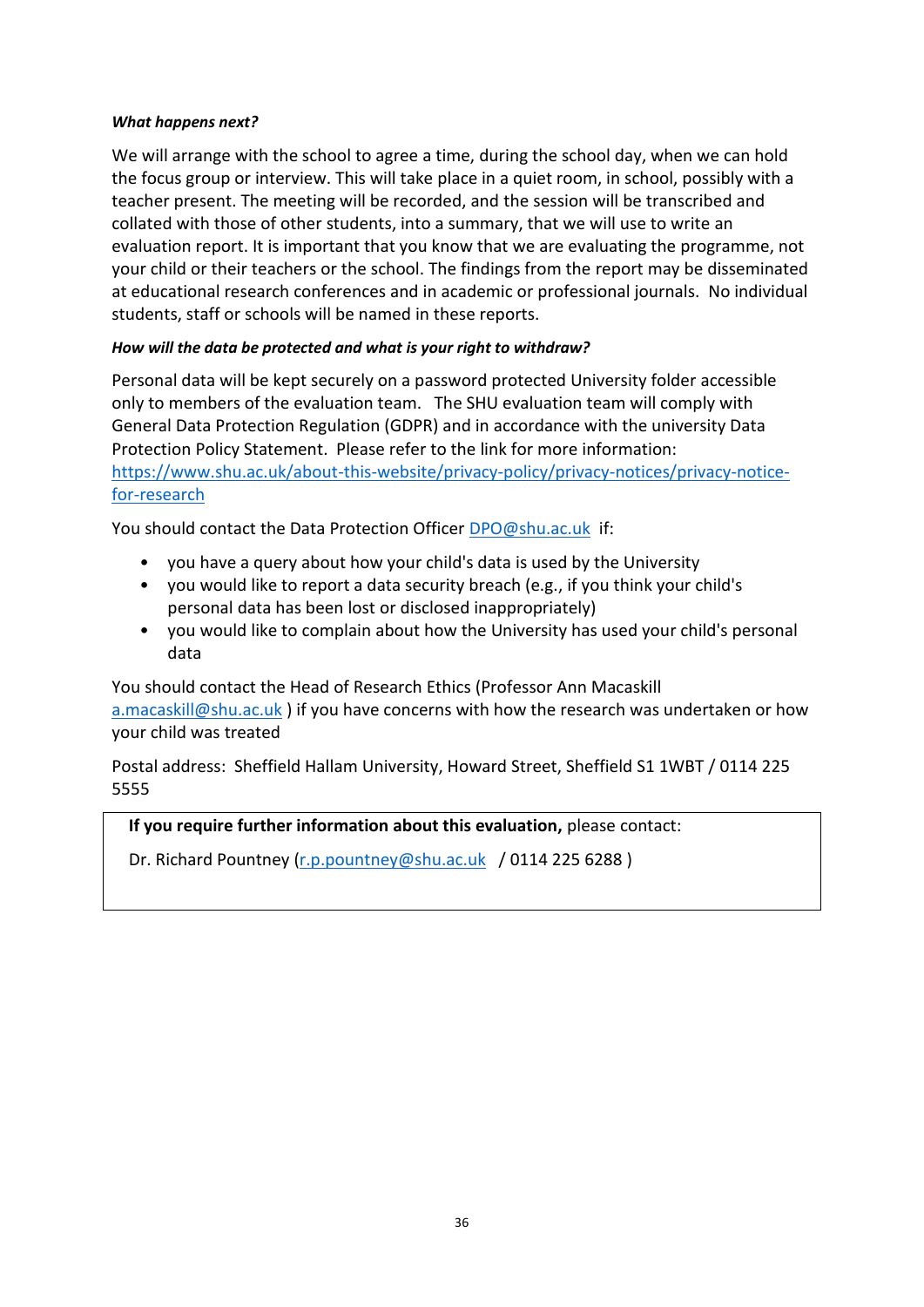#### **PARENTAL CONSENT FORM (OPT OUT) XP D6 PROGRAMME EVALUATION**

To be completed by a parent or guardian who **DOES NOT AGREE** to their child taking part in the GROW Programme research as outlined in the attached information sheet. I confirm that I have read and understand the attached information sheet and have had the opportunity to ask questions. I **DO NOT** wish my child to take part in the above study Please use BLOCK CAPITALS Your Name …………………………………………………………………………………………………….……….

Child's full name ………………………………………………………………………….………………………….

Child's school …………………………………………………………………………….……………………………

| Signature of Parent/Guardian | Date of signature |
|------------------------------|-------------------|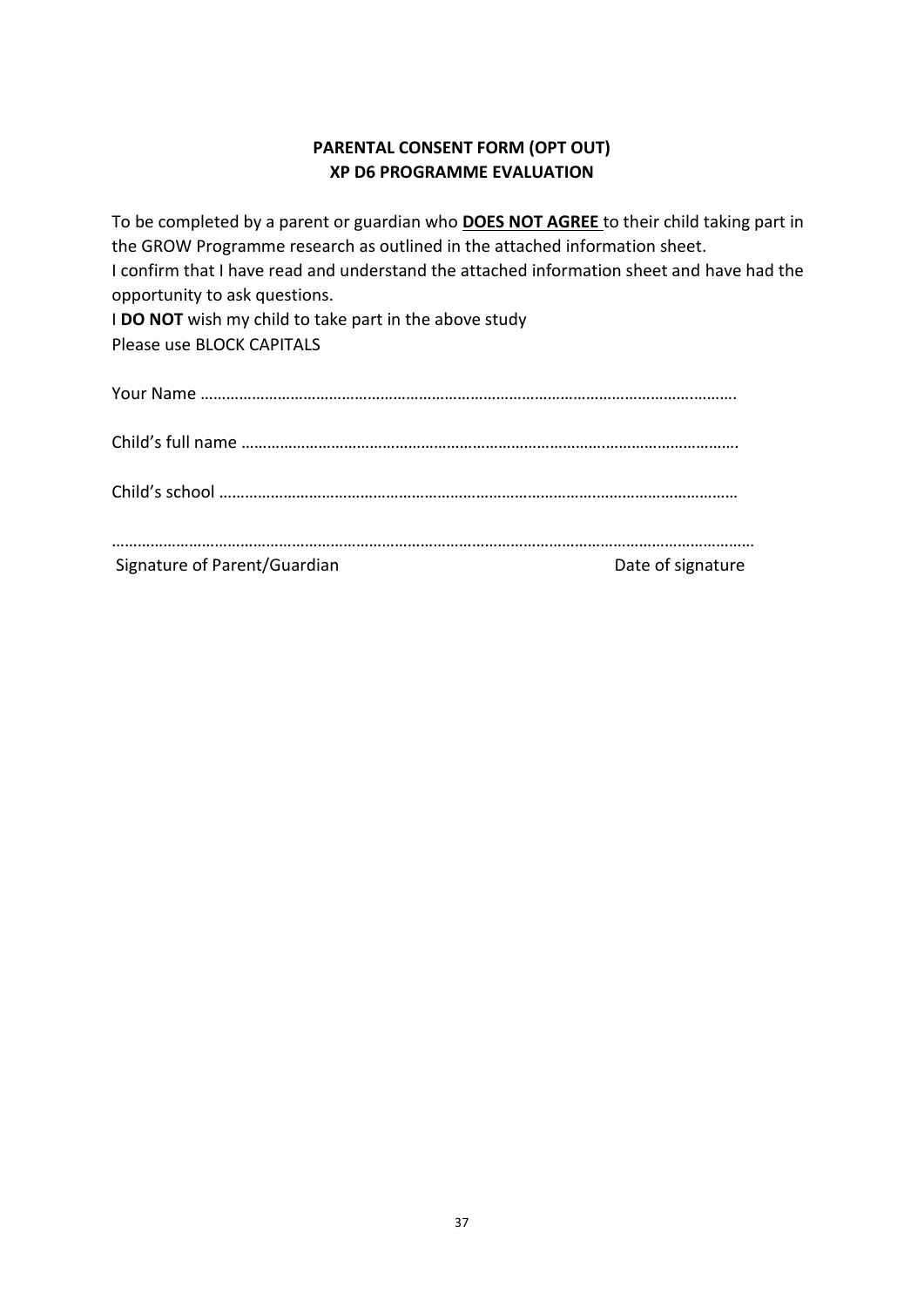#### <span id="page-37-0"></span>3. Student information sheet and consent form (Focus Group)

#### **XP D6 Saturday School Programme Evaluation**

You have taken part in D6 Saturday School sessions working with a **Student Learning Coach** provided by XP/XPE School. Now that the programme has finished for this school year, we are carrying out an evaluation. The aim is to help us to understand how well the elements of the programme have worked, so that we can improve the programme. Therefore, we want to gather information about your experience of the programme and being mentored.

#### *What will the evaluation involve?*

Your school has invited Sheffield Hallam University to carry out the evaluation, and to pass this information sheet to you. We are therefore contacting you as a student who took part in the XP D6 Programme, to ask you to take part, in school, in an online [Zoom or similar] **focus group** (with a small number of other students), lasting between 30-45 minutes to share your thoughts on the experience. We would like to ask you what you thought of the mentoring, and if you think it's helped you at all.

*See* <https://xpschool.org/d6-begins-this-saturday-for-year-11/> *for more information about the programme.*

This evaluation has been checked and approved by the University Research Ethics Committee (UREC). In summary:

- Despite you and your parent/guardian agreeing to take part in D6 at the beginning of the programme - the decision to take part in a focus group is still your choice. You can decide to not be involved and/or withdraw from the focus group/interview without giving a reason.
- Before we audio-record the focus group/interview we will ask for your verbal consent as well.
- Your name will not be used in any reports or in any related academic publications.
- If you decide that, following your interview/focus group you wish to withdraw your data, you will need to contact the named researcher detailed at the bottom of this information sheet within 14 days of the data collection (i.e., up to 14 days after the interview/focus group).

#### *What happens next?*

We will arrange with your teacher to agree a time, during the school day, when we can hold the focus group. This will take place in a quiet room, in school, possibly with a teacher present. The meeting will be recorded, and your answers and comments will be transcribed and collated with those of other students, into a summary, that we will use to write an evaluation report. It is important that you know that we are evaluating the programme, not you or your teacher or the school. The findings from the report may be disseminated at educational research conferences and in academic or professional journals. No individual students, staff or schools will be named in these reports.

**If you require further information about this evaluation,** please contact: Richard Pountney [\(r.p.pountney@shu.ac.uk](mailto:r.p.pountney@shu.ac.uk) / 0114 225 6288)

#### *THANK YOU FOR TAKING THE TIME TO READ THIS INFORMATION SHEET*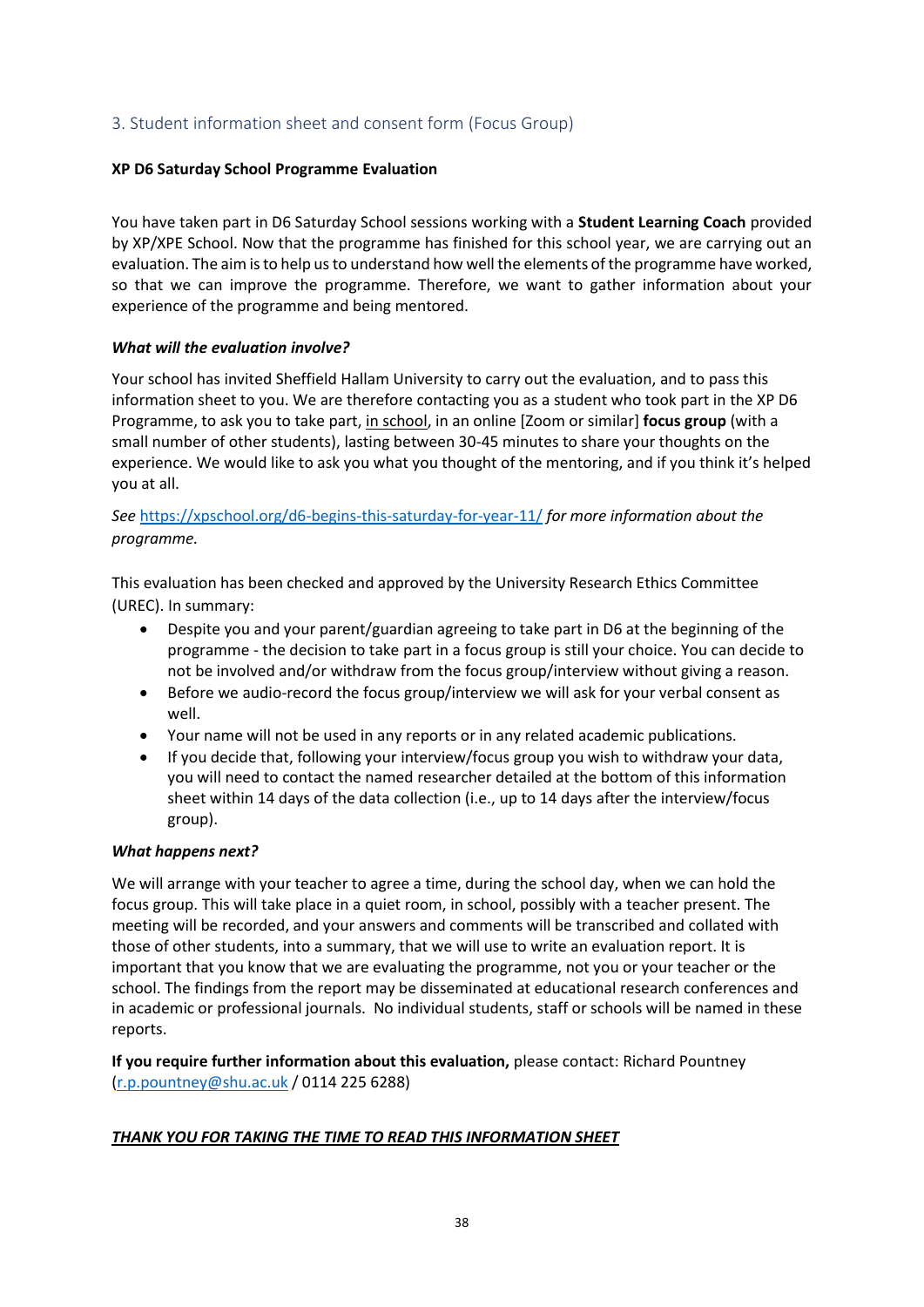#### <span id="page-38-0"></span>4. Focus Group schedule for students

#### **XP D6 Programme – Student Focus Group (indicative schedule)**

#### **Semi-structured Questions (starters, allowing for follow-up where appropriate)**

- [interviewer introduces themselves explains briefly what is going to happen and why and checks verbal consent for participation]
- Can we go round and briefly introduce ourselves?
- Can you each say a little about how many D6 sessions you attended and why you decided to go along?
- What do you remember about the early sessions?
- Did you know what to expect?
- Did you know that Student Learning Coaches were going to be involved? How did you feel about that?
- How did you get on with the Learning Coaches?
- Did you speak with the school staff at all what about?
- Say a little about an activity that a Student Learning Coach helped you with. Anything stick out in your memory about that?
- What about doing this in school on a Saturday? What was that like [follow up where appropriate on location, travel, friends …]?
- What were the best things about the programme for you?
- What were the worst things?
- Do you feel the programme helped you in any way [follow up where appropriate on effects on how they felt about the disruption to learning, effects on getting back into school, getting ready for exams …]?
- How do you feel about the future now?
- Would you recommend the programme to your friends? Why / why not?
- Is there anything you want to say about the programme that we haven't discussed?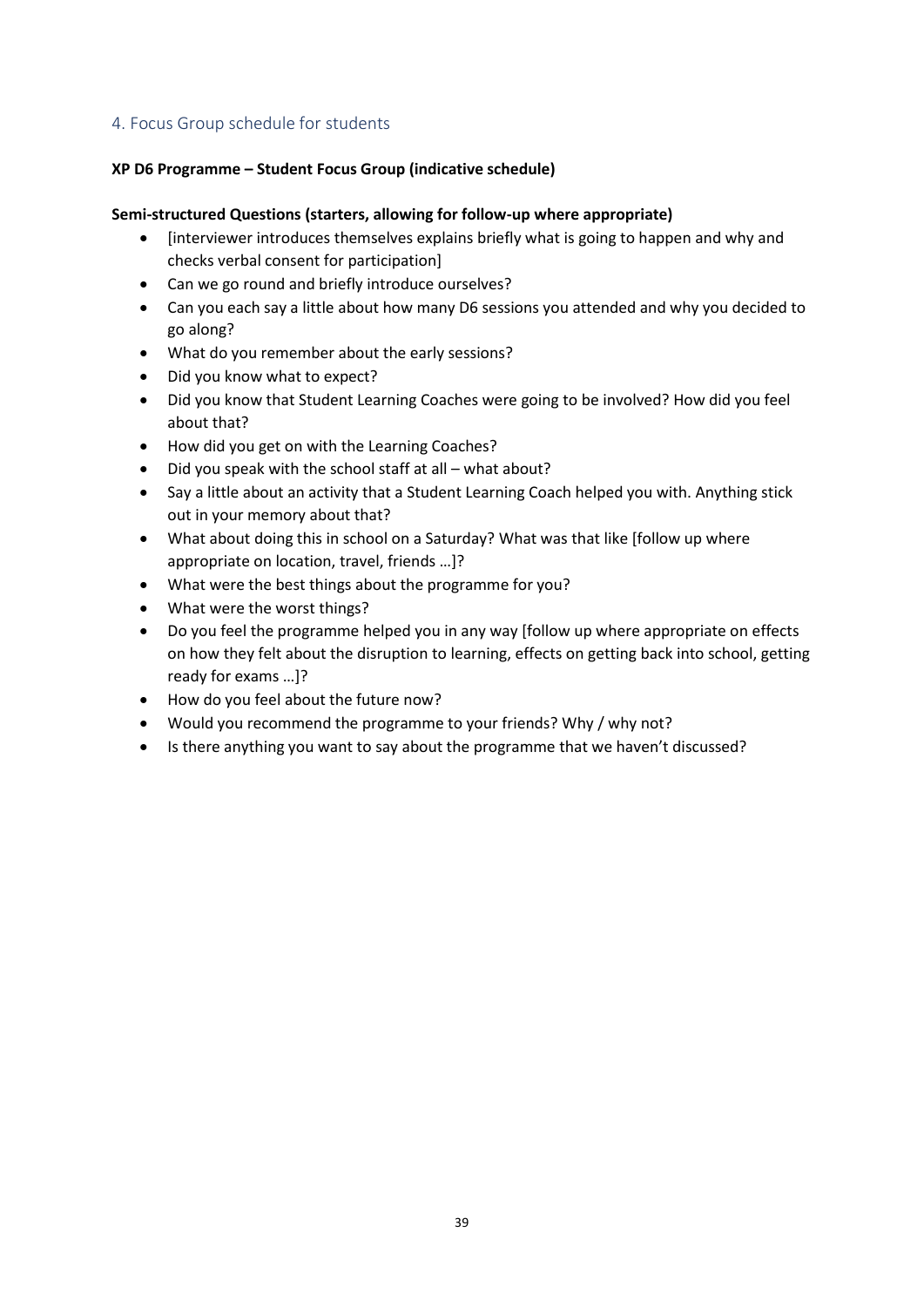#### <span id="page-39-0"></span>5. Focus Group schedule for Student Learning Coaches

#### **XP D6 Programme Evaluation – Student Learning Coaches (indicative schedule)**

#### **Semi-structured Questions (starters, allowing for follow-up where appropriate)**

- Can we go round and briefly introduce ourselves?
- Say a little bit about your involvement in D6 and why you got involved
- How have you found it?
- How would you describe your D6 role? How did the students respond to you?
- Did it help that you were an alumnus of the school? Why?
- Can you give some examples of your various activities on D6 days?
- Can you give some examples of how your work on D6 had an impact on students?
- How well prepared did you feel on day 1? How could this have been improved?
- How did your D6 work develop over time? Were there any developments you made how did these come about?
- What do you think the effects of CV19 were on yourself and your study at college last year? How is that now? How did it affect your D6 work?
- How could your role be developed?
- What would you say to a Y11 who was thinking of becoming a D6 Student Learning Coach next year?
- How much were you paid for the work? How does this compare to similar Saturday work? How do you feel about that?
- In what way do you think your D6 work might help you in the future?
- How do people feel about the future?
- Is there anything anyone wants to raise with the group?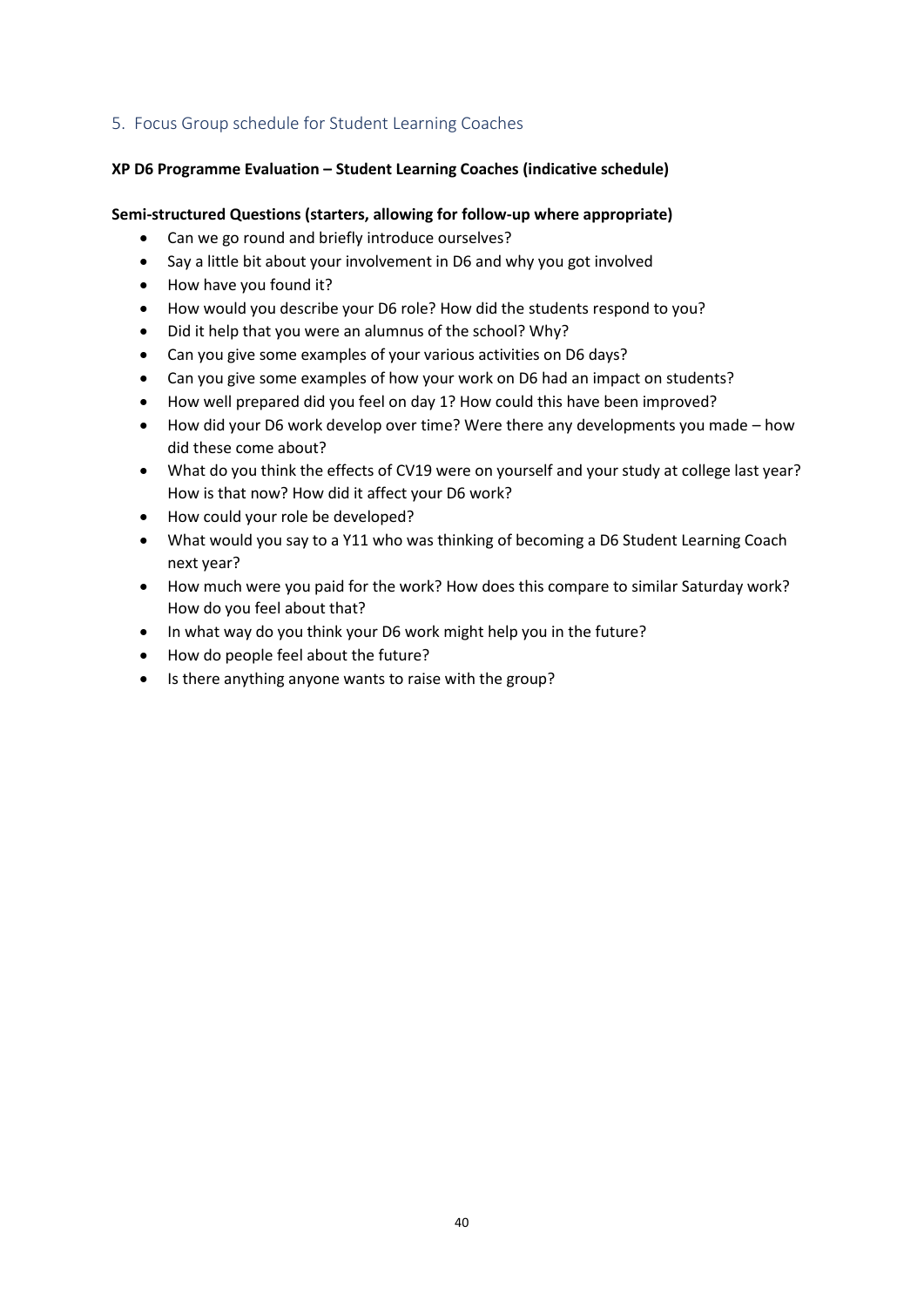#### <span id="page-40-0"></span>6. School Staff Interview (indicative schedule)

## **XP D6 Programme – School Staff Interview (indicative schedule)**

#### **Semi-structured Questions (starters, allowing for follow-up where appropriate)**

- Introduction and invite to ask any questions about the research
- Can you briefly introduce yourself?
- What is your involvement in D6? How did you get involved?
- What did you know about D6 before you started?
- What do you understand as the purpose of D6?
- What are the general feelings about the programme? Which type of student was it best suited for do you feel?
- Do you think there were effects of CV19 on D6 students / the school / yourself? How is that now?
- Do you feel there was a learning loss? In what way?
- How can schools get back to normal do you feel?
- How can D6 be developed further? In what ways? What do others feel about that?
- Is D6 appropriate for younger students what would need to change?
- How do you colleagues feel about D6 do you feel?
- How do people feel about the future? Is there anything that will change about supporting students in future that has arisen from what we learned about lockdown?
- The government is talking about extending the school day how do you feel about that. Is D6 different from that – in what ways?
- Is there anything else you want to raise with me?